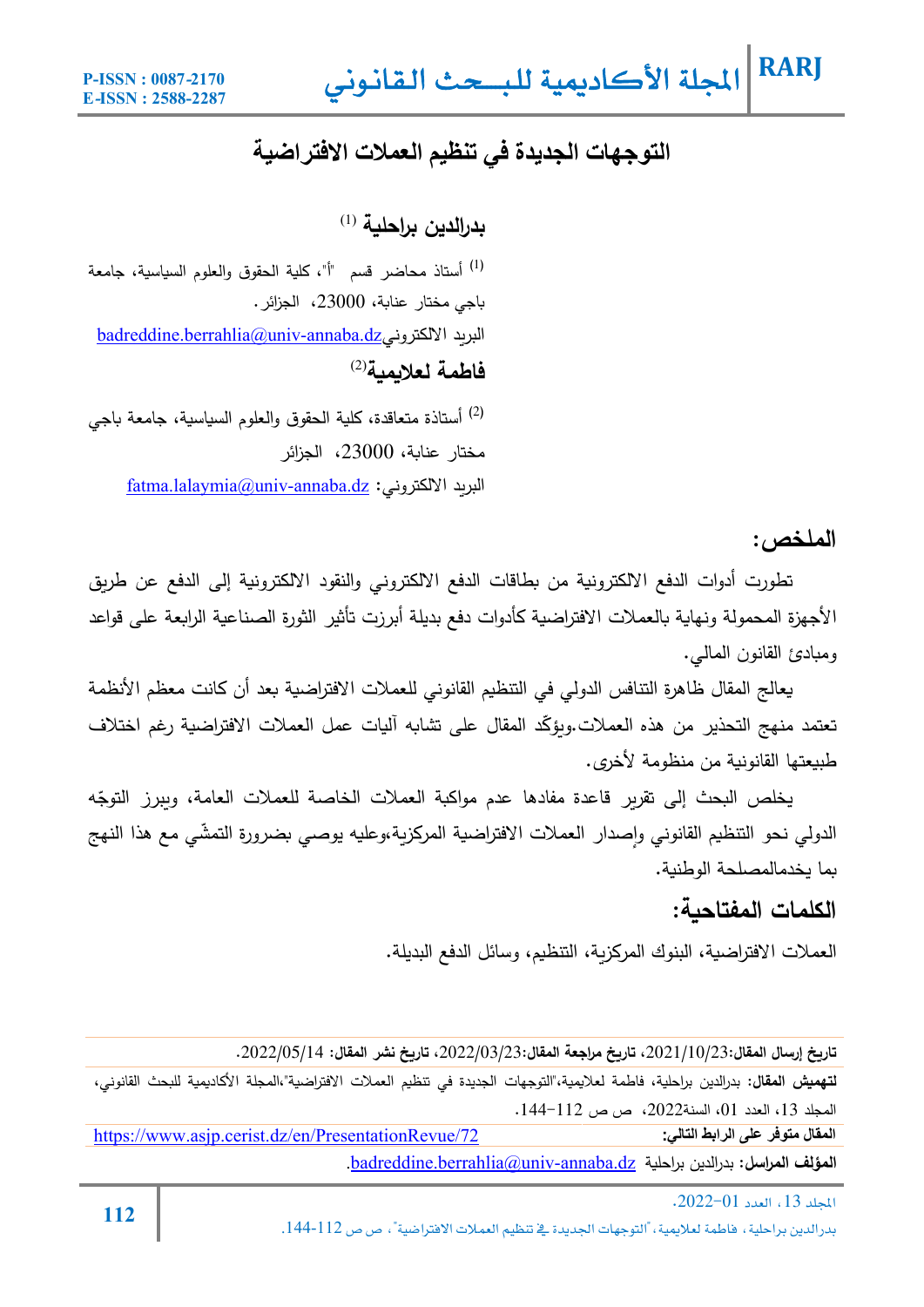#### **The New Directions For Regulation Virtual Currencies**

#### **Summary:**

The electronic payment instruments have been developed from electronic payment cards to electronic money, and from the payment by smart mobiles to the virtual currencies, that were appearing as an alternative payment method. This latter is considered as an output of the fourth industrial revolution that impacted and will impact therules and principles of the financial law.

The paper treats the phenomena of the international competition on the regulation of the virtual currencies after the warning have been the predominant trend. It confirms that the virtual currencies have the same modus operandi, although with different legal nature from a legal system to another.

The research determines a general norm that the virtual currencies could not never kept up the public currencies.It concludes that there is an emergence of global trend going to regulate the central bank virtual currencies, and it recommends keeping abreast of the legal developments in a manner that serve the national interest. **Keywords:** 

Virtual Currencies, Central Bank, Regulation, Alternative Payment Methods.

#### **Les nouvelles orientations de la régulation des monnaies virtuelles**

#### **Résumé :**

Les instruments de paiement électronique se sont développés depuis les cartes de paiement électroniques à la monnaie électronique, et du paiement par smart mobiles aux monnaies virtuelles, qui apparaissaient comme des moyens de paiement alternatifs. Cette dernière est considérée comme desextrants de la quatrième révolution industrielle qui a impacté et impactera les règles et les principes du droit financier.

Cet article traite du phénomène de la concurrence internationale sur la régulation des monnaies virtuelles après que l'avertissement ait été la tendance prédominante. Elle confirme que les monnaies virtuelles ont le même modus operandibien qu'elles aientune nature juridique différente d'un système juridique à l'autre.

La recherche a conclu à une règle générale selon laquelle les monnaies virtuelles ne pourraient jamais accompagner les monnaies publiques. Elleconclut à l'émergence d'une tendance mondiale à réguler les monnaies virtuelles des banques centrales et elle recommande de se tenir au courant des développements juridiques d'une manière qui serve l'intérêt national.

#### **Mots clés:**

Monnaie Virtuelle, Banque Centrale, Régulation, Modes de Paiement Alternatifs.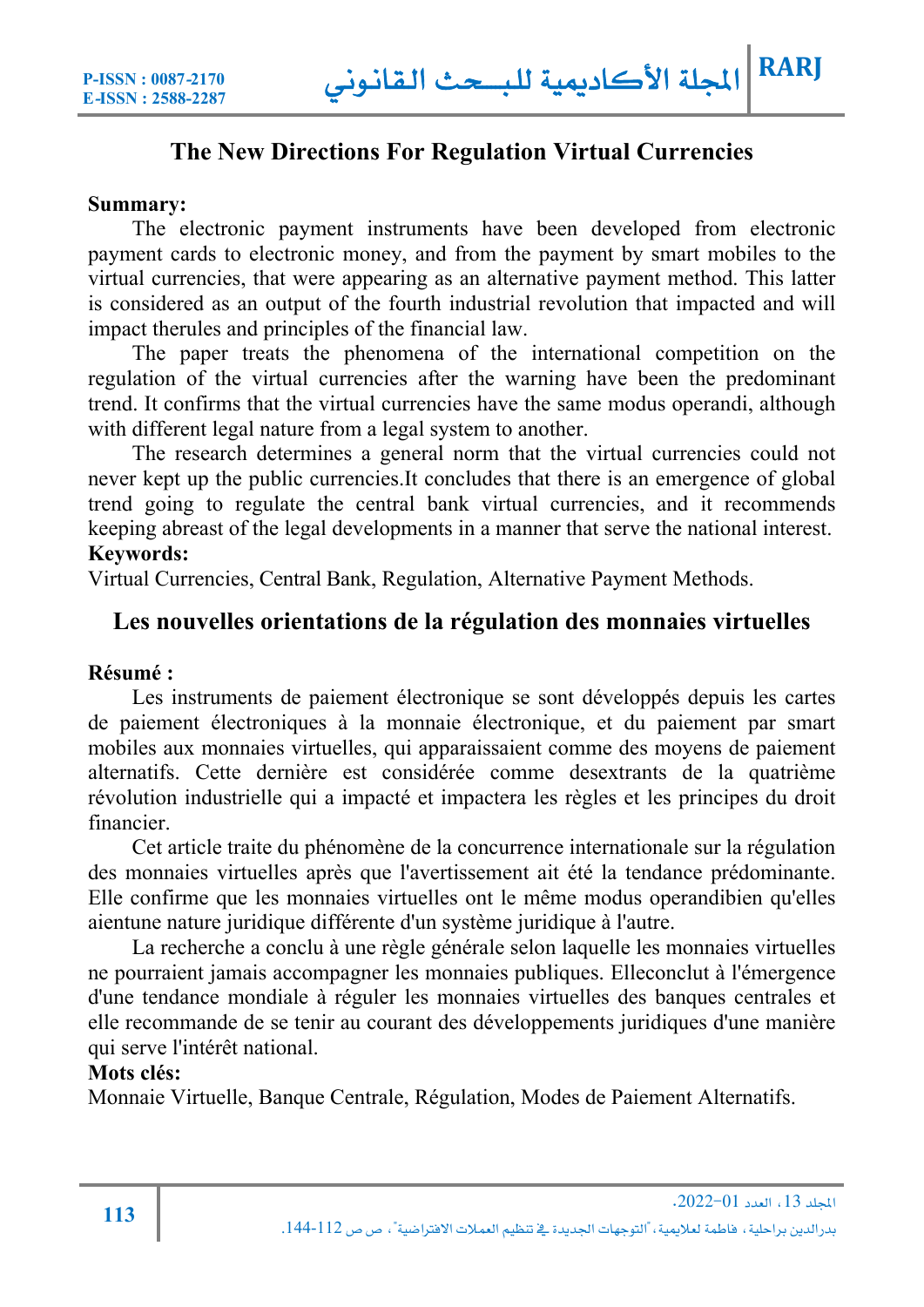### **مقدمة**

بعد الأزمة المالية العالمية، ظهرت العملات الافتراضية Virtual Currencies كظاهرة مالية تكنولوجية حديثة سنة 2008، اعتمدت على الربط بين الابداع التكنولوجي والعولمة المالية باستخدام الشبكة العنكبوتية، ممّا ولّد أدوات دفع متطورة لازالت تثیر العدید من النقاشات على المستوى الاقتصادي والقانوني.

تعدّ البتكوینBitcoin التي ظهرت سنة 2008 على ید شخص یدعى "ساتوشیناكاموتو" أولى هذه المنتجات التي شرع العمل بها فعليا سنة 2009 ، ثمّ تلتها العديد من العملات الافتراضية الأخرى لتبلغ حوالي 5700 عملة شهر جويلية 2020<sup>2</sup>، وتشير الاحصائيات إلى أنّ القيمة السوقية للعملات المشفرة قد بلغت سنة 2018 حوالي 800 مليار دولار أمريكي، ثمّ انخفضت في مارس 2020 إلى 231 مليار دولار أمريكي<sup>3</sup>، وهي تراوح حاليا 975 مليار دولار أمربكي<sup>4</sup>.

تعتبر العملات الافتراضية احدى منتجات الثورة الصناعية الرابعة كأدوات دفع معقدة من حيث الإصدار والتداول، لا تخضع لرقابة السلطات المالية المركزية من حيث المبدأ، وهذا ما ولّد نوعا من الشكوك والارتياب لدى المتعاملين والحكومات وهيئات الضبط المالي على المستوى العالمي، ذلك أنّها تمسّ بجوهر اختصاص البنوك المركزبة الحصري في إصدار النقود ومفهوم الوساطة المالية، وبالتالي قد تحدث تغییرا رادیكالیا في النظام المالي التقليدي.

إنّ ظهور فاعلين جدد: جيدين (مستثمرين ومستهلكين) وسيئين (ارتباطها بالإجرام المنظم) في الساحة المالية تطلُّب تدخّل التشريعات لتنظيم هذا السوق، لكن اختلفت المنظومات القانونية في التعامل مع هذه الأدوات المالية إلى عدّة توجهات، حيث منعت بعض السلطات المالية التعامل بها، وخضعت سلطات أخرى للأمر الواقع

في حقیقة الأمر، سبق إصدار البتكوین محاولات لإصدار عملات عبر الأنترنیت باستخدام التشفیر لكنھا بات بالفشل. <sup>1</sup>

Nathan Reiff, "Where there cryotocurrencies before Bitcoin", 25.06.2019, https://www.investopedia.com/tech/were-there-cryptocurrencies-bitcoin (27/10/2020, 10:01). Ken Griffith, "A quick history of cryptocurrencies BBTC before Bitcion", 16/04/2014, https://bitcoinmagazine.com/articles/quick-history-cryptocurrencies-bbtc-bitcoin-1397682630 (27/10/2020, 10:03)

نشرة البنك المركزي الفرنسي حول أدوات الدفع والنقود الائتمانیة، جویلیة-أوت ،2020 راجع: <sup>2</sup> Banque de France, Monnaie digitales : du mythe aux projets innovants, Bulletin de la Banque de France 230/1, Juillet -Aout 2020, https://publications.banquefrance.fr/sites/default/files/medias/documents/820208\_bdf230-1\_monnaies\_digitales\_vf\_1307.pdf (24.10/2020/06:39)

 $A<sup>4</sup>$ https://ycharts.com/indicators/bitcoin\_market\_cap (07/09/2021, 05:16)

 $3$ David W. Perkkins, Cryptocurrency: The Economics of Money and Selected Policy, Congressional Research Service (CRS) Reports, R45427, VERSION 3, 09/04/2020, https://crsreports.congress.gov (22/10/05:08)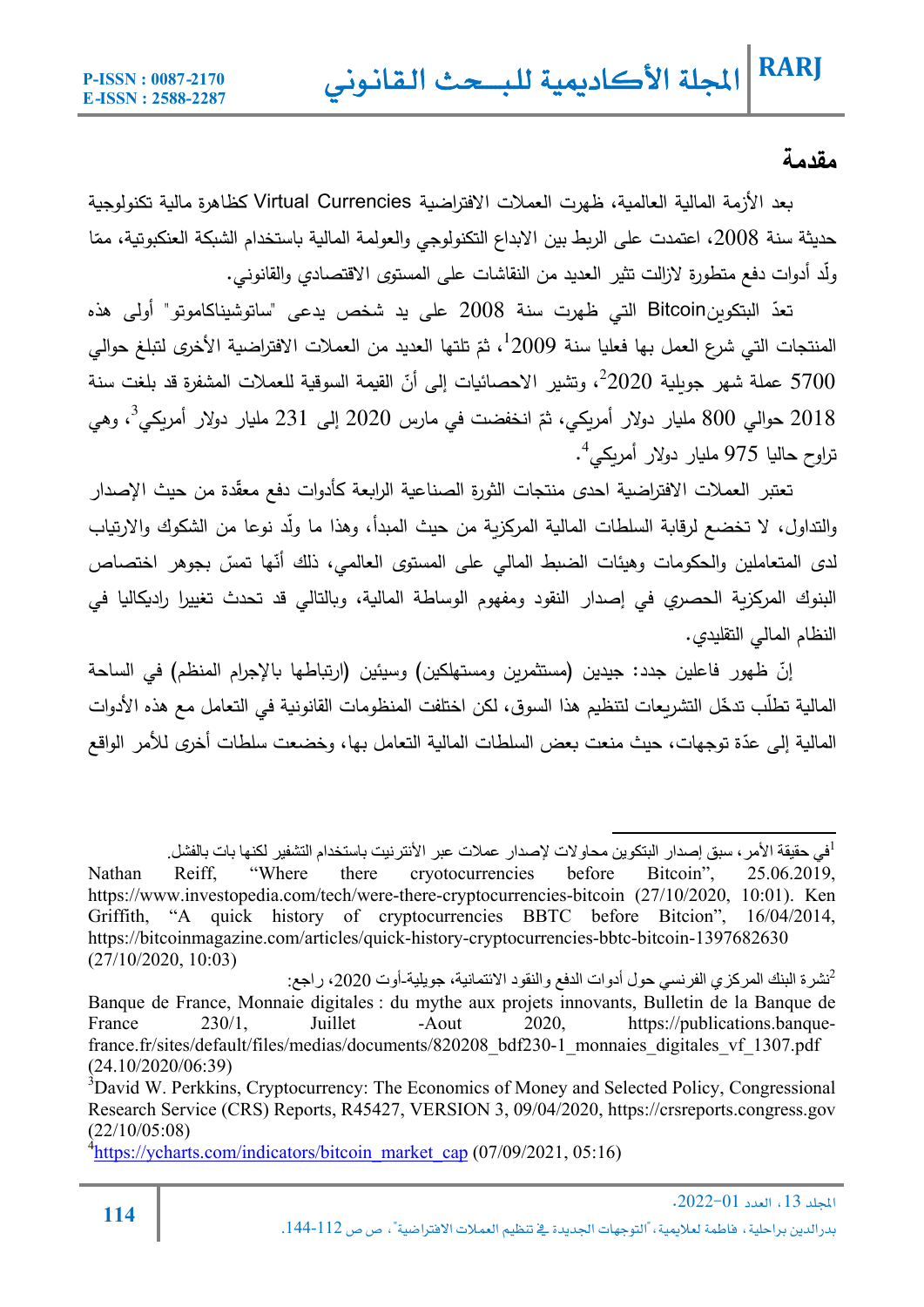نتیجة خروجها عن السǽطرة، وارتأت سلطات أخرȐ الأخذ Ǽمبدأ "See and Wait "أȑ الانتظار والمراقǼة، مع ظهور توجّه دولي خلال الفترة الأخيرة نحو تتظيم وإصدار عملات افتراضية مركزية<sup>5</sup>.

ككل منتج مالي تحوي العملات الافتراضية العدید من المخاطر ، حیث یمكن استعمالها كمعبر لتبییض الأموال وتمويل الارهاب، ناهيك عن ضعف الحماية القانونية للمتعاملين بها، ذلكأنّ سرعة انتشار وتعقيد إجراءات إصدار العملات الافتراضية بالإضافة إلى اعتمادها على الأنترنيت كوسيلة أساسية للتعامل جعلها أداة عابرة للحدود، وبالتالي تنظيمها على المستوى الوطني يكون على الأقل أمرا أكثر من ضروري.وهو ما يطرح التساؤل حول الكيفية التي تمت بها المعالجة القانونية للعملات الافتراضية على المستوى المقارن؟

تظهر أهمية الموضوع من خلالالأثار التي رتّبها التنافس نحو تنظيم وإصدار العملات الافتراضية خاصة ذلك التغییر الجوهري في تعدیل قواعد اللعبة والمنافسة بین التمویل التقلیدي والتمویل البدیل، ومن ثمة محاولة التوفيق بين خلق عملات افتراضية خاصة مفروضة بحكم الواقع، وإصدار عملات افتراضية مركزية تحافظ على حقّ البنوك الحصري في وضع أدوات الدفع.

ذا كانت البحوث المتعلّقة بالتنظيم القانوني للعملات الافتراضية مستفيضة<sup>6</sup>، فإن أغلبها يتعلّق بتنظيم

<sup>5</sup>Raphael Auer, "Giulio Cornelli and Jon Frost, Rise of the central bank digital currencies: drivers, approaches and technologies", BIS working papers, n=o 880, August 2020, https://www.bis.org/publ/work880.pdf?utm\_campaign=BitDigest&utm\_medium=email&utm\_sourc e=Revue+newsletter (24/10/2020, 11:12)

<sup>6</sup>Florian L'heureux and Lee Joseph, "A regulatory framework for cryptocurrency", European Business Law Review, V 31, Issue 3 (2020), pp 423-446. Henning, Peter J., "A Taxonomy of Cryptocurrency Enforcement Actions, Brooklyn Journal of Corporate", Financial and Commercial Law (2020), Wayne State University Law School Research Paper No=<sup>o</sup> 2019-63. Barsan Iris M., Regulating the Crypto World - New Developments from France (December 22, 2019). RTDF 4/2019. Nabilou Hossein, "How to Regulate Bitcoin? Decentralized Regulation for a Decentralized Cryptocurrency", International Journal of Law and Information Technology, V27, Issue 3, March 26, 2019. Henderson, M. Todd and Raskin Max, A Regulatory Classification of Digital Assets: "Toward an Operational Howey Test for Cryptocurrencies, ICOs, and Other Digital Assets", Columbia Business Law Review 444, University of Chicago, Public Law Working Paper No= $\degree$  683, 2019, https://ssrn.com/abstract=3265295 (20/10/2020, 09:19). Hacker Philipp and Thomale Chris, "Crypto-Securities Regulation: ICOs, Token Sales and Cryptocurrencies under EU Financial Law", European Company and Financial Law Review, V15, Issue 04, (07, Dec 2018). Alexandra Sims and Others, Regulating Cryptocurrencies in New Zealand, The Law Foundation, University of Auckland, New Zealand, Sept 2018. Trautman, Lawrence J., "Bitcoin, Virtual Currencies, and the Struggle of Law and Regulation to Keep Pace" Marquette Law Review V 447 (2018), https://ssrn.com/abstract=3182867 (20/10/2020, 05:08). Gurrea-Martínez, Aurelio and Remolina, Nydia, "The Law and Finance of Initial Coin Offerings", Ibero-American Institute for Law and Finance Working Paper No. 4/2018, https://ssrn.com/abstract=3182261 (20/10/2020, 04:39). Irina Cvetkova, "Cryptocurrencies legal regulation", BRICS Law Journl, Issue 2, v5, 2018 https://doi.org/10.21684/2412-2343-2018-5-2-128-153 (19/10/2020, 10:37). Jabotinsky Hadar Yoana, The Regulation of Cryptocurrencies - Between a Currency and a Financial Product=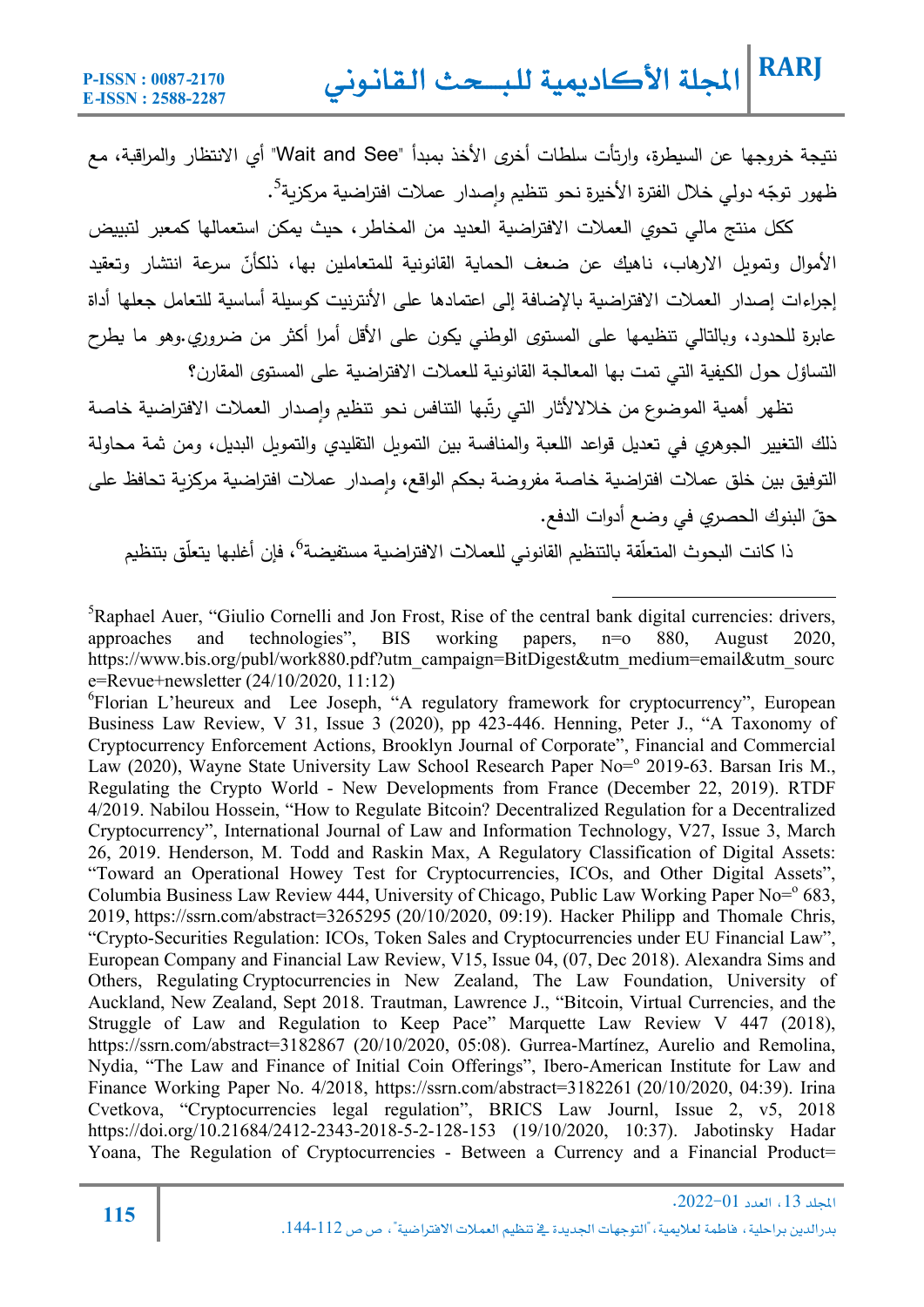العملات الافتراضية الخاصة، وقلة هي الدراساتالتي تعرضت لتنظيم العملات الافتراضية المركزية<sup>7</sup>، دون أن تبرز الصراع بين العملات الافتراضية الخاصة والعملات الافتراضية المركزبة. فهذا البحث يحاول إلقاء الضوء على ذلك التنافس الدولي نحو تنظيم العملات الافتراضية المركزبة للتقليل من أثار العملات الافتراضية الخاصة.

سنعتمد في هذا المقال على المنهج الاستقرائي في تتبع اختلاف التسميات وتعدّد أنواع العملات الافتراضية في محاولة لوضع مفهوم قانوني موحّد لها، وفي بحث الآراء والتنظيمات القانونية المعاصرة للعملات الافتراضية اعتمادا على تقربر مركز البحث القانوني التابع لمكتبة الكونغرس الأمريكية لسنة 2018، وتقربر جامعة كامبريدج 2020، وهذا من خلال الخطة التالية:

عملية التنظيم القانوني للعملات الافتراضية ليست بالأمرّ الهيّن، ذلك أن استيعاب طريقة عمل العملات الافتراضية كمنتج مالي یرتكز على تكنولوجيا شدیدة التعقید يستلزم مواكبة التطورات التكنولوجية الحدیثة ومحاولة تحدید **المفهوم القانوني للعملاتالافتراضǻة غیر الموحد** (المǼحث الأول). یهدف التنظǽم القانوني المالي عموما إلى تخصيص رأس المال بكفاءة، حماية المستهلكين، مواجهة المخاطر النظامية، ونظرا لظهور اقتصاديات ناشئة متطورةٍ في المجال التكنولوجيا، وسيطرةٍ بعض الشركات غير المصرفية على السوق في بعض المنظومات، فقد أدّى ذلك إلىا**لتنافس الدولي نحو تنظيمالعملات الافتراضية المركزيـة (المبحث الثاني).** 

**العملات الافتراضǻة مفهوم قانوني غیر موح ّ المǺحث الأول: د**

نتیجة التعقید المرتبط بالتكنولوجیا المعتمدة في استخدام العملات الافتراضية، واختلاف مواقف الهیئات المالية الرسمية من التعامل بها، كان من الصعب توحيد المفهوم القانوني للعملات الافتراضية (المطلب الأول)، خاصـة أمام اختلاف الطبيعة القانونية للعملات الافتراضية من منظومة قانونية لأخرى(المطلب الثاني).

<sup>7</sup>Hess Simon, "Regulating Central Bank Digital Currencies: Towards a Conceptual Framework", https://ssrn.com/abstract=3582501(02/11/2020, 07:45).André Prüm, La Banque Centrale Européenne face aux cryptomonnaies, défis et opportunité ?, January 16, 2019. Mélanges en l'honneur du professeur Bernard Teyssie, LexisNexis, Paris 2019, pp 731-743.

<sup>=(</sup>February 7, 2018). Magnuson William J., "Financial Regulation in the Bitcoin Era", Stanford Journal of Law, Business, and Finance, Vol. 23, No. 2, 2018, Texas A&M University School of Law Legal Studies Research Paper No. 18-21, https://ssrn.com/abstract=3148036 (19/10/2020, 19:37). Gikay Asress Adimi, "Regulating Decentralized Cryptocurrencies under Payment Services Law: Lessons from European Union Law", 9 Case Western Reserve Journal of Law, Technology & the Internet 1 (2018) https://ssrn.com/abstract=3142317 (19/10/2020, 20:29),Hebrew University of Jerusalem Legal Research Paper No. 18-10, https://ssrn.com/abstract=3119591 (19/10/2020, 16:05). Omri Marian, "A conceptual framework for the regulation of Cryptocurrencies", University of Chicago Law Review Dialogue, V 53 (2015) https://ssrn.com/abstract=2509857 (19/10/2020, 11:14)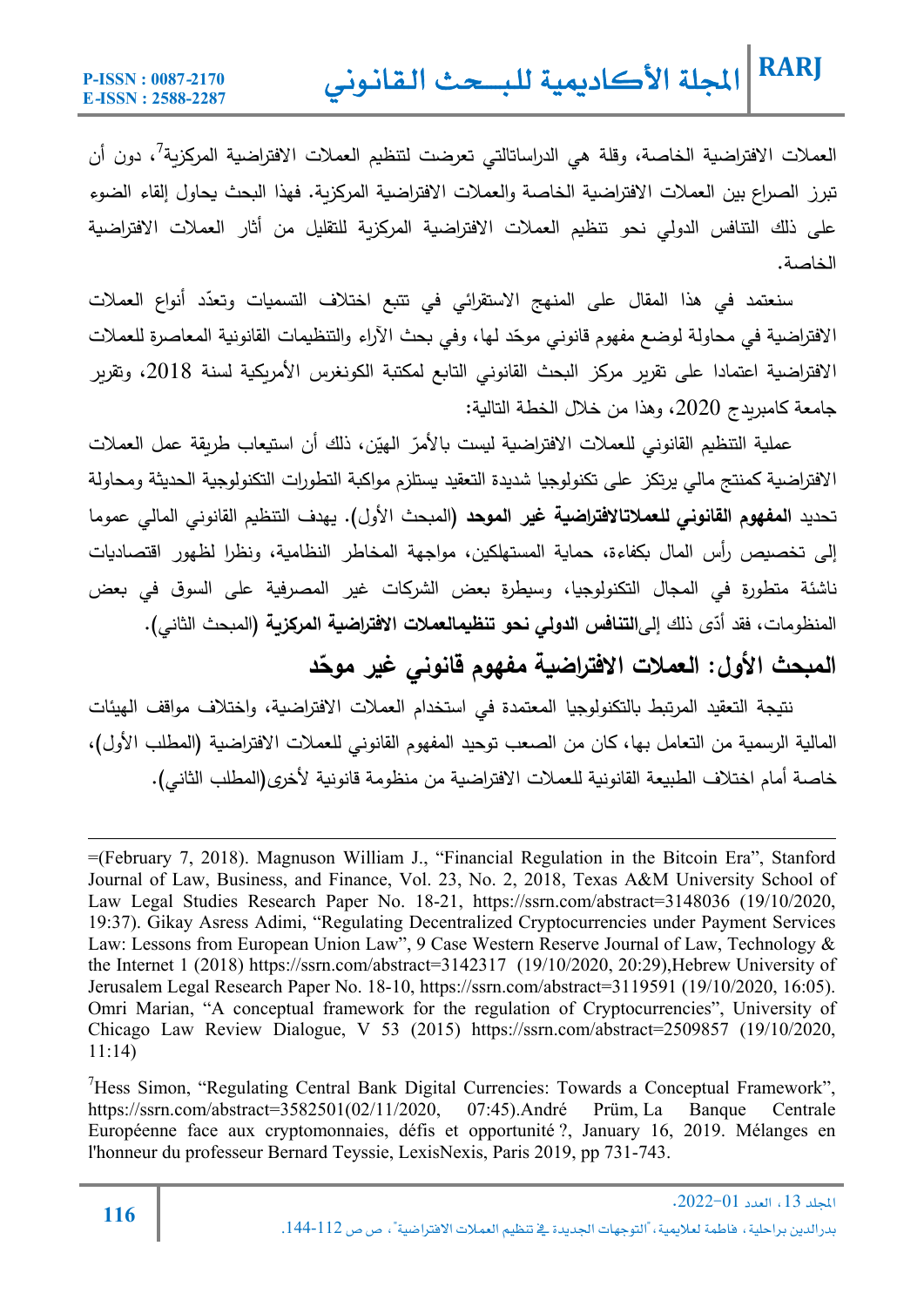### **المطلب الأول:المفهوم القانوني للعملات الافتراضǻة**

برزت العملات الافتراضية كمفهوم قانوني مستحدث بتعريفات متعددة وأنواع مختلقة (الفرع الأول)، وهذا رغم اشتراكها إجمالا في آليات العمل الخاصة بالإصدار والتداول (الفرع الثاني).

### **الفرع الأول:العملات الافتراضǻة: تعرȂفات متعددة وأنواع مختلفة**

لقد تعدّدت تعريفات العملات الافتراضيةمن جهة(أ)، واختلفت أنواعها من جهة ثانية(ب).

#### **تعد تعرȂفات العملات الافتراضǻة ّ أ. د**

تعددت التعربفاتالقانونية للعملات الافتراضية بتعدّدتسمياتها، حبث أطلق علىها<sup>8</sup>:العملة الرقمǽةDigitalCurrency) الأرجنتین، تاǽلاندا واسترالǽا)، السلعة الافتراضǽةVirtualCommodity)Ȟندا، الصین وتایوان)، الدفع الرمزȑ PaymentToken) سوǽسرا)، العملة السیبرȄانǽةCyberCurrency) إǽطالǽا ولبنان)، العملة الالكترونية ElectronicCurrency (كولومبيا)، الأصول الافتراضية Virtual Assets الهندوراس والمكسيك)، الأصول الرقمية DigitalAssets(فرنسا)<sup>9</sup>، والأصول المشفرة Cryptoassets(المملكة  $\cdot^{10}$ المتحدة)

العملات الافتراضية Virtual Currencies وفق تسمية القانون الجزائري $^{11}$  تتكون من كلمتين: العملات والافتراضǽة:

فالعملات شبیهة النقود غیر أنّها أوسع مجالا منها، حیث تتحول العملات إلى نقود متى حازت خصائصها القانونية التي تتمثّل في: وحدة حساب Units account، وسيلة تبادل ExchangeInstrument، مخزن للقيمة Store of value، لها قوة الإبراء القانونية Legal tender.

وهي افتراضية، أي ليس لها كيان مادي ملموس، فهي منتجة بواسطة برامج حاسوبية، تعتمد على استخدام الأنترنيت في عمليات البيع والشراء أو التحويل إلى عملات أخرى ومن أهم خصائصها المميزة لها عن

<sup>&</sup>lt;sup>8</sup> Global Legal Research Center, "Regulation of cryptocurrency around the world", Report 2018, The Law Library of Congress, June 2018, p 01.https://www.loc.gov/law/help/cryptocurrency/cryptocurrency-world-survey.pdf (09/09/2019, 09:00). Florian L'heureux and Lee Joseph, op.cit., p 448.  $^{9}$ Ibid,.

 $10<sup>10</sup>$ https://www.fca.org.uk/publication/policy/ps19-22.pdf (31/10/2020, 16:32)

المادة 117 من الأمر رقم 17-11 المؤرخ في 27 ديسمبر2017، المتضمن قانون المالية لسنة 2018، ج ر عدد 76، الصادر  $^{11}$ في 28 دیسمبر،2017 ص.54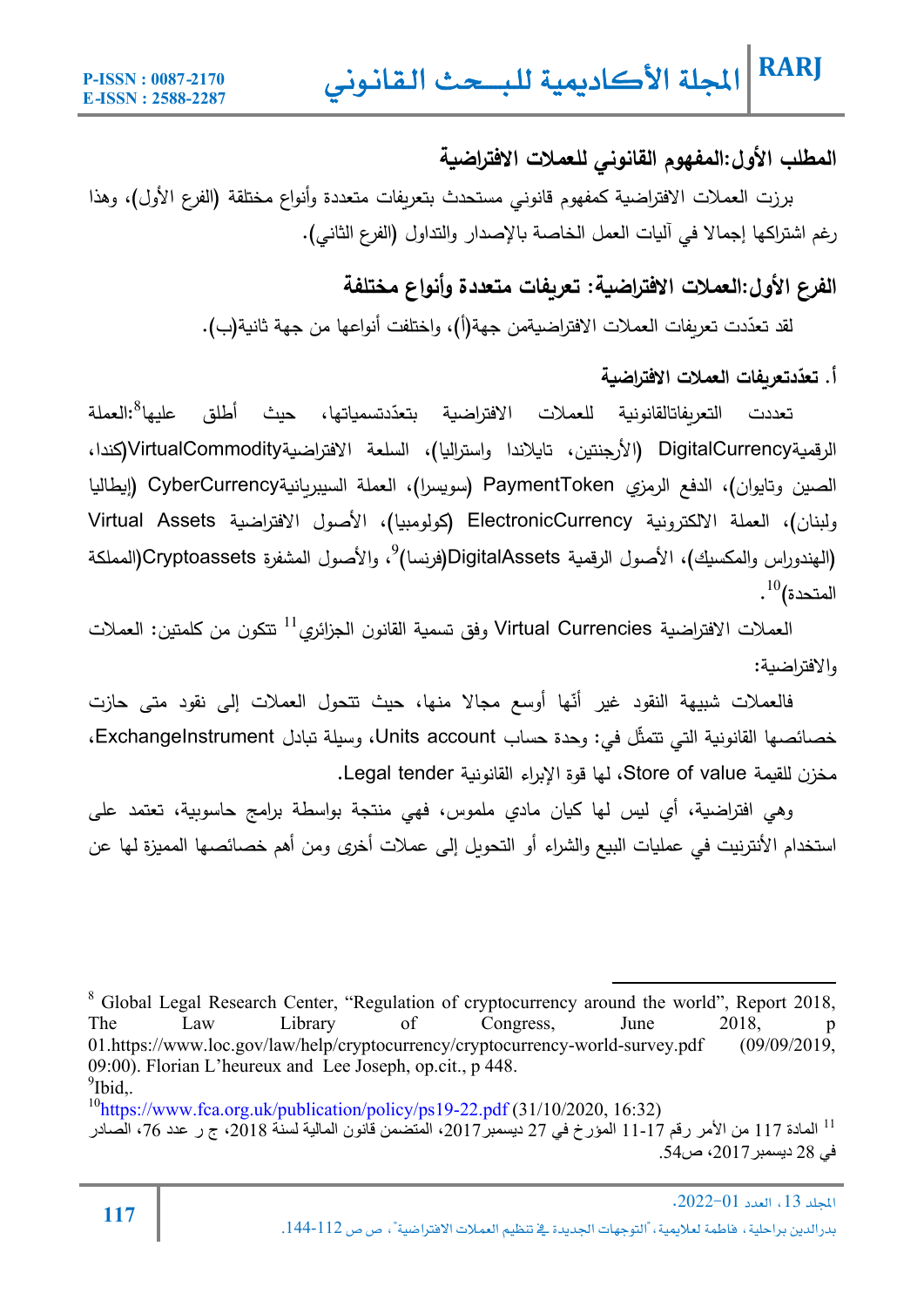النقود الالكترونية عدم ارتباطها بحساب بنكي كما هو الحال بالنسبة لبطاقات الدفع المسبق أو البطاقات  $^{12}$ الائتمانية، بالإضافة إلى عدم وجود هيئة مركزية قائمة على إصدارها وتنظيمها ومراقبتها  $^{\rm 1}$ .

يعتبر محافظ البنك المركزي البريطاني أنّ البتكوين كنموذج للعملات الافتراضية تفتقد لاعتبارها كمخزن لقيمة بسبب التقلّب الكبير في قيمتها $^{13}$ ، حيث ارتفعت سنة 2013 من 200 للدولار إلى 800 دولار ، وبلغت 19 ألف دولار ديسمبر <sup>14</sup>2017، ثمّ عرفت انخفاضا كبيرا منتصف سنة 2018، ليستقر عند 10 ألاف دولار للبتكوين الواحد مثلا<sup>15</sup>.

*َّةنا اصطلاحا فقد عرّفتها المادة 117 من قانون الم*الية لسنة 2018، بأنّها: "*العملة الافتراضية هي تلك* التي بستعملها مستخدمو الإنترنيت عبر شبكة الإنترنيت، وهي تتميّز بغياب الدعامة المادية كالقطع والأوراق النقدية وعمليات الدفع بالصك أو بالبطاقة البنكية "<sup>16</sup>.

اعتمد المشرع الجزائرȑ في تعرȄفه على عنصر الوسیلة والغطاء، أȑ تلك العملات المستخدمة من خلال الشبكة العنكبوتية بواسطة أشخاص دون تمييز بين طبيعتهم الاحترافية والاستهلاكية، ومن جهة ثانية، غياب الدعامة المادية أو الغطاء الحقيقي لهذه العملات سواء كان نقودا حقيقية أو أدوات دفع معتمدة من الناحية القانونية كالشيكات والبطاقات البنكية.

يقصد بالبطاقة البنكية كل بطاقات الدفع الالكترونية، وليست تلك الصادرة عن البنوك فقط، فبطاقات الدفع الالكترونǽة الصادرة عن مراكز البرȄد تدخل أǽضا ضمن هذا الصنف، إذا فالأولى أن تستبدل العǼارة ببطاقة الدفع الالكترونية وليست البطاقات البنكية.

وعرّفتها التوجيهة الأوربية رقم 843/843 9نأنّها:" *تمثيل رقمي لقيمة غير موزعة أو غير مضمونة من* طرف مصرف مركزي أو سلطة عامة، والتي لا ترتبط بعملة قانونية، ولا تحظى بالنظام القانوني لعملة وطنية أو أجنبية، إلاّ أنّها تقبل من طرف أشخاص يتمتّعون بالشخصية القانونية على أساس أنّها وسيلة للمبادلة، والتي بمكن تحويلها وتخزينها ومبادلتها الكترونيا" <sup>17</sup>.

لامية طالة، "العملة الافتراضية البتكوين: المفهوم، الخصائص، والمخاطر على الاقتصاد العالمي"، مجلة أفاق للعلوم، جامعة زيان عاشور، الجلفة، المجلد 04، العدد 16، جوان 2019، ص152.

<sup>13</sup>https://cointelegraph.com/news/bank-of-england-governor-libra-like-currency-could-replace-usdollar (12/09/2019, 08:45)

<sup>14</sup>نور الدین صویلحی، "أثر تعدین البتكوین والعملات الافتراضیة على استقرار النظام النقدي العالمي"، مُجلّة آفاق علمیة، جامعة تامنغست، المجلد 10، العدد 02، 2018، ص225. 15https://www.coindesk.com/price/bitcoin (12/09/2019, 09:01)

المادة 117 من الأمر رقم 17-11، مرجع سابق<sub>.</sub> 1

 $17$ Directive (EU) 2018/843 of the European parliament and of the council, 30 May 2018, amending Directive (EU) 2015/849 on the prevention of the use of the financial system for the purposes of money laundering or terrorist financing, and amending Directives 2009/138/EC and 2013/36/EU. https://eur-lex.europa.eu/legal-content/EN/TXT/PDF/?uri=CELEX:32018L0843&from=EN (14/09/2019, 22:40)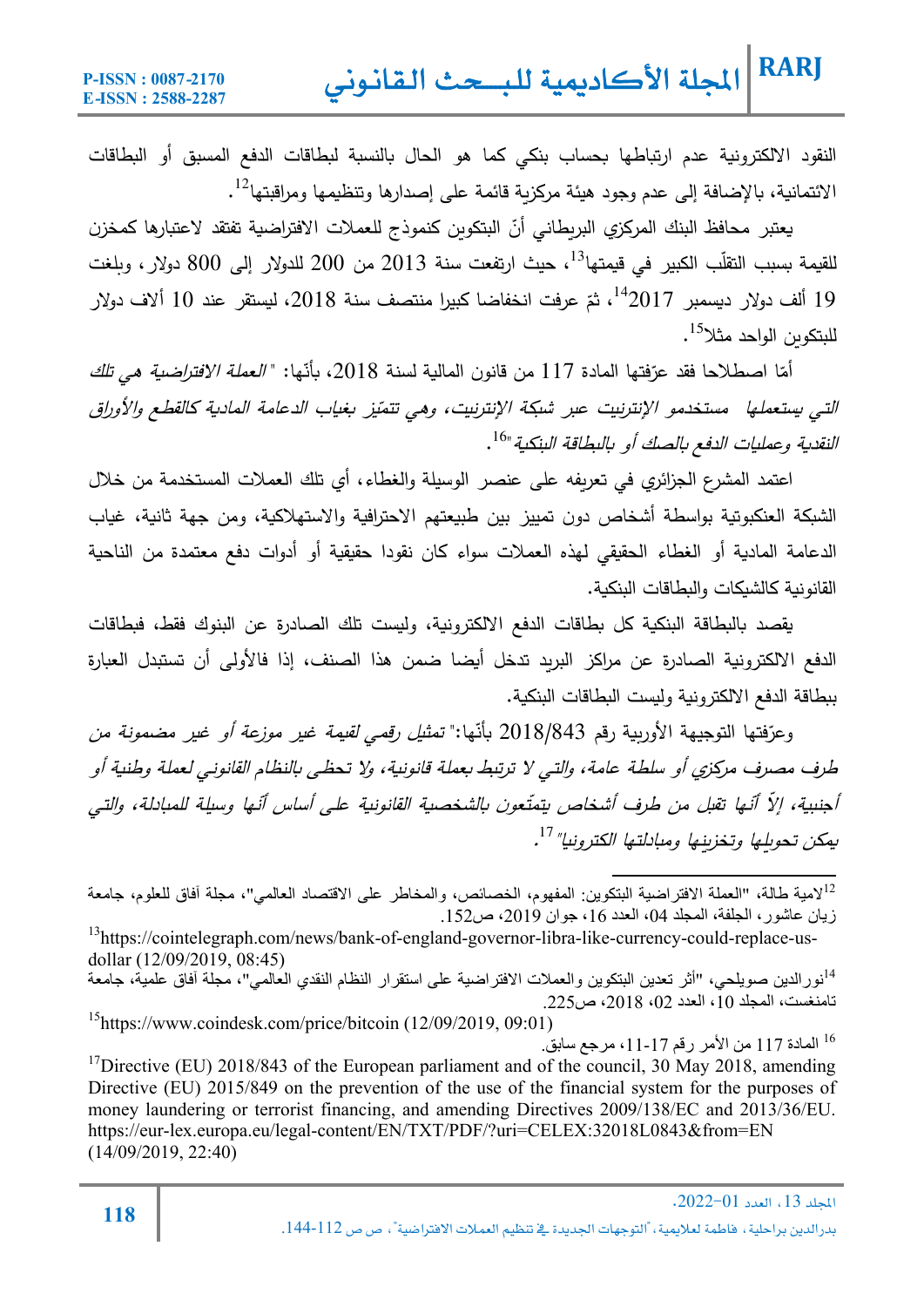كما عرفتها شبكة مكافحة الجرائم المالية الأمريكية FinCEN بأنّها:" *وسيلة تبادل تعمل كالنقود في بعض* البيئات، لكنها لا تملك كل خصائص النقود الحقيقية. خصوصا، العملات الافتراضية ليس لها قوة الابراء *القانونية لدى أية ولاية قضائية*"<sup>18</sup>، فهي ليست نقود بالمعنى التقليدي، فقيمتها غير مضمونة، كما أنّها أصبحت محالا خصيا للمضاربة<sup>19</sup> .

الفرق بين العملات الافتراضية Virtual Currencies والعملات الرقمية Digital Currenciesأنّ العملات الرقمية تشمل كل العملات التي تكون في شكل الكتروني، فهي تشمل النقود الالكترونية والعملات الافتراضǽة، هذه الأخیرة عادة ما تكون في شȞل عملات مشفرةCryptocurrencies، التي تنتمي لفئة العملات الرقمية غیر أنّها ترتكز بالأساس على عملية التشفیر Cryptography.

كما يمكن التمييز أيضا بين العملات الافتراضية (موضوع البحث) والعملات الالكترونية E−money، من حيث: عدم ارتباط العملات الافتراضية بحساب بنكي<sup>20</sup>، فهي توجد في محافظ رقمية افتراضية على الأنترنيت، في حين أنّ العملات الالكترونية أداة لنقل الأموال من حساب مصرفي حقيقي إلى آخر بوسيلة الكترونǽة. وعلǽه، فالعملات الافتراضǽة (الخاصة) غیر صادرة عن البنوك المرȞزȄة، وǼالتالي غیر مضمونة رسمǽا، على عȞس النقود الالكترونǽة.

نشير أيضا إلى أنّ العملات الافتراضية محل البحث تختلف عن العملات الموجودة داخل الألعاب وأجهزة الرهان، أو مع العملات التكمیلǽة Currencies Complementary التي تستخدم من طرف عدد محدود من الأشخاص وفي نطاق جغرافي محدود<sup>21</sup>.

**ب. أنواع العملات الافتراضǻة**

تعدّدت أنواع العملات الافتراضية بحسب الزاوية المنظور منها، فهي تقسم:

**.1 Ǻحسب المصدر إلى:** 

- العملات الافتراضǽة الخاصة: وهي العملات الافتراضǽة المعمول بها حالǽا، والتي تصدر عن هیئات مالية خاصـة غير حكومية، فهي عملات افتراضية تابعة للقطاع الخاص.

 $^{21}$ https://eur-lex.europa.eu/legal-content/EN/TXT/PDF/?uri=CELEX:32018L0843&from=EN (15/09/2019, 08:08)

<sup>&</sup>lt;sup>18</sup> ""Virtual" currency is a medium of exchange that operates like a currency in some environments, but does not have all the attributes of real currency. In particular, virtual currency does not have legal tender status in any jurisdiction". https://www.fincen.gov/sites/default/files/shared/FIN-2013- G001.pdf (12/09/2019, 06:53)

<sup>&</sup>lt;sup>19</sup>https://europa.eu/rapid/press-release SPEECH-18-1242 en.htm (13/09/2019, 07:10)

 $20$ Mohammad Alhihi, "Technical and legal characteristics of Cryptocurrencies and related legal risks", Kilaw Journal, Special supplement,  $N=0.4$ , part 1, May 2019, P67.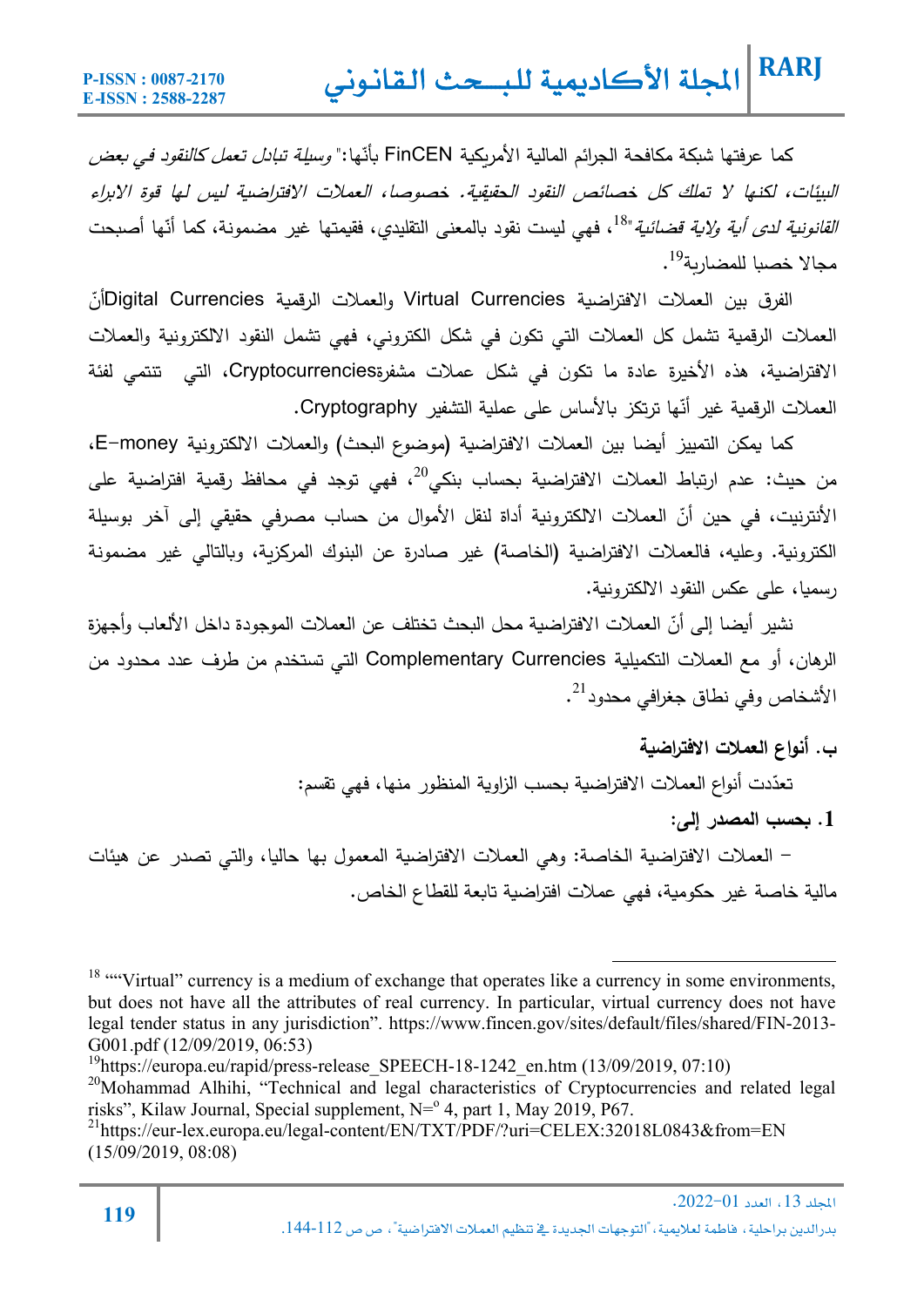$^{22}$  - العملات الافتراضية المركزية: تعمل بعض البنوك المركزية (السويد، الصين، فرنسا، الكيان الصهيوني)  $^{\text{22}}$ على إصدار عملات افتراضǽة مرȞزȄة (CBDC (Currencies Digital Bank Central، وهي بذلك نقود قانونية لمها القيمة التي تسمح بتسديد الديون وأداة وفاء يتحمّل البنك المركزي مسؤولية ذلكن لكنها تختلف عن . الأرصدة الموجودة في الحساب الاحتياطي أو حسابات التسوية التقليدية $^{23}$ .

**: 24 .2 Ǻحسب القابلǻة للتحوȂل إلى**

- العملات الافتراضǽة القابلة للتحوȄل أو المفتوحة: تلك العملات الافتراضǽة التي ǽمȞن استبدالها وتحوȄلها بعملات حقيقية أو نقود.

- العملات الافتراضǽة غیر قابلة للتحوȄل أو المغلقة: Ȟتلك العملات المستخدمة في دور الألعاب وتكون غیر قابلة للتحويل إلى عملات حقيقية.

26 **:** تنوعت العملات الافتراضǽة منذ ظهورها سنة 2008 إلى ما ǽقارب 5100 عملة **<sup>25</sup>** .**3 Ǻحسب الغرض إلى** ، فبعضها أنشئ ليحلّ محلّ النقود العادية كأداة للدفع والإبراء (البتكوين)، وبعضها الآخر لتتفيذ العقود الذكية . ومن أهمها:<sup>27</sup> (الإیثر)، في حین تعمل أخرȐ على الاكتتاب الأولي للعملات الافتراضǽة (Ȟین)

- البتكوȄنBitCoin: وهو من أشهر العملات الافتراضǽة وأقدمها، ظهر على ید "ساتوشیناكاموتو" سنة ،2008 وبدأ التعامل به سنة 2009 في شراء البيتزا، يبلغ سعره حاليا قرابة 10000 دولار ، وبلغ سنة 2017 حوالي 18000 دولار.

- الاثرȄومEthereum: عملة افتراضǽة تقوم على أساس التشفیر أǽضا، لكن تستعمل أكثر في جانب العقود الالكترونية، ظهرت على ید "فیتالیكبیتارن" (19 سنة)، في تورنتو الكندية، وبتمیز عن البتكوبن بكونه متعلّق بالأسهم وليس العملات.

- اللیتكوȄنLitcoin: ظهرت على ید "شارلي لي" سنة ،2011 Ȟعملة أقل من البتكوȄن، أȑ ǽمȞن قǽاس البتكوȄنواللیتكوȄن Ǽالذهب والفضة.

 $^{22}$  Israel Bank, "Report of the team to examine the issue of Central Bank Digital Currencies", November 2018,

https://www.boi.org.il/en/NewsAndPublications/PressReleases/Documents/Digital%20currency%2 0executive%20summary.pdf (12/09/2019, 05:45)

<sup>23</sup> BIS Report, "Central bank digital currencies: foundational principles and core features", Report n=<sup>o</sup> 01, BIS, 09/10/2020, p 03. https://www.bis.org/publ/othp33.pdf (25/10/2020, 08:49)

<sup>24</sup>Jabotinsky Hadar Yoana, op.cit., p18.Rosario Girasa. Regulation of Cryptocurrencies and Blockchain Technologies, Palgrave studies in financial services technology, USA, 2018,p 09.

<sup>25</sup>Rosario Girasa, op.cit., pp 37, 40. Neha Jain, "A new world of virtual currency: Cryptocurrency", 31/12/2018 https://papers.ssrn.com/sol3/papers.cfm?abstract\_id=3308559 (14/09/2019, 19:51)  $^{26}$ David W. Perkkins, ibid.

 $^{27}$ Ibid.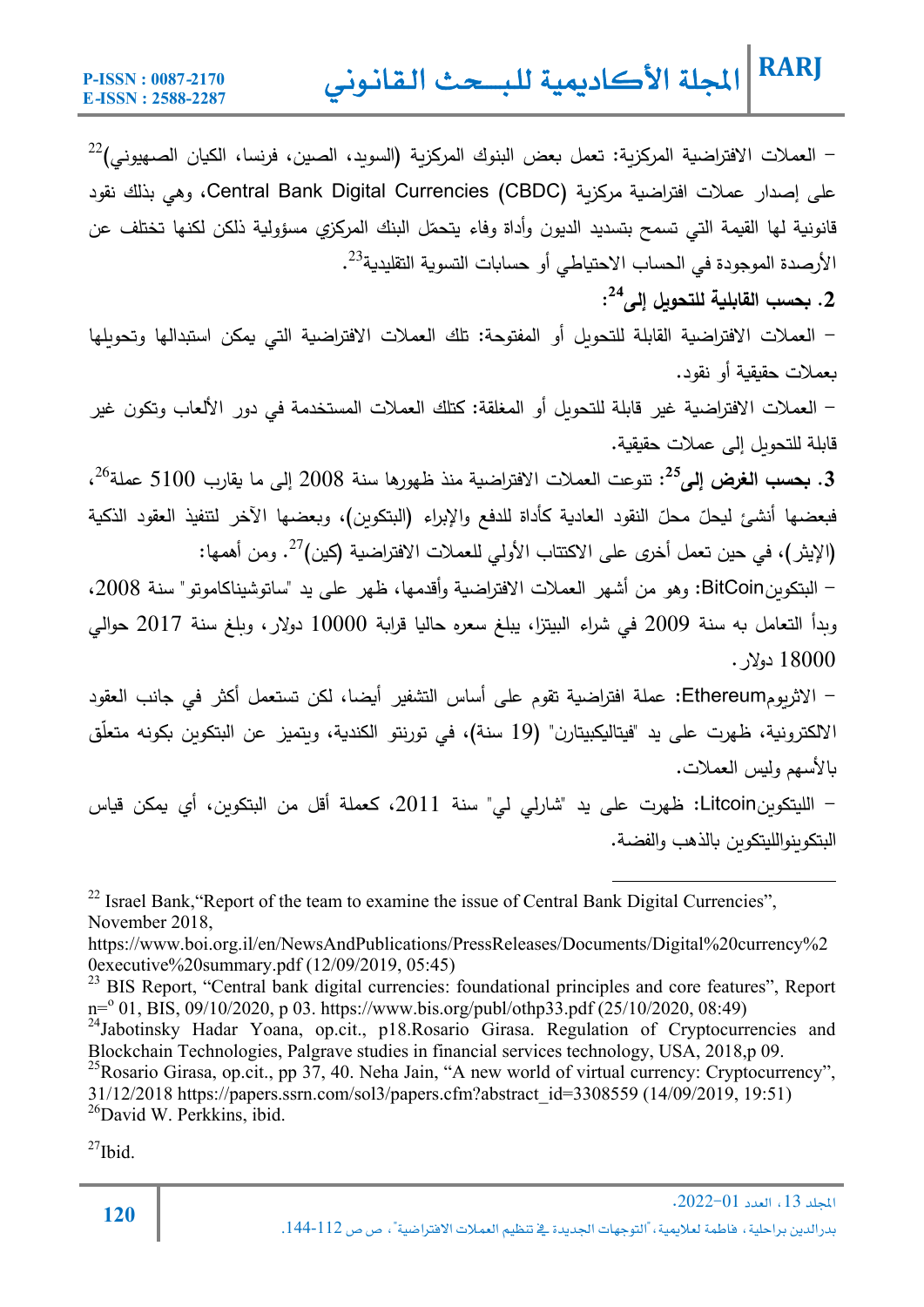هذا، Ǽالاضافة إلى عدید العملات الأخرȐ، Ȟـ: الیوتاIOTA، الغولمGolem، الداشDash، الرȄبلRipple، ... الخ.

لم يكن لتتوّع طبيعة، غرض، ووظيفة العملات الافتراضية أثر كبير على اشتراكها في اليات الإصدار والتداول.

**الفرع الثاني: تشاǺه آلǻات عمل العملات الافتراضǻة** 

ǽعتبر البتكوȄن أولى وأصل العملات الافتراضǽة، فهو المرجع في عملǽات الإصدار والتداول التي تعتبر تقنية معقدّة جدا، يشترط لفهمها الدقيق الإلمام بين علوم التشفير والكمبيوتر ، ولكن وبشكل مبسّط يمكن الحصول على العملات الالكترونية من خلال شرائها من منصات التداول باستبدال عملة رسمية، أو بسلعة أو خدمة ما، أو من خلال عمليات الإصدار (التعدين) (أ)، كما أنّ هناك إجراءات خاصة لتداول العملات الافتراضية (ب). **أ. إصدار العملات الافتراضǻة (التعدین)** 

تتم عملǽة إصدار العملات الافتراضǽة من خلال مرحلتین:

Initial Coin Offerings ICOs ويكون لغرض معين يتفق عليه الأطراف<sup>28</sup>، وهو يشبه الاكتتاب العام غير -مرحلة إنشاء العملة الافتراضية: حيث يقوم مؤسسو العملة بعرض الاكتتاب الأولى للعملة الافتراضية أنّه غير منظّم (غالبا) من الناحية القانونية $^{29}$ ، وغير خاضع لرقابة الهيئات المالية الرسمية $^{10}$ .

- الشروع في عملǽة التعدین أو التنقیب Mining، وسمیت بذلك لتشابهها مع عملǽة استخراج المعادن من باطن الأرض، حیث یقوم المنقّب عن طریق أجهزة كمبیوتر (تتوقف سرعة التنقیب على تطورها) تقوم بحل معادلات معقّدة تنتهي بالحصول على العملة الافتراضية المتمثلة في كود يتم خزنه<sup>31</sup>، وهذا بعد أن يتأكّد من وجود السيولة الكافية وصحة التحويل خاصة ما تعلَّق بعدم انفاق العملة بشكل مزدوجDouble Spending، رأول من يقوم بالتسجيل يتحصل على بتكوين واحد، والتعدين عملية جدّ شائكة ومعقّدة تستهلك كمية كبيرة من الطاقة، لذا فمن الأفضل أن تكون في دول يكون سعر الطاقة فيها رخيصا، كالصين أو ايسلندا<sup>32</sup>.

28 See; Aurelio Gurrea-Martínez, op.cit.

للاطلاع على محاولات التنظیم القانوني لـ ICOs، راجع: $^{29}$ 

Mai Hamid, "The SEC's approach to regulating Cryptocurrency: A preliminary analysis into regulation of Initial Coin Offerings", Law School Student Scholarship, Seton hall University, 2020,https://scholarship.shu.edu/cgi/viewcontent.cgi?article=2039&context=student\_scholarship (24/10/2020, 08:16)

بییر تشارلز، "إطار لتقنین العرض الأولي للعملات المشفرة مع تركیز خاص على الحالة الفرنسیة"، حوار السوربون ،52 معھد <sup>30</sup> الاقتصاد الاسلامي، جدة، .2018/07/02

https://iei.kau.edu.sa/Pages-Hiwarat-39-21.aspx (04/11/2019, 23:55)

31Omri Marian, op.cit., pp 55-58. Mohammad Alhihi, ibid,.

**<sup>121</sup>** .2022-01א،<sup>13</sup> א

<sup>32</sup>Rosario Girasa, ibid,.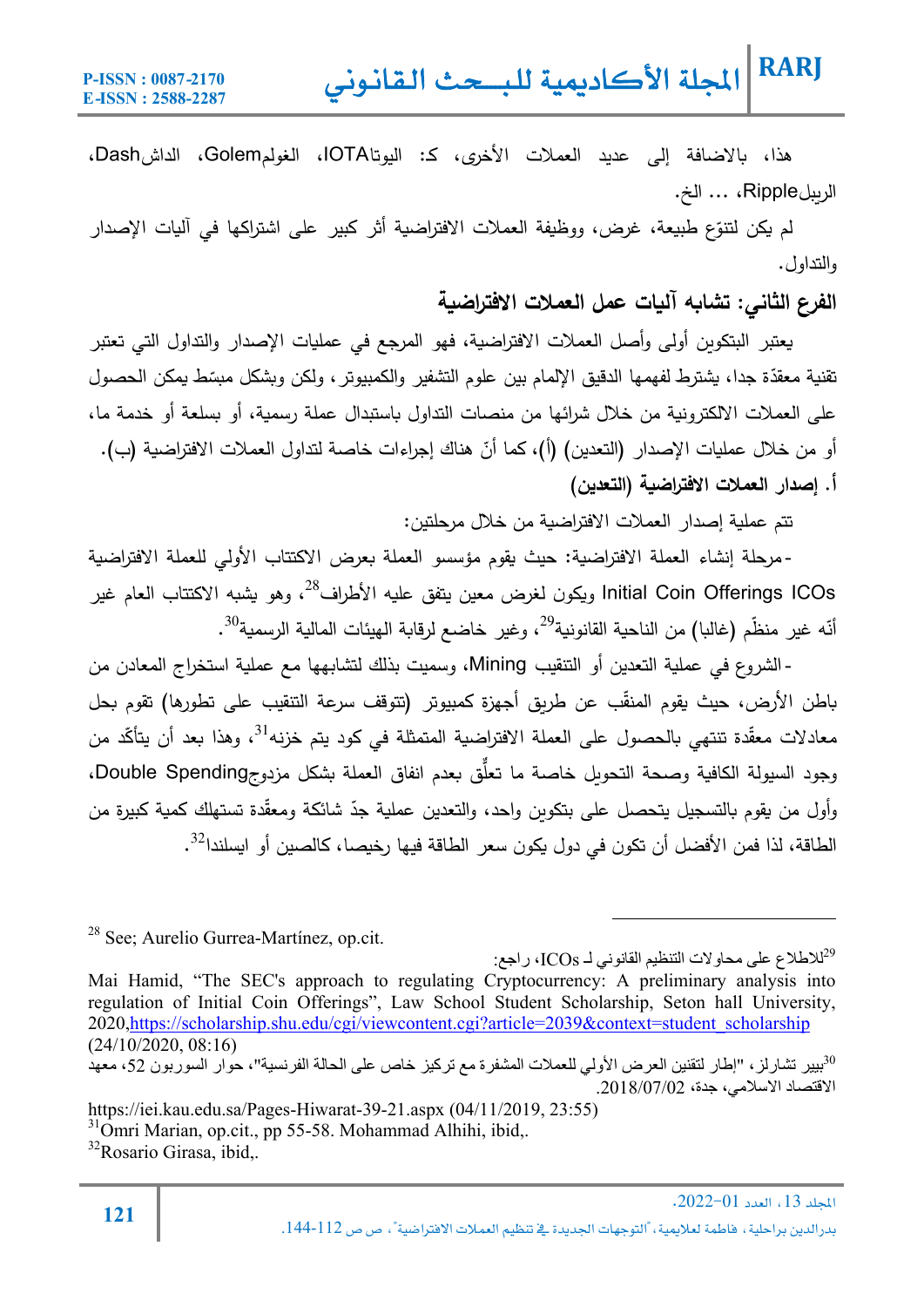- تعتمد العملات الافتراضية على تقنية البلوكتشين أو التشفير Cryptography، وترتكز على ما يمكن رصفه بـ"دفتر الأستاذ الموزّع Distributed Ledger Technology DLG"، حيث تختفي فكرة الوسيط المركزي، فهو دفتر حسابات واسع وعالمي يعمل على ملايين الأجهزة ومتاح للجميع، وبذلك تتم عملية التأكّد رتخزين التعاملات بشكل جماعي (نسخ محفوظة لدى كل المنخرطين)<sup>33</sup>، وهو ما يمكنّ من تجنّب بعض المخاطر التشغيلية، وفي نفس الوقت جعل الرقابة جماعية، كما يمتاز بشفافية عالية<sup>34</sup>. كما أنّ عملية الدفع تتمّ دون وسيط ممّا يسمح بتحقيق أكثر خصوصية للمتعاملين به<sup>35</sup>.

تثیر عملية العرض الأولي للاكتتاب عدید التحدیات القانونیة، ومن ذلك إمكانية تطبیق قواعد الأوراق المالية على هذه العملية خاصة ما يتعلّق بنشرة الإصدار، الالتزام بالإفصاح، وتسجيل الطرح الأولى لدى الـهيئات المالية الرسمية لتجنّب المتابعة الجزائية من جهة<sup>36</sup>، وحماية المكتتبين كمستثمريِن من جهة ثانية. كل ذلك متوقّف على تكييف العملات الافتراضية كأوراق مالية، وهي مسألة محلّ جدل كما تمّ توضيحه سابقا. **ب. تداول العملات الافتراضǻة** 

یتم تداول العملات الافتراضǽة من خلال اتǼاع الخطوات التالǽة:

- تنصیب برنامج أو تطبیȘ الكتروني على الجهاز المحمي.
	- تفعیل البرنامج من خلال الشروع في عملǽة التعدین.
- الحصول على العملة الافتراضية مع تسجيل العملية في سجل خاص يطلق عليه دفتر الأستاذ وفق تقنية البلوكتشینBlockchain"، يتضمن هذا الأخیر نتیجة التنقیب وتبادل العملات والوحدات المتعلقة بها، " والتوقيع الخاص بعملية التحويل.
	- يتم التأكّد والتحقّق من صحّة العملية في حدود 10 دقائق ثمّ يتمّ تشفير العملية.

 $33$ Rain Xie, op.cit., pp 459 – 463.

 $^{34}$ هلال موسى حسين، "البنية التقنية للعملات المشفر ة"، حوار الأربعاء، معهد الاقتصاد الاسلامي، جدة، 2017/20/12 34

https://iei.kau.edu.sa/Pages-Hiwarat-39-15.aspx (04/11/2019, 22:45)  $35$ Florian L'heureux and Lee Joseph, op.cit., p 432. <sup>36</sup>Hacker Philipp and Thomale Chris, op.cit., pp 645-696.

<sup>37</sup>Capaccioli Stefano, Blockchain, "Bitcoin and Stigmergy: An Explanation and a New Perspective for Regulation", BioLaw Journal, Rivista di BioDiritto, n= $\frac{2}{2020}$ , (July 7, 2020), p 468, http://rivista.biodiritto.org/ojs/index.php?journal=biolaw&page=article&op=view&path%5B%5D= 672&path%5B%5D=570 (26/10/2020, 06:47)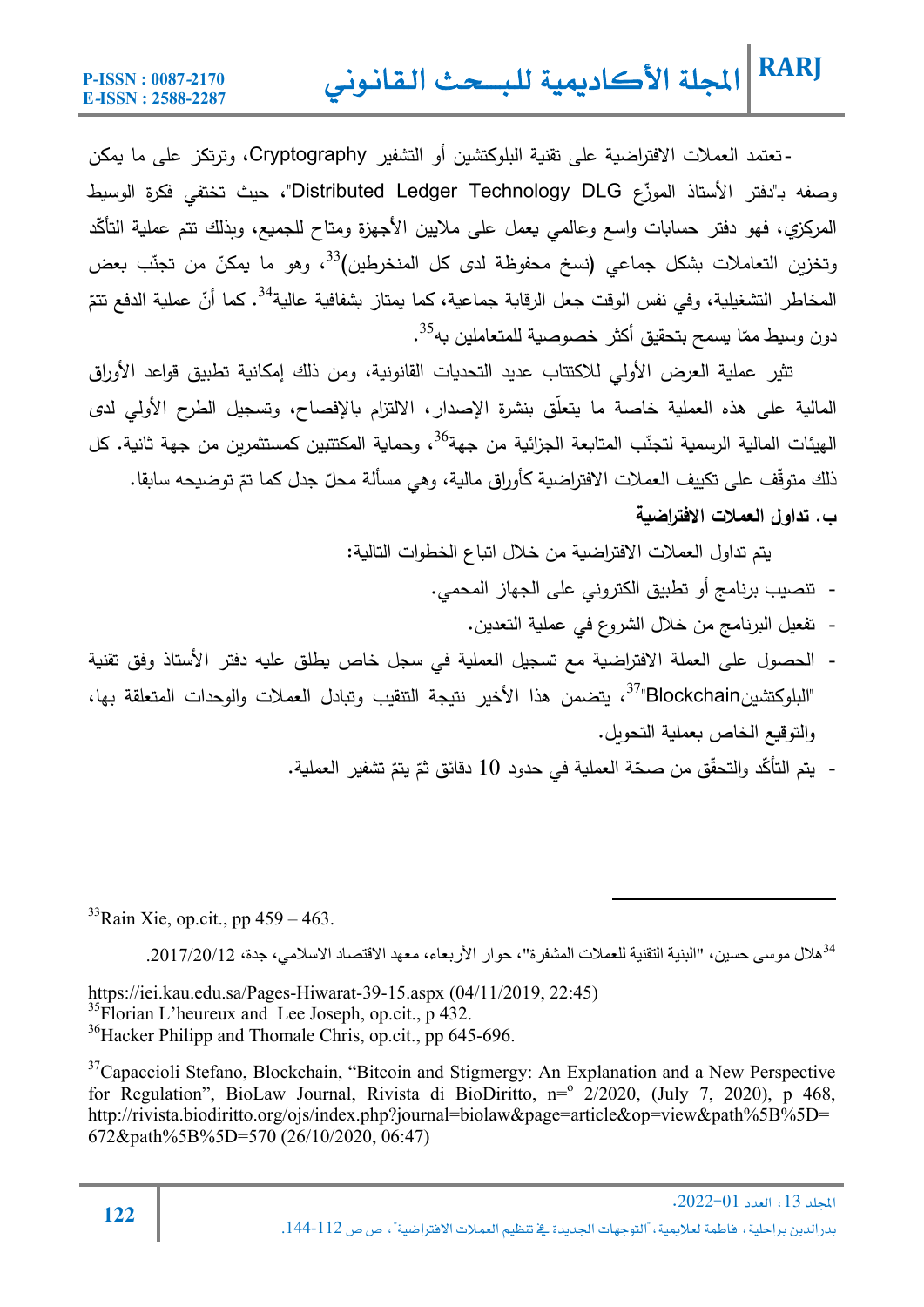- لا يحتاج المتعاملون في مجال العملات المشفرة لوسيط (بنك مركزي) أو الثقة في الطرف الآخر ، إنما تبنى الثقة في النظام القائم على سلسة من الاجراءات المشفرة<sup>38</sup>.

لǽست Ȟل العملات الافتراضǽة على شȞل واحد، فمشروع عملة "لیبرا Libra "المعلن عنه من طرف مؤسسة "فايسبوك" شهر جوان 2019 لا يشترك مع البتكوين إلا في مبدأ "البلوكتشين" أي المراقبة اللامركزية، أمّا المصادقة على المعاملات فلا تتم من طرف أيّ شخص، بل من طرف نظام الدفع التقليدي، كـ: "فيزا"، "ماستر كارد" أو "بايبال"، أو شركات خاصـة كـ: "إيباي"، "إيبر"، وغيرها<sup>39</sup>.

تلتقي تقنية البلوكتشين مع القانون في عدّة جسور <sup>40</sup>: النظام الضريبي المطبّق، الطبيعة التجارية للمعاملة، احترام قواعد الملكية الفكرية، الجرائم المرتكبة، حماية المستهلك، القواعد المطبّقة على الأوراق المالية، كيفية حلّ المنازعات. هذا سواء كانت شبكة البلوكتشين مرخصة أو غير مرخّصة، وسواء تعلّقت المسؤولية بالمستوى الأول (المصدرين Issuers والمطورين Developer)، المستوى الثاني (معدّي العقد Nodes)، المستوى الثالث (عمال المناجم Miners(، المستوȐ الراǼع (مقدمي الخدمات providers service party-Third: الوسطاء Intermediaries منصات التǼادل والتجارة Platforms trading and Exchanges موفرو المحافظ Wallet Providers )، أو المستوى الأخیر (المستهلكین Customers)<sup>41</sup>.

كما تثير لامركزية المراقبة تحديات قانونية عديدة، ذلك أنّها شكّلت ما سميّ بـ" منظمة دون منظم organization without organizer<sup>42</sup> لأنّ العنصر التنظيمي المكوّن من تعليمات ونصوص تسمح بمشاركة الأشخاص في إنشاء النظام دون أن يكون التنظيم عفويا أو ذاتيا، فكل مستخدم يضع فكرة، وتتواصل

<sup>39</sup> Julie De Gail et Elisa Deuffic, « La crypto-monnaie étatique: nouvel enjeu à l'échelle internationale et française », Revue OFIS, Université Paris I Panthéon-Sorbonne, Avril 2020, http://www.pantheonsorbonne.fr/fileadmin/diplome\_M2OFIS/OFIS\_2019-2020/Revue/La\_cryptomonnaie etatique nouvel enjeu a l echelle internationale et francaise.pdf (23/10/2020, 11:55). Zetzsche Dirk Andreas, Buckley Ross and Arner Douglas W, "Regulating LIBRA: The Transformative Potential of Facebook's Cryptocurrency and Possible Regulatory Responses", European Banking Institute Working Paper Series 2019/44, University of New South Wales Law Research Series UNSWLRS 19-47, 2019 https://ssrn.com/abstract=3414401 (25/10/2020, 18:28)

أصبحت العلاقة بين البلوكتشين والقانون جدّ وثيقة، فهي تشكّل كلمة طنانة "Buzz" في الدر اسات القانونية المعاصرة، استعملت خصيصا في العملات الافتر اضية لكن تتعدّاها إلى العقود الذكية والمنظمات.

Alston Eric, Blockchain and the Law – Legality, Law-like Characteristics, and Legal Applications (July 2, 2020). Handbook on Blockchain and Cryptocurrencies, 2020, http://dx.doi.org/10.2139/ssrn.3641997 (26/10/2020, 07:07)

 $42$ Capaccioli Stefano, ibid.

<sup>&</sup>lt;sup>38</sup>Hazik Mohamed and Hassnian Ali, "Blockchain, Fintech, and Islamic finance. Building the future in the new Islamic digital economy", DEIG press, Berlin 2019, p 126.

<sup>&</sup>lt;sup>41</sup>https://www.oliverwyman.com/our-expertise/insights/2018/feb/cryptocurrency-unmasked-part-1.html (26/10/20202, 11:00)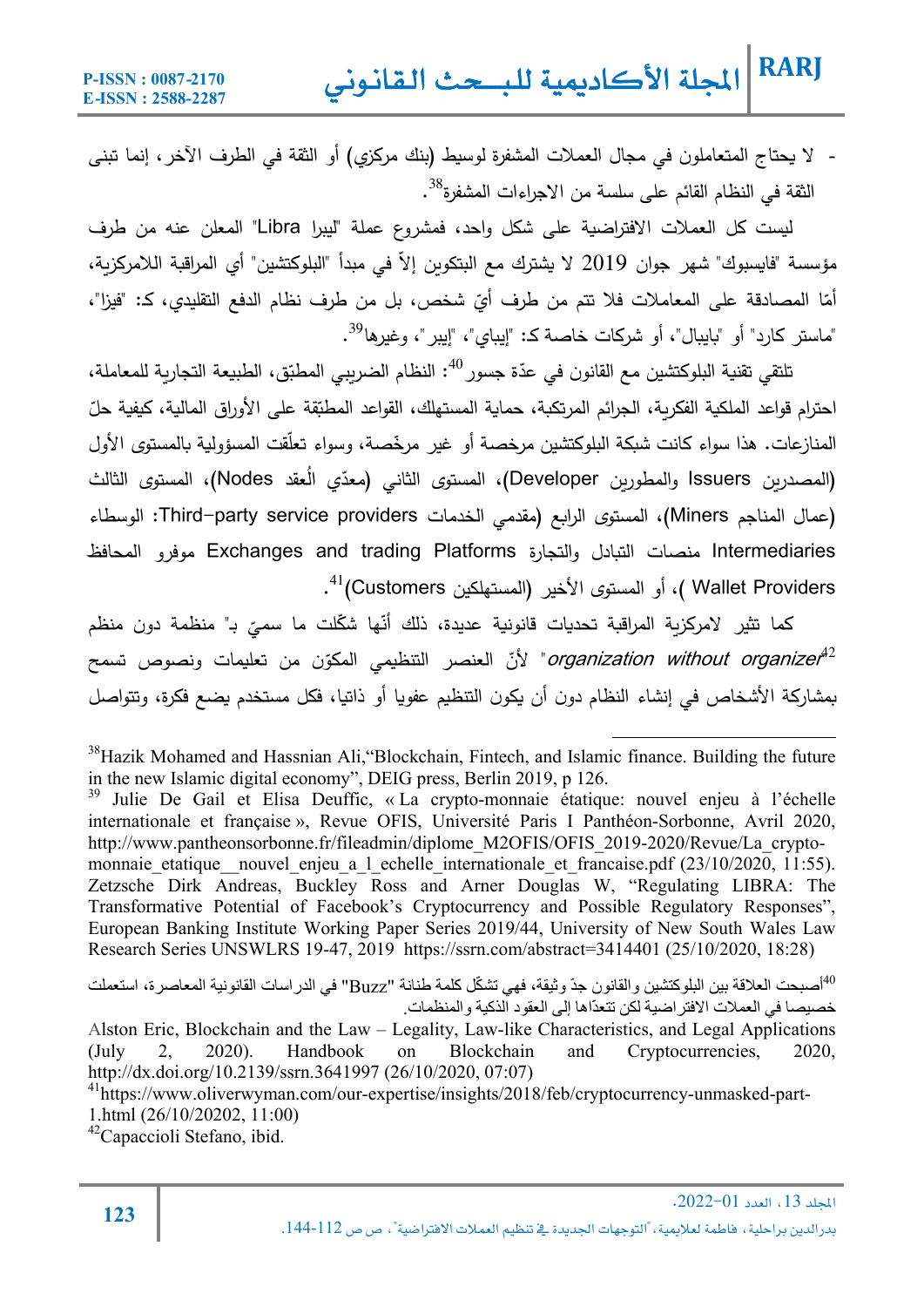عملية جذب مستخدمين أخرين إلى غاية الوصول إلى بنية معقدة بأساس بسيط<sup>43</sup>. وما يزبد الأمر صعوبة من الناحية القانونية استخدام "البلوكتشين العام" في أكثر العملات انتشارا، والذي يسمح لأي شخص بالدخول على الشبكة، ممّا يؤدّي إلى جهالة مصدر الأصول المشفرة، في حين يكون البلوكتشين الخاص أقلّ صعوبة لأنّ المدير يمكنه التحكّم في البروتوكول وإجراءات نقل البيانات، والمشاركة مرتبطة بإذن المدير، وبالتالي يكون المسؤول الأول قانونا على الشبكة<sup>44</sup>.

لم يتوّقف الاختلاف عند التنوع والتعقيد في اصدار وتداول العملات الافتراضية، بلتعدّاهإلى الطبيعة القانونية للعملات الافتراضية.

### **المطلب الثاني: الطبǻعة القانونǻة للعملات الافتراضǻة**

یتوقّف اختیار النصوص القانونیة القابلة للتطبیق على العملات الافتراضیة على طبیعتها القانونیة وتكييفها من طرف الهيئات الرسمية إن كانت: نقودا (الفرع الأول)، مالا منقولا معنويا(الفرع الثاني)، أداة استثمارِبة(الفرع الثالث)، أو سلعة (الفرع الرابع).

### **الفرع الأول: العملات الافتراضǻة نقود Money**

تعتبر العملات الافتراضية نقود كالنقود الالكترونية، ذلك أنّها مخزن للقيمة، قابلة للتبادل فيما بينها، كما أنّ معظم النقود المعاصرة أصبحت في شكل الكتروني<sup>45</sup>، ولا يزال جزء صـغير فقط نقدا<sup>46</sup>، وبالنظر لقبول التعامل بها من طرف عدد معتبر من المتعاملین وȞبرȐ الشرȞات العالمǽة فقد أخذت موقعا لها ضمن سلسلة العملات المتعامل بها دوليا خاصة مع قابلية تحويلها إلى العملات الرسمية المتداولة حاليا، وهو ما نصّ عليه القانون الياباني عندما اعتبرها تقوم بنفس وظيفة النقود<sup>47</sup>، وهو ما أكّدته بعض الأحكام القضائية فــــي الولايـــات

 $43$ Ibid.

<sup>44</sup>Florian L'heureux and Lee Joseph, op.cit., pp 430- 431.

<sup>&</sup>lt;sup>45</sup>Rain Xie, "Why China had to "Ban" Cryptocurrency but the U.S. did not: A Comparative Analysis of Regulations on Crypto-Markets Between the U.S. and China", 18 Wash. U. Global Stud. L. Rev. 457 (2019), pp 459 – 463.

https://openscholarship.wustl.edu/law\_globalstudies/vol18/iss2/9 (24/10/2020, 08:41).) <sup>46</sup>Mohammad Alhihi, ibid...

<sup>47</sup>Irina Cvetkova, op.cit., p 133. Egorova M.A., Belitskaya A.V, "Legal Regulation of Cryptocurrency Emission and Allocation: Trends and Prospects", Actual Problems of Russian Law. V 15, 2020, pp.55-63 https://www.atlantis-press.com/proceedings/iclave-19/125937700 (24/10/2020, 08:19)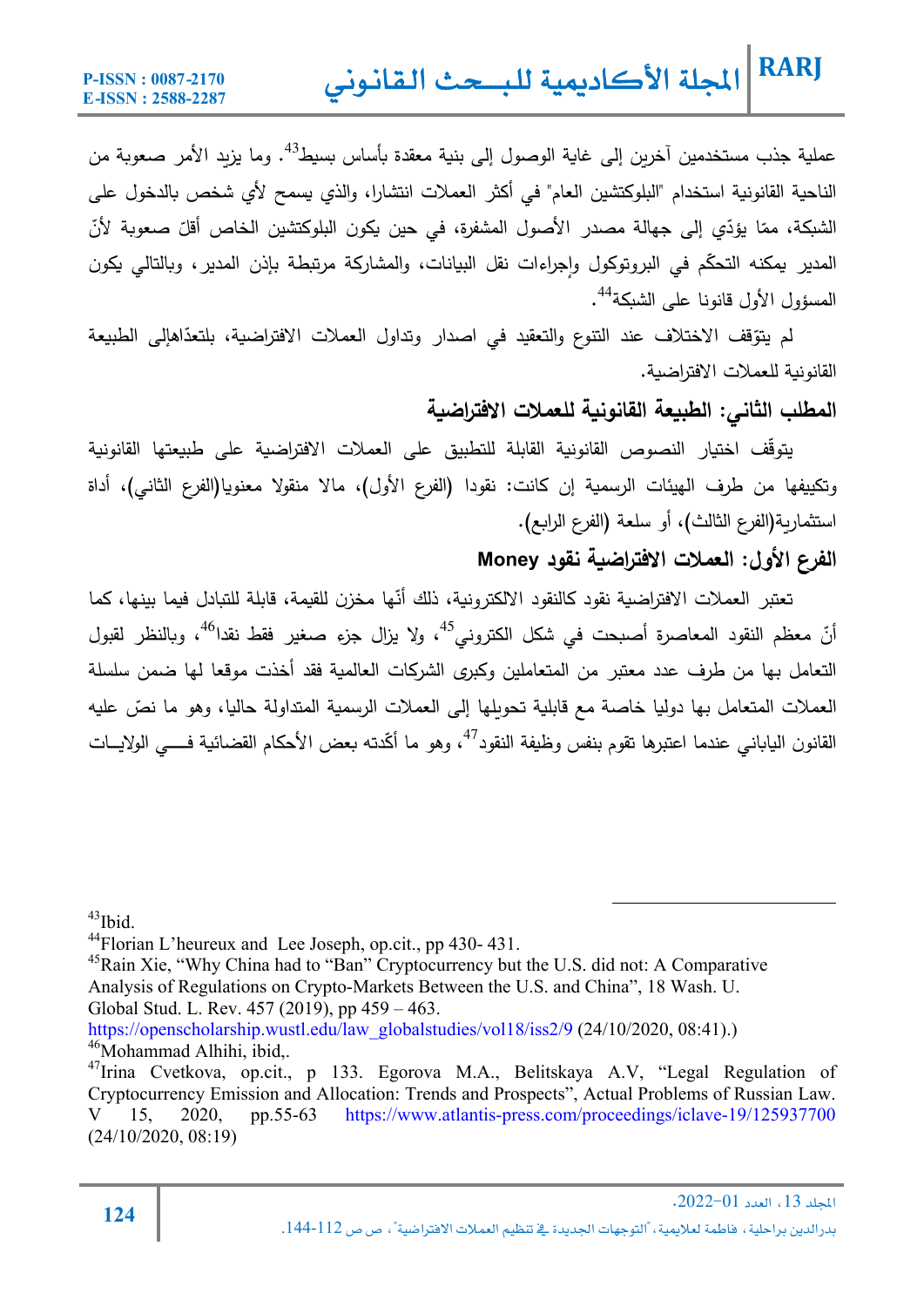المتحدة الأمريكية<sup>48</sup>، ومحكمة العدل الأوربية على اعتبار أنّ العملات الافتراضية أداة تعاقدية للدفع بين المستخدمین والجهات التي تقبلها<sup>49</sup>.

**الفرع الثاني: العملات الافتراضǻة مال منقول معنوȏ Property Movable Incorporeal** 

اعتبر مجلس الدولة الفرنسي في قراره الصادر بتاريخ 2018/04/28 العملات الافتراضية مالا منقولا معنويا<sup>50</sup>، تظهر العملات الافتراضية كعملات عندما تستعمل النقود في شكل رقمي، لكنها تتحول إلى ملكية أو أصل له قيمة خاصة قابل للبيع والشراء<sup>51</sup>.

لأنّ العملات الافتراضية ليست ثابتة القيمة مقارنة بالنقود العادية، ولا يوجد التزام بقبولها كأداة وفاء، فلا يمكن اعتبارها نقودا بل هي مال منقول معنوي<sup>52</sup>.

**الفرع الثالث: العملات الافتراضǻة أداة استثمارȂة** 

تعتبر العملات الافتراضي وفق القانون الروسي لسنة 2018 أداة استثمارية<sup>53</sup>، كما اعتبر البنك المركزي الأوربي أنّ العملات الافتراضية لا تأخذ حكم العملات والنقود لكنها وسيلة للتبادل أو لأي غرض اخر، وقد تأخذ حكم الأسهم والسندات كأدوات استثماربة<sup>54</sup>.

وهو نفس ما ذهبت إليه وزارة المالية الألمانية سنة 2013<sup>55</sup>، والمهيئة الأورىية للسوق والأوراق المالية ESMA سنة 2017<sup>56</sup>، وهيئة الأوراق المالية الأمريكية SEC سنة 2017<sup>57</sup>، وكذا هيئة السلوك المالي . $582018$  سنة 2018

قضیة Shavers بتاریخ ،2013/08/06 قضیة Faiella بتاریخ .2014/08/19 قضیة Murgio بتاریخ .2017/01/12 <sup>48</sup> https://www.coindesk.com/4-court-cases-helping-determine-us-stance-bitcoin. Alexandra Sims and Others, op.cit., p 59.

راجع أیضا: أحمد قاسم فرح، "العملات الافتراضیة في دولة الإمارات العربیة المتحدة: الحاجة إلى إطار قانوني لمواجھة مخاطرھا (دراسة مقارنة)"، مجلة جامعة الشارقة للعلوم القانونیة، المجلد ،16 العدد ،2 دیسمبر ،2019 ص.715  $^{49}$ Irina Cvetkova, op.cit., p 132.

 $50$  Conseil d'État, « 8ème - 3ème chambres réunies, 26/04/2018, 417809 », Publié au recueil Lebon https://www.legifrance.gouv.fr/ceta/id/CETATEXT000036845274/ (07/09/2021, 06 :10) 51Mohammad Alhihi, op.cit., p 69.

 ${}^{52}$ Fox David, "Cryptocurrencies in the Common Law of Property", (August 16, 2018), https://ssrn.com/abstract=3232501 (20/10/2020, 09:10).

<sup>53</sup>Irina Cvetkova, ibid.

<sup>54</sup>Maume Philipp and Fromberger Mathias, "Regulation of Initial Coin Offerings: Reconciling US and EU Securities Laws", Chicago Journal of International Law, Vol 19, I 02, (2019), https://ssrn.com/abstract=3200037 (20/10/2020, 08:39). Gikay Asress Adimi, op cit, p 18.  $55$ Irina Cvetkova, ibid,.

<sup>56</sup>https://www.esma.europa.eu/sites/default/files/library/esma50-157-828 ico\_statement\_firms.pdf (20/10/2020, 08:48)

 $57$ https://www.sec.gov/oiea/investor-alerts-and-bulletins/ib\_coinofferings (21/10/2020, 07:28) <sup>58</sup>https://www.fca.org.uk/news/statements/cryptocurrency-derivatives (20/10/2020, 08:56)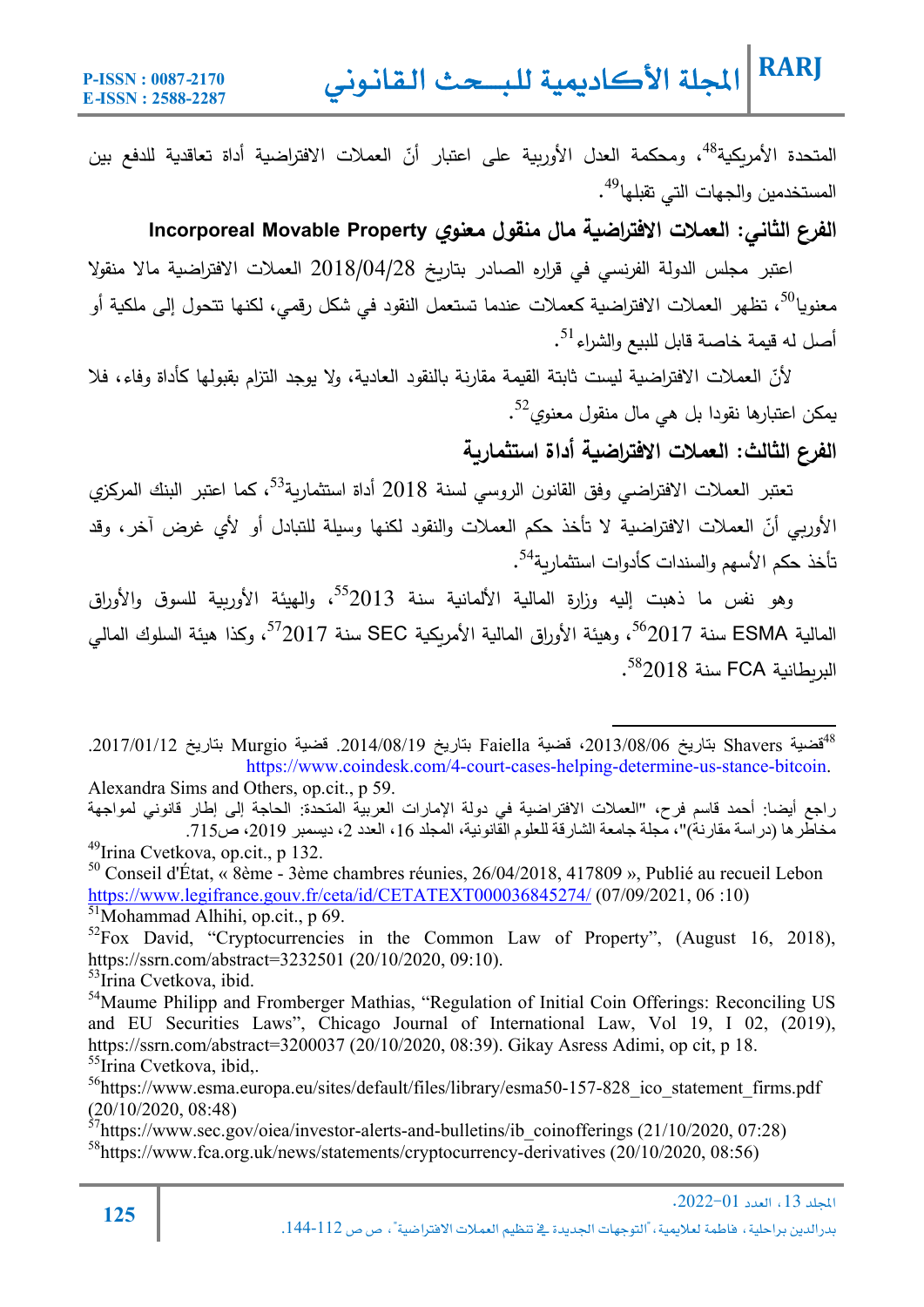حاول البعض<sup>59</sup> توضيح ذلك من خلال ما يعرف بـ"اختبار هواي Howey Test"، حيث متى توفرت في العملة الافتراضية (كأصل رقمي Digital Asset) أربعة شروط فستصنّف كأداة استثمارية: استثمار نقود، بذل مجهود من الغیر، توقع العائد، والمشروع المشترك، وفیما عدا ذلك فلا تعتبر ورقة مالیة<sup>60</sup>.

### **الفرع الراǺع: العملات الافتراضǻة سلعة Commodity**

اعتبرت العملات الافتراضية سلعا قابلة للتقويم والتبادل على غرار المعادن<sup>61</sup>، وهو ما ذهب إليه مجلس الشيوخ الفرنسي<sup>62</sup>، واللجنة الأمربكية لتداول السلع الآجلة<sup>63</sup>، ووكالة الإيرادات الكندية<sup>64</sup>، والبنك المركزي الفنلندي<sup>65</sup>، وبعض أحكام القضاء الأمربكي<sup>66</sup>.

بذلك تخضع العملات الافتراضية للرقابة الجبائية، ويتم التعامل معها على أساس أنّها سلعة قابلة للتداول خاضعة للضرببة. وهذا الرأي قد يسمح بإفلات المجرمين من قواعد غسيل الأموال كون المعاملات التي تتم من خلالها لا تمثّل معاملات مالية، وهو ما حدث في محاكمة طريق الحرير Silk Road سنة 2014 بالولايات المتحدة الأمريكية عندما احتجّ المتهمون بأنّه التعامل بالعملات الافتراضية لا يخضع لقانون غسيل الأموال لأنّها تمثّل سلعا وليس نقودا حسب القانون الأمريكي<sup>67</sup>.

أمّا من الناحية الفقهية، فقد اعتبرت بعض الدراسات<sup>68</sup> أنّ العملات الافتراضية سلع نقدية معتمدة في ذلك على النظرية الكلاسيكية لماركس. في حين ذهب آخرون<sup>69</sup> إلى أنّها نقود، أموال، سلع وأوراق مالية في نفس

 $59$ Henderson, M. Todd and Raskin Max, ibid., Peter J. Henning, op.cit., p 5.

ھذا الاختبار معتمد من طرف المحكمة العلیا الأمریكیة وھیئة الأوراق المالیة الأمریكیة,.Ibid <sup>60</sup> <sup>61</sup>Daradkeh, L. "The Challenges of Law Keep Pace with the Technological Developments in Banking and Finance", Kilaw Journal, 3 par 1, 2018, p325.

Senat Français, « Rapport d'information fait au nom de la commission des finances sur les enjeux liés au développement du Bitcoin et des autres monnaies virtuelles », 2014, http://www.senat.fr/rap/r13-767/r13-7671.pdf (18/10/2020, 22 :36)

 $^{63}$ https://www.cftc.gov/Bitcoin/index.htm (21/10/2020, 07:37)

أحمد قاسم فرح، المرجع نفسھ، ص.718 64

65Gikay Asress Adimi, op cit, p 13.

<sup>66</sup>CLI Holdings Inc., Washington Western Bankruptcy Court, Case No. 13-19746-KAO(29 Nov. 2013), Ibid,.

 $1733$  المرجع نفسه، ص $^{67}$ 

<sup>68</sup>Juan J. Duque, "State involvement in cryptocurrencies. A potential world money?", The Japanese Political Economy, V46, Issue 1, 65-82, DOI:10.1080/2329194X.2020.1763185 (02/11/2020, 07:20)

 $69$  Carol R. Goforth, "U.S. Law: Crypto is Money, Property, a Commodity, and a Security, all at the Same Time", Journal of Financial Transformation, V 49, 2019, pp 102-109. Zetzsche Dirk Andreas, Buckley Ross P., Arner Douglas W. and Föhr Linus, "The ICO Gold Rush: It's a Scam, It's a Bubble, It's a Super Challenge for Regulators", University of Luxembourg Law Working Paper No 11, 2017, UNSW Law Research Paper. 17-83.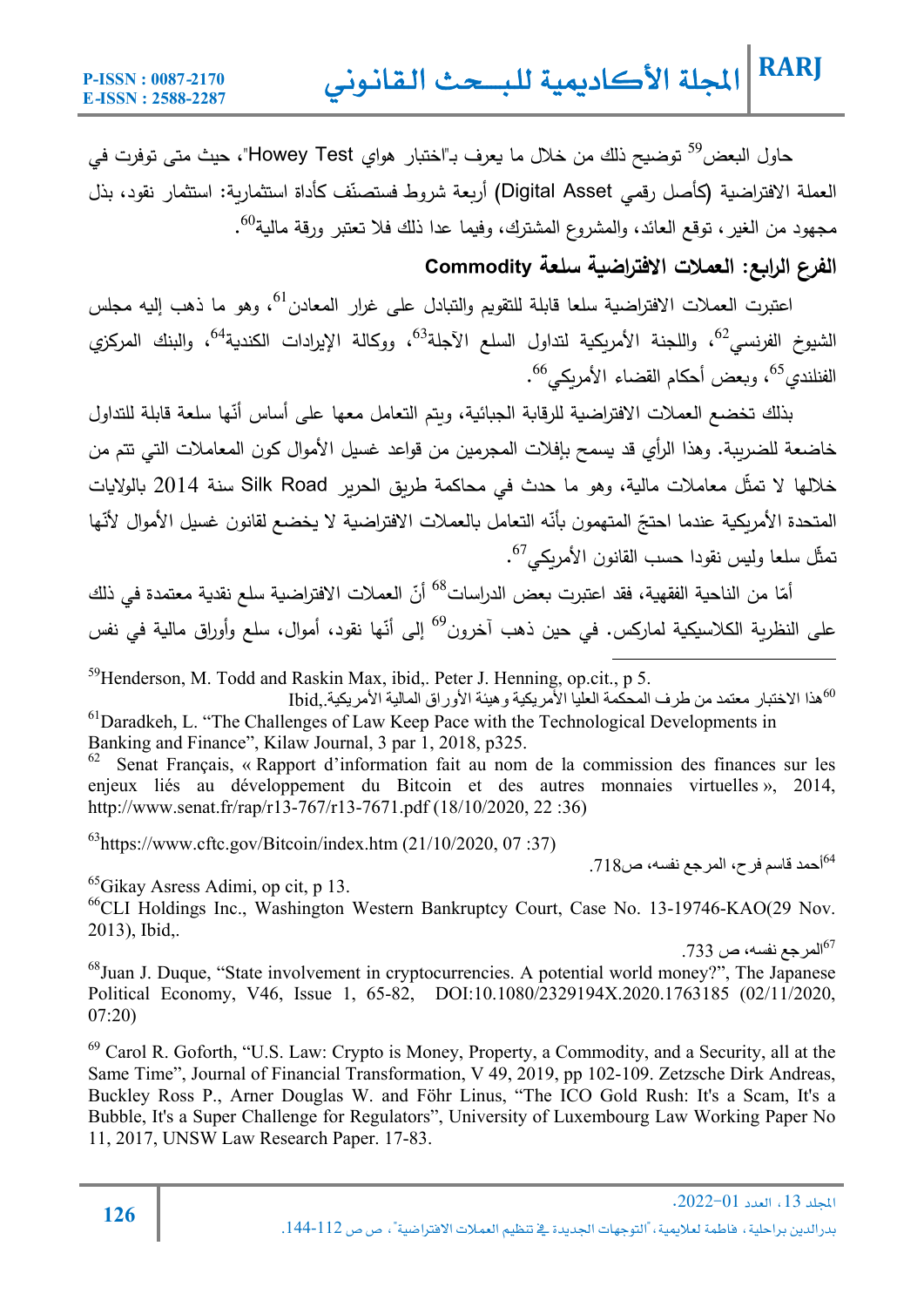الوقت. هذا الرأي أقرب للصواب، حيث يبدو أن محاولة تقييد العملات الافتراضية بطبيعة قانونية واحدة تتّم عن عدم إدراك لإمكانية تقمّص الشيء الواحد عدّة وظائف في النظام المالي، وبالتالي تحكمه عدّة أنظمة قانونية ويخضع لرقابة عدة هيئات وسلطات رسمية، فالذهب أصل مالي لكن مستقبليات الذهب مشتقات مالية<sup>70</sup>، وقد يحلّ محل النقود عند استعماله في الربط القياسي.

لأنّ العملات الافتراضية قد تستعمل لعدّة وظائف، وهي ليست ذات غرض واحد، فلن تكون ذات وظيفة واحدة، ممّا يعني اختلاف الطبيعة القانونية للعملات الافتراضية بحسب وظيفتها (نفس العملة) من جهة، وبحسب غرضها (باختلاف العملات) من جهة ثانية.

بالنظر لما سبق، فقد حدثت نقطة تحوّل في تعامل السلطات المالية الرسمية مع العملات الافتراضية، حيث انتقلت من سياسة التحذير إلى التنافس نحو التنظيم القانوني للعملات الافتراضية.

**المǺحث الثاني: التنافس نحو التنظǻم القانوني للعملات الافتراضǻة** 

حافظت بعض السلطات المالية الرسمية على موقفها الرافض للعملات الافتراضية، في حين خضعت سلطات أخرى للأمر الواقع، حيث لم يكن لتصاريحها وإعلاناتها الرسمية المحذرة من العملات الافتراضية الأثر الكبیر في الساحة المالية الدولية، وهو ما جعل موقف التشريعات المقارنة من العملات الافتراضية الخاصة مختلفا (المطلب الأول).بيد أنّ الاحصائيات المقدمة سابقا حول نمو وارتفاع القيمة السوقية للعملات الافتراضية كان له الأثر فيظهور منافسة بين تنظيم العملاتالافتراضية المركزبة والعملات الافتراضية الخاصة (المطلب الثاني).

**المطلب الأول: موقف التشرȂعات المقارنة من العملات الافتراضǻة الخاصة**

تعدّدت مواقف هيئات الضبط المالي من التنظيم القانوني للعملات الافتراضية، فبعض الأنظمة برز فيها البنك المركزي كجهة تحذیر وتوضيح، وخلفته هیئات الرقابة وحماية المستهلك في أنظمة أخرى، في حین لعبت هيئات الرقابة المالية دور المنظم في حالات معيّنة. وعليه يمكن التمييز بين ثلاث أنظمة في التعامل مع العملات الافتراضية سواء على المستوى الجزائي أو المدني<sup>71</sup>: الأنظمة المتوقفة بشأنالعملات الافتراضية (الفرع الأول)، الأنظمة المانعة للعملات الافتراضǽة (الفرع الثاني)، والأنظمة المجیزة للعملات الافتراضǽة (الفرع الثالث).

 70 Lawrence J. Trauman, op .cit., p 476.

<sup>71</sup> Global Legal Research Center, Report 2018, op.cit., pp 01,02.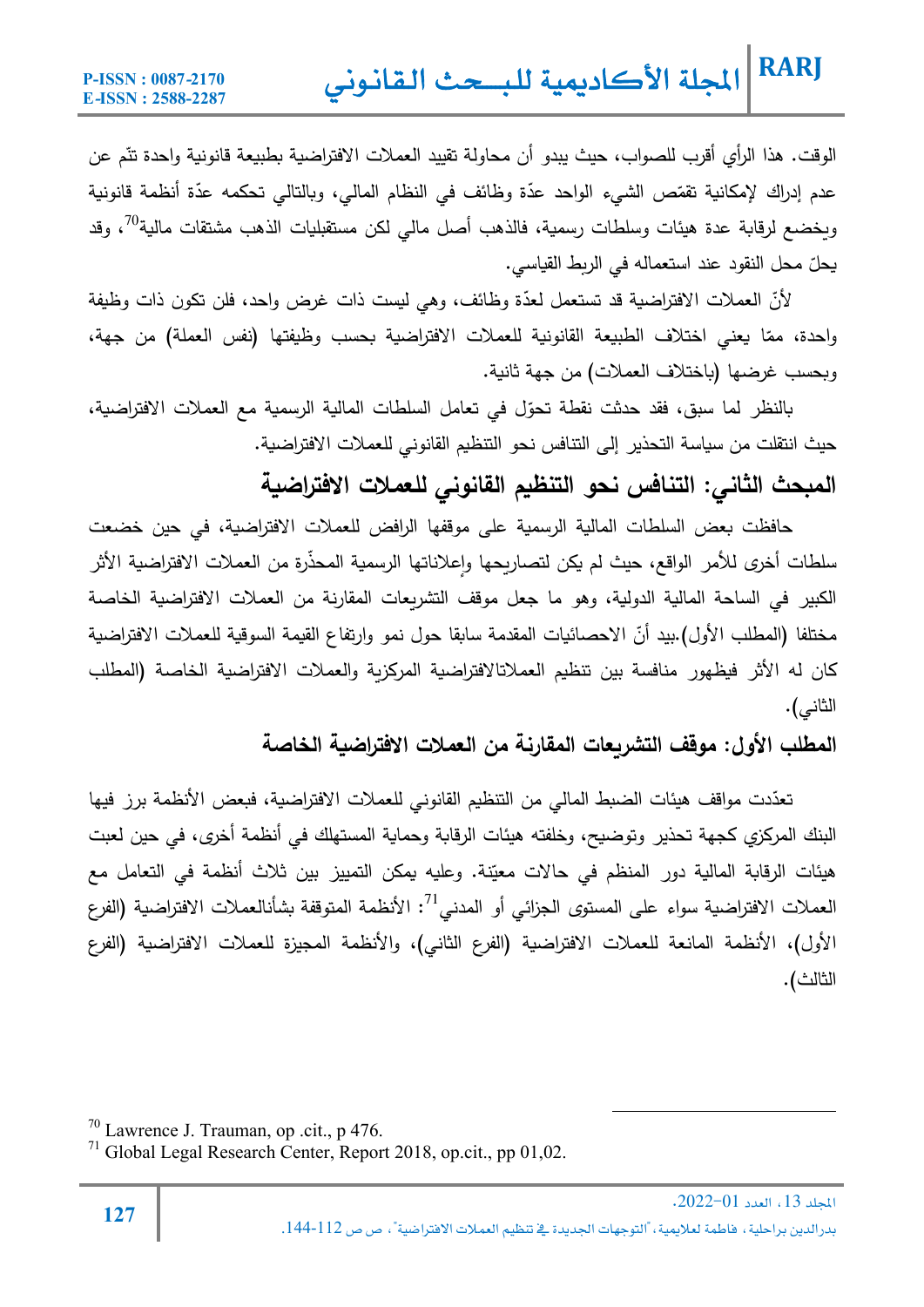### **الفرع الأول: الأنظمة المتوقفة Ǻشأن العملات الافتراضǻة**

لا تمنع هذه الأنظمة (كولومبيا، تايلاندا، ليتوانيا والبنغلاديش) مواطنيها من التعامل بالعملات الافتراضية غیر أنها تفرض بطريقة غیر مباشرة قیودا على المؤسسات المالية الناشطة في حدودها من التعامل بالعملات الافتراضية $^{72}$ ، حيث ارتأت هيئات الخدمات المالية الامتناع عن منح رخص للشركات الناشطة في مجال اصدار وتداول العملات الافتراضية دون أن تفرض عليها جزاءات مالية أو جزائية<sup>73</sup>.

كما رفضت ولاية "كولورادو" الأمريكية بتاريخ 2018/02/19 فرض أي تنظيم خاص بالجانب الضرببي للعملات الافتراضية<sup>74</sup>.

<u>ظهر</u> أنّ هذه الأنظمة لا تزال في انتظار ما سيفسر عنه التعامل بالعملات الافتراضية من أثار عملية على مستوى المنازعات التجاربة أو المتابعات القضائية نتيجة ارتباط العملات الافتراضية بشكل مباشر بالجرائم العابرة للحدود، وتحاول أنظمة أخرى تجاوز هذه العقبة بتركيز الجهود نحو إصدار عملات افتراضية مركزبة للتقلیل من مخاطر العملات الافتراضǽة الخاصة.

#### **الفرع الثاني: الأنظمة المانعة للعملات الافتراضǻة**

أسرعت بعض الأنظمة إلى منع التعامل بالعملات الافتراضية، وفرضت أحيانا عقوبات جزائية على المتعاملين بها، فحسب المادة 117 من قانون المالية الجزائري لسنة 2018: " *يمنع شراء العملة الافتراضية* وسعها واستعمالها وحيازتها ... يعاقب على كل مخالفة لهذا الحكم، طبقا للقوانين التنظيمات المعمول بها "<sup>75</sup>. وقد برّرت الحكومة الجزائرية ذلك بضرورة فرض نظام رقابة أكثر صرامة لمراقبة الجرائم الالكترونية سواء تعلقت بتبييض الأموال، تمويل الارهاب أو التهرّب الضريبي، وحظر العملات الافتراضية يندرج في هذا السياق<sup>76</sup>.

رإذا كانت السلطات الجزائرية قد ضمّنت المنع في شكل نص قانوني، فقد صدر الحظر في الإمارات العربية المتحدة بموجب القسم السابع من الإطار الرقابي للقيم المخزنة ونظم الدفع الالكتروني الصادر عن البنك المركزي بتاريخ 2016/12/13، حيث نصّ الفقرة الثالثة منه على ما يلي: "*يحظر استخدام كافة العملات* الافتراضية (وأي معاملات تتم بها)"<sup>77</sup>.

 $^{72}$ https://perma.cc/GFR6-7JSK (11/09/2019, 06:19)

<sup>73</sup> Global Legal Research Center. Report 2018, op.cit., p 03.

 $^{74}$ 2018 Legis. Bill Hist. CO H.B. 1220 (22/10/2020, 04:05)

المادة 117 من الأمر رقم 17-11، مرجع سابق<sub>.</sub>  $^{75}$ ریم عمام وعبد الرحمن رزق الله، "العملات الافتراضیة: النظرة التنظیمیة والتحدیات في التكنولوجیا المالیة الناشئة"، مجلة الاجتھاد القانونیة والقضائیة، جامعة بسكرة، المجلد ،07 العدد ،03 ،2018 ص.117

<sup>77</sup>https://www.centralbank.ae/sites/default/files/2019-12/Regulatory-Framework-For-Stored-Values-And-Electronic-Payment-Systems-Ar....pdf (19/10/2020, 06:23)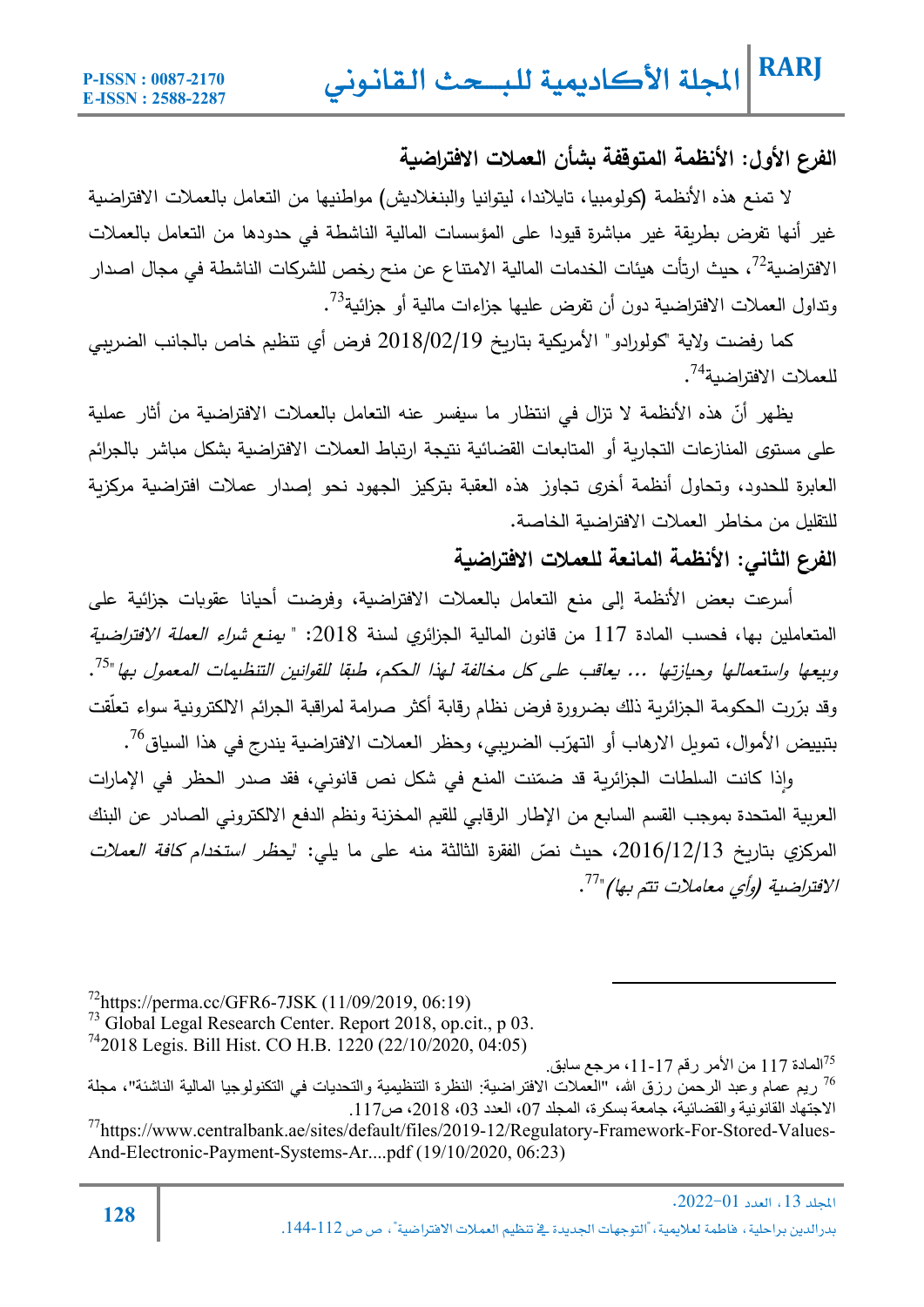وفي قطر تمّ المنع بموجب تعلمية صادرة 2018/07 /02 عن قسم المراقبة وتنظيم المؤسسات المالية يحذر فيه من المتاجرة بالبتكوين، واعتبرها غير قانونية، ومنع البنوك من التعامل بها تحت طائلة العقوبات الحزائية<sup>78</sup> .

واقتصر المنع في كل من ولاية "أوربجون" و "ساوث كارولينا" الأمريكيتين على استخدام العملات الافتراضية في تمويل الحملات الانتخابية مع صمت القانون بالنسبة للمجالات الأخرى<sup>79</sup>.

كما أخذت أنظمة أخرى بالمنع الجزئي، حيث حظرت استخدامها محليا واجباتها على المستوىالدولي، حیث جاء تحذیر من طرف محافظ بنك البحربن أمام مجلس الشورى معتبرا البتكوىن غیر قانوني باستثناء المواطنين الذي يستثمرون فيها خارج البحرين<sup>80</sup>. ونفس الموقف أخذت به مؤسسة النقد العربي السعودية، حيث لا تمنع هذه الأخيرة من تداولها عبر المنصات العالمية وادخال العوائد عبر الطرق النظامية شريطة إثبات مصدر الأموال<sup>81</sup>.

اعتبر البعض أنّ منهج المنع غير سديد في التعامل مع العملات الافتراضية على أساس أنّ هذه الأنظمة ستواجه المشاكل الكلاسيكية التي تتعلّق بالمنافسة والمراجحة التنظيميتين (اختيار المؤسسة للنشاط في نظام قانوني أقل تقييدا)، لذلك كان بإمكان هذه الأنظمة على الأقل أن تستعيض عن التنظيم المباشر بالتنظيم غير المباشر (التنظيم القائم على المبادئ عوض التنظيم القائم على القواعد) للعملات الافتراضية عوض حظرها  $^{82}$ مطلقا

فالتنظيم غير المباشر يعتمد على<sup>83</sup>:

- التطبیȘ اللامرȞزȑ للقواعد: تطبیȘ القواعد وتنفیذها ٕوانفاذها Ȟǽون من طرف جهات تنظǽمǽة بدیلة. حیث یتم التقليل من القيود الاحترازبة المفروضة على المؤسسات المالية التقليدية لتتولّى بذلك مؤسسات الائتمان مهمة تخصيص الائتمان بدلا من هيئات التنظيم المالي.

78http://www.qcb.gov.qa/sitelists/CircularsToBanks/Lists/Circulars/Attachments/172/ تعميد 20%نقة 40% 06 sanitized.pdf (11/09/2019, 08:35)  $^{79}$ 2019 Legis. Bill Hist. OR H.B. 2488 (22/10/2020, 03:48)

80 Global Legal Research Center. Report 2018, op cit, p 88.

81 إبراھیم بن أحمد یحیى، "النقد الافتراضي: بتكوین أنموذجا، ورقة مقدمة لمركز التمیّز البحثي في فقھ القضایا المعاصرة"، جامعة الإمام محمد بن سعود، الریاض، ،2018/10/14 https://units.imamu.edu.sa/rcentres/rces/news/SiteAssets/Pages (04/11/2019, 08:42).10ص <sup>82</sup>Houssein Nabilou and André Prüm, "Central Banks and Regulation of Cryptocurrencies", Law Working paper Series, n=<sup>o</sup> 2019-14, Faculty of Law, Economics and Finance, Université du Luxembourg, 17/07/2019, p 36 – 46. Nabilou Hossein, op.cit., p 735.  $83$ Ibid.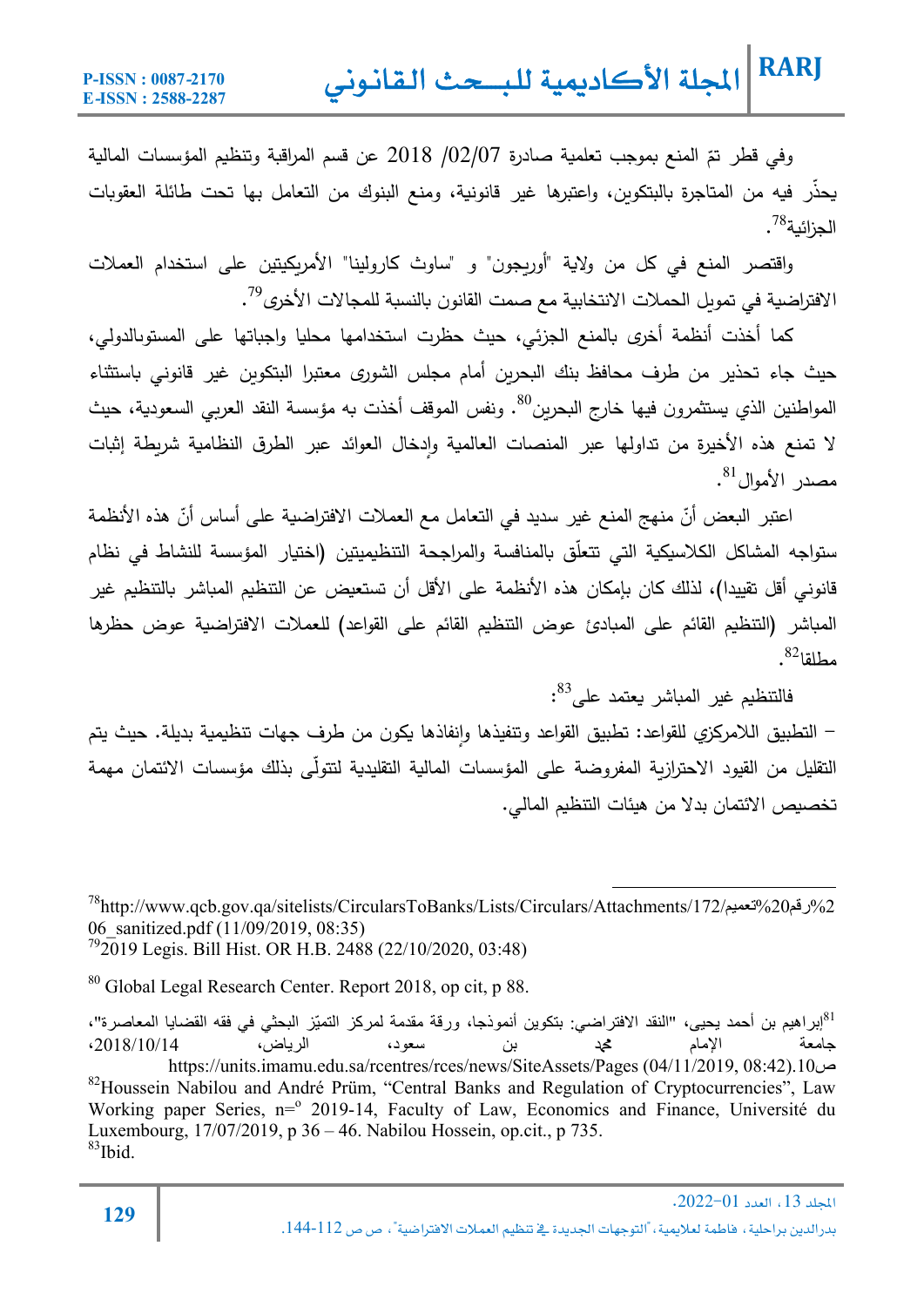– التطبيق المرن للقواعد: تطبيق القواعد يكون مع اختلافات في التفاصيل وطرق التتفيذ، ذلك أنّ البنوك أكثر كفاءة من غیرها في مراقبة المقترضین، وبالتالي سیكون تخصیص الرافعة المالیة أكثر مرونة مقارنة بهیئات التنظيم المالي.

– التطبيق السري للقواعد: تطبيق القواعد يكون بشكل تتمتّع فيه المؤسسات بأكثر خصوصية. وعليه ، فانخراط البنوك في سلسلة التعامل بالعملات الافتراضية سيجعل من المخاطر المتأصلة في العملات الافتراضية أقلّ. ورغم أنّ هذه الأخيرة ستستحوذ على جزءٍ من اختصاص البنوك في تقديم خدمة الدفع للعملاء (وهو أمر واقع لا محالة)، فإنّ دخول البنوك على الخط لن يحدث أقلّ من تقليل الأضرار <sup>84</sup>.

وتشير سلطة الأوراق المالية الأوريية إلى إمكانية قيام مؤسسات الائتمان بعدید الأنشطة المتعلقة بالعملات الافتراضية كـ: الحيازة المباشرة للعملات، منح قروض مغطاة بهذه العملات، تسوي منح قروض لشركات العملات الافتراضǽة، والاشتراك في عملǽة الاكتتاب الأولي للعملات الافتراضǽة، ناهǽك عن توفیر خدمات المحفظة ومنصات التداول، أي المشاركة في المستوى الثاني من العملية دون أن تتدخّل مباشرة في إصدار العملات الافتراضية<sup>85</sup>.

#### **الفرع الثالث: الأنظمة المجیزة للعملات الافتراضǻة**

صدر قرار عن البرلمان الأوربي بتاريخ 2016/05/26 يقضي بضرورة الأخذ بمقارية تشريعية مناسبة على مستوى الاتحاد وتحقيق التوازن بين تشجيع الابتكار والاشكالات المطروحة تشريعيا وتنظيميا<sup>86</sup>.

وبتاريخ 2018/05/30 صدرت التوجيهة الأوربية رقم2018/843 والتي دخلت حيز التنفيذ بتاريخ 2018/07/09 واضعة في جانب منها تنظيما خاصّا بالعملات الافتراضية، حيث وسّعت من مجال تطبيق التوجيهة الأوربية رقم 894/2015 ليشمل هذه الأخيرة خاصة أنّها تتميّز بخاصية إخفاء هوية المستخدمين، وعليه يجب أن تكون وحدات الاستعلام المالي الوطنية قادرة على الحصول على المعلومات اللازمة <sup>87</sup>.

 $84$ Ibid,.

85https://eba.europa.eu/sites/default/documents/files/documents/10180/2545547/67493daa-85a8- 4429-aa91-e9a5ed880684/EBA%20Report%20on%20crypto%20assets.pdf?retry=1André (22/10/2020, 10:41). Prüm, op.cit., p 739.

<sup>&</sup>lt;sup>86</sup> Hossein Nabilou and Andre Prum, "Central Banks and regulation of Cryptocurrencies", Review of banking and financial law (forthcoming) https://www.ssrn.com/abstract=3421417 (21/10/2019, 20:06)

 $87$ Directive (EU) 2018/843 of the European parliament and of the council, 30 May 2018, amending Directive (EU) 2015/849 on the prevention of the use of the financial system for the purposes of money laundering or terrorist financing, and amending Directives 2009/138/EC and 2013/36/EU. https://eur-lex.europa.eu/legal-content/EN/TXT/PDF/?uri=CELEX:32018L0843&from=EN (14/09/2019, 22:40)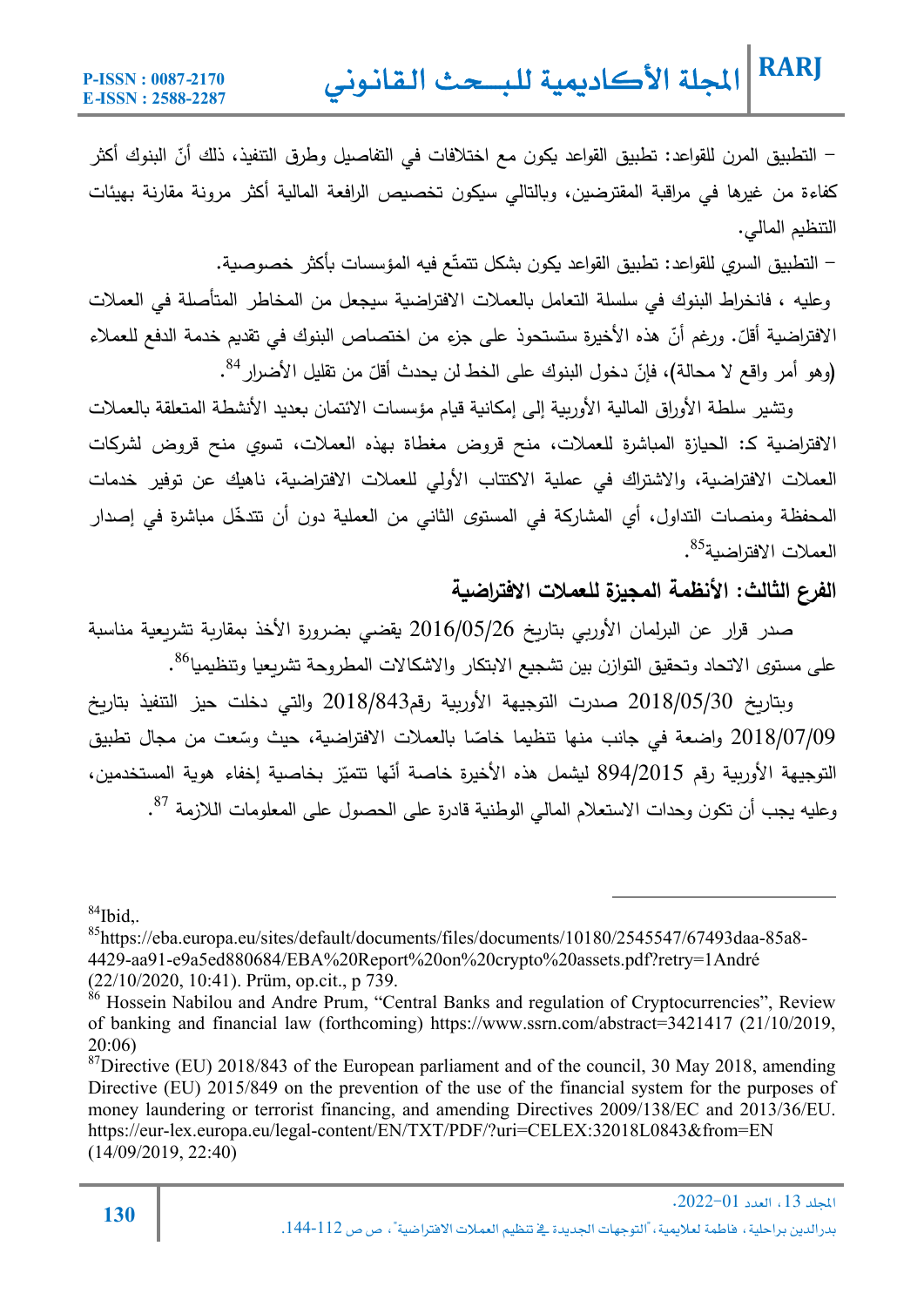أكّد القرار رقم 13/2003 الصادر عن لجنة تنظيم المصرفي والمالي الفرنسية أنّ العملات الافتراضية سند دين قائم على عقد الثقة، ويخضع لمبدأ الرضائية، في حين اعتبرها البنك المركزي في ديسمبر 2013 عملة افتراضية غیر منظمة لا تستفید من أحكام السعر الرسمي للعملة، واعتبرتها الأحكام القضائية<sup>88</sup>، وقرارات سلطة الرقاǼة الحذرة PRA عقد خدمات أداء، والمتعاملین ǽقومون بدور الوسطاء، لتدرج أخیرا ضمن قانون مȞافحة تبييض الأموال وتمويل الارهاب<sup>89</sup>.

حاولت فرنسا القيام بضبط مرن للعملات الافتراضية بدأت بتنظيم الجانب الضريبي للتعامل بالعملات الافتراضية بموجب قانون المالية الفرنسي لسنة 2018 الذي ميّز في نسب الضريبة بين التعامل العرضي والاحتراف في التعامل بالعملات الافتراضية<sup>90</sup>.

ثمّ نظمّت العروض الأولية للاكتتاب في العملات الافتراضية ICOs من خلال قانون نمو وتحوّل المؤسسات الصادر بتاريخ 2019/05/22°، حيث منحت للقائمين على هذه العروض حرية الحصول على تأشيرة (دون إلزامهم بذلك) مقابل بعض المزايا<sup>92</sup>، مع فرض التسجيل الإلزامي على بعض الوسطاء الآخرين<sup>93</sup>. بالإضافة إلى تعدیل بعض أحكام الصنادیق الاستثماربة البدیلة حتى یسمح لها الاستثمار في الأصول الرقمية . في حدود 20 بالمائة $^{94}$ . في حين ألزمت أستراليا بتاريخ 2018/04/03 كل الشركات العاملة في تقديم خدمة مبادلات العملات الافتراضية بالتسجیل على مستوى وكالة حكومة استرالیا المسؤولة عن كشف وردع وتعطیل

 $^{90}$ Loi n= $^{9}$  2018-1317 of 28 December 2018. Ibid,.  $^{91}$ Loi n= $^{9}$  2019-486 du 22 mai 2019 relative à la croissance et la transformation des entreprises, JORF n=<sup>o</sup> 0119 du 23/05/2019, https://www.legifrance.gouv.fr/download/file/5TNW8eSKiIMSXUmIwkm2leZ-PkK9A6thiDb3sgQcNsM=/JOE\_TEXTE (23/10/2020, 07:30).

تعتبر Coinhouse ّ أول منصة تتحصل على ترخیص بتاریخ 2020/03/18 من طرف ھیئة الأسواق المالیة الفرنسیة <sup>92</sup> https://cryptoast.fr/psan-services-actifs-numeriques-.فرنسا في الرقمیة بالأصول خاصة خدمات لتقدیمAMF (23/10/2020, 11:33) /obtenir-statut  $^{93}$ Décret n=  $^{\circ}$  2019-1213 du 21/11/2019 relatif aux prestataires de services sur actifs numériques,  $JORF$  n= $^{\circ}$  0271 du 22/11/2019,https://www.legifrance.gouv.fr/download/pdf?id=3rE5MnUYeoagw2iPfnVKVeB6rbrlz GUvGB-b9HvSkcM= (23/10/2020, 11:21). Barsan Iris M, op cit, p 10.<br><sup>94</sup>Ibid

راجع في ذلك حكم محكمة باريس في قضية "ماكاراجا"، قرار رقم 00261/12 بتاريخ 2013/9/29، الغرفة رقم 06، القطب 88 رقم .05 محمد الھادي المكنوزي، "صعوبة تحدید الطبیعة القانونیة للعملات الافتراضیة: دراسة على ضوء موقف المشرعین الفرنسي والأوربي، المؤتمر الدولي الخامس عشر "العملات الافتراضیة""، كلیة الشریعة والدراسات الاسلامیة، جامعة الشارقة، ،2019/04/16 ص.579 المر جع نفسه. $^{89}$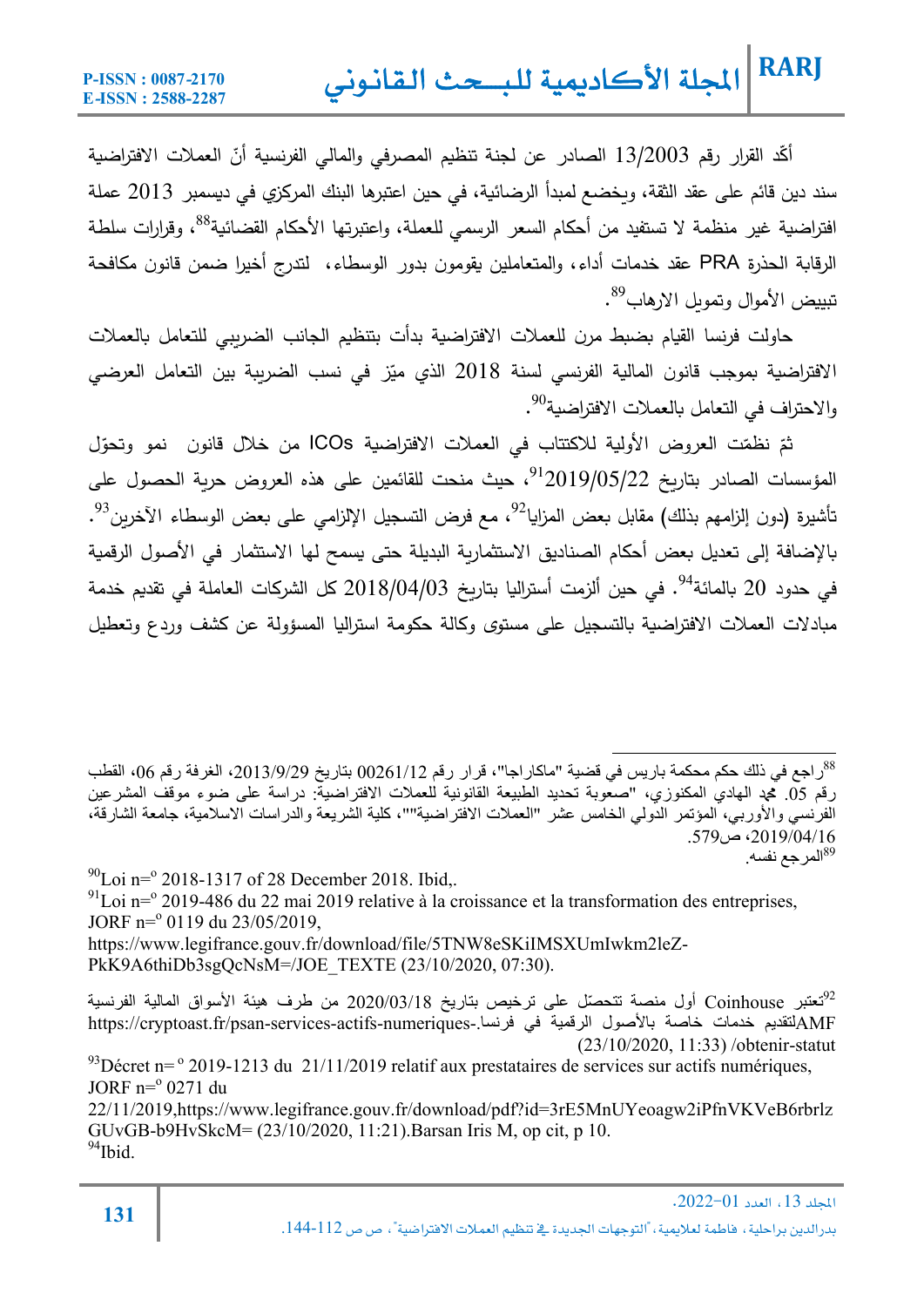الانتهاكات الجنائية للنظام المالي AUSTRAC<sup>95</sup>، وهذا بعد تعديل قانون مكافحة تبيض الأموال وتموبل . 96 الإرهاب بتارȄخ 2018/12/20

تندرج العملات الافتراضǽة، حسب سلطة الرقاǼة المالǽة الألمانǽة BaFin، ضمن فئة الأدوات المالǽة، فتعامل كالمشتقات المالية أو الأسهم أو العملات الأجنبية، وعلى هذا الأساس اعتبرت محكمة استئناف برلين بتاريخ 2018/09/25 أنّ المتاجرة المتعددة في عملة البتكوين دون ترخيص غير معاقب عليها بموجب القانون  $\mathcal{S}^7$ الألماني  $^9$ .

بل اعتبرتها بعض السلطات المالية (سويسرا)<sup>98</sup> أدوات دفع قانونية في بعض الهيئات الحكومية، في حين فرضت بعض الأنظمة (اسبانيا، الدانمارك، الكيان الصهيوني، والمملكة المتحدة)<sup>99</sup> نظاما ضربِبيا خاصـا على الشركات العاملة في مجالات العملات الافتراضية باعتبارها أصولا أو أصولا مالية أو عملة أجنبية <sup>100</sup>.

إنّ فرض الضريبة لا يعني الاعتراف بأنها نقود قانونية تصلح كأداة لتخليص الديون والوفاء بالالتزامات، لكن بعد قرار المحكمة العدل الأوربية سنة 2015 $^{101}$ ، لم تعد العملات الافتراضية خاضعة للضريبة على القيمة المضافة لأن التوجيهة الأوربية رقم 2006/1122 المؤرخة في 2006/11/28 تستثني العملات، النقود البنكية، والنقود المعدنية المستعملة قانونا من الضربية على القيمة المضافة $^{102}$ ، وهو ما يمكن اعتباره اعترافا بتصنبف العملات الافتراضǽة ضمن فئة النقود و أداوت لتسدید الدیون والوفاء Ǽالالتزامات.

وفي الو م أ، أصدرت لجنة القانون الموحد بتاريخ 2017/07/20 مسودة قانون خاص بالعملات الافتراضية (لاتزال قید التتقيح والتعدیل)، یتكون من 07 فصول: أحكام عامة، الترخیص، الفحص (فحص

<sup>97</sup> Eduard Hofert, "Regulating Virtual Currencies", Working paper n=o 130 (2019), pp 09, 14 https://www.imfs-frankfurt.de/fileadmin/user\_upload/IMFS\_WP\_130.pdf

https://www.canada.ca/en/financial-consumer-agency/services/payment/digital-currency.html (11/09/2019, 19:20)

 95https://www.austrac.gov.au/business/industry-specific-guidance/digital-currency-exchangeproviders (24/20/2020, 09:55)

 $^{96}$ https://www.legislation.gov.au/Details/C2019C00011 (24/10/2020, 10:07)

<sup>98</sup>https://www.finma.ch/en/~/media/finma/dokumente/dokumentencenter/myfinma/1bewilligung/fin tech/wegleitung-stable-coins.pdf?la=en. (24/10/2020, 10:37). Custers Bart and Overwater Lara, "Regulating Initial Coin Offerings and Cryptocurrencies: A Comparison of Different Approaches in Nine Jurisdictions Worldwide", European Journal of Law and Technology, Vol. 10, Issue 3, pp. 29, 2019.https://ejlt.org/index.php/ejlt/article/view/718/981 (24/10/2020, 09:12)

 $99$ Irina Cvetkova, op.cit., pp  $148 - 151$ .

<sup>&</sup>lt;sup>100</sup>Directive (EU)  $2018/843$  of the European parliament and of the council, P 03.

 $101$  Court of Justice of the European Union, Judgment in Case C-264/14, Skatteverket v David Hedqvist, press release n=o 128/15, Luxembourg, 22 October 2015 https://eur-lex.europa.eu/legalcontent/en/TXT/PDF/?uri=uriserv%3AOJ.C\_.2015.414.01.0006.01.ENG (11/09/2019, 05:44) <sup>102</sup> Global Legal Research Center, "Report  $2018$ ", op.cit., p 03.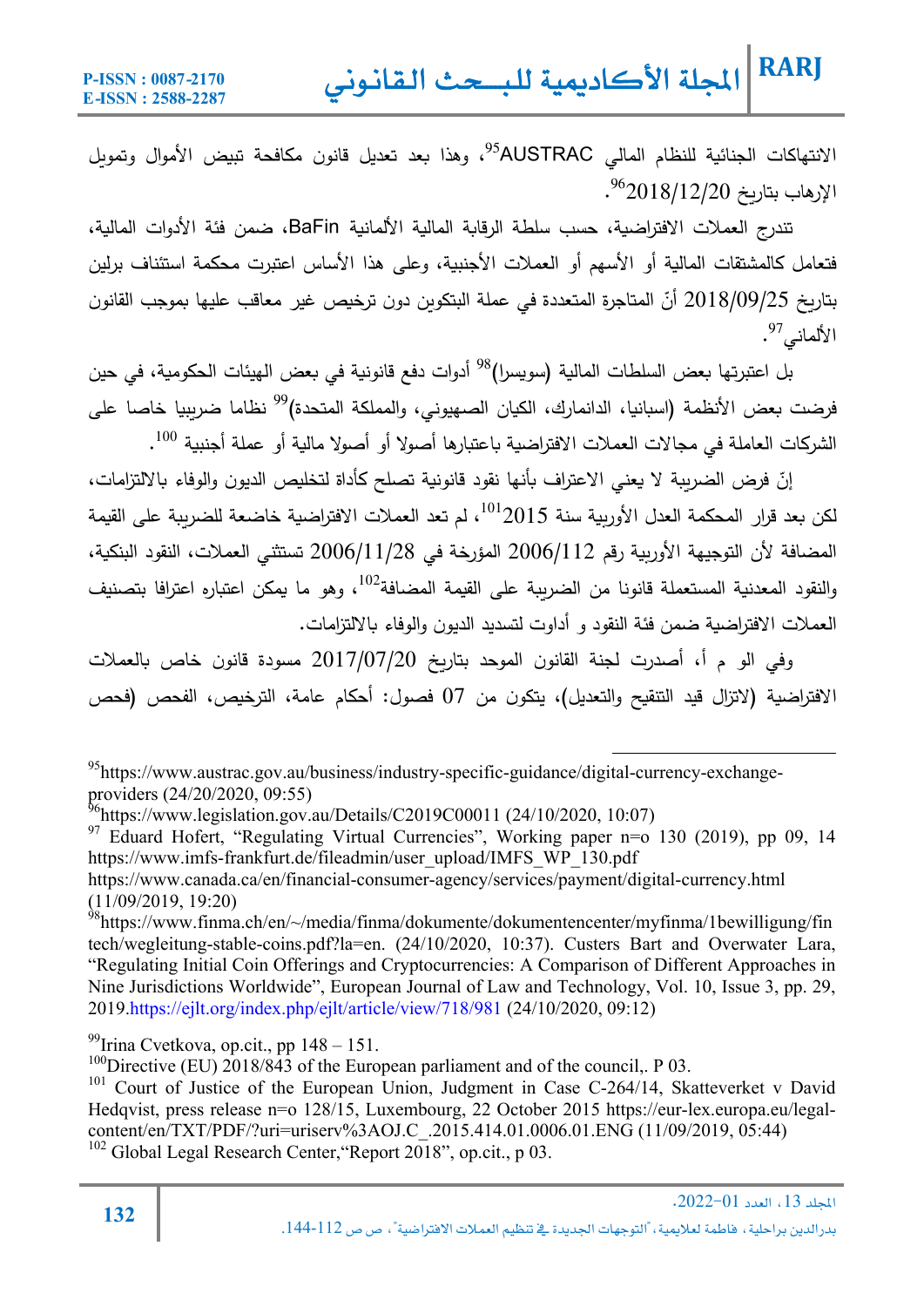الرسوم، الشفافية والاعلام)، التنفيذ والالزام، التدابير والاجراءات، أحكام متفرقة $^{103}$ . قد جاء هذا القانون بعد انتهاء عديد الولايات من وضع تنظيمات خاصة برخص العملات الافتراضية، والغرض منه وضع نظام قانوني موحد خاص بالأنشطة التجارية المتعلقة بالعملات الافتراضية، وعلى الوجه الخصوص اجراءات الحذر وحماية المستهلك المتطلبة في مثل هذه الأنشطة خاصة ما يتعلق بتحويل العملات الافتراضية إلى نقود أو ودائع بنكية، بالإضافة إلى تحدید القانون واجب التطبیق<sup>104</sup>.

وقد سبق أن قام قسم الخدمات المالية في نيويورك بتاريخ 2015/06/15 بإصدار تراخيص خاصة بالبتكوينBitlicense بموجب التنظيم رقم 23 الجزء 200، حيث يمنع على أيّ شخص الشروع في أي نشاط بتعلّق بالعملات الافتراضية ما لم يتصّل على رخصة من الهيئة المخولة قانونا<sup>105</sup>. تتولّى مهمة إصدار هذا النشاط شركات الرأسمال المخاطر المرخّص لمها قانونا، ويقصد بالنشاط: *استقبال أو تحويل عملات افتراضية،* تخزي أو حيازة أو مراقبة العملات الافتراضية، بيع أو شراء العملات الافتراضية كمستهلك مالي، أداء خدمات التنبا*دل المالي كعميل، أو مراقِبة أو إدارة أو إصدار العملات الافتراضية*"<sup>106</sup>. كما قامت ولاية "فلوربدا" سنة 2017 بتعدیل قانون تبیǽض الأموال لǽشمل العملات الافتراضǽة، وشرعت في قبول البتكوȄنȞأداوات دفع سنة . 107 2018 ٕوانشاء فرقة العمل الخاصة ǼالبلوȞتشین في 2019/04/22

وكان من المنتظر التحاق "أريزونا"بعد موافقة مجلسها على اعتماد العملات الافتراضية كأدوات دفع ابتداء من جانفي 2020 إلاّ أنّ مصادقة حاكم الولاية لم تصدر بعد<sup>108</sup>. بالإضافة إلى مشاريع قوانين في عدة ولايات

103https://www.uniformlaws.org/viewdocument/final-act-with-comments-

 $104$  Ibid..

 $105$ https://www.dfs.ny.gov/apps\_and\_licensing/virtual\_currency\_businesses/regulation\_history  $(21/10/2020, 17:16)$ <br> $10623$  CRR-NY

200.2 NY-CRR, https://casetext.com/regulation/new-york-codes-rules-andregulations/title-23-financial-services/chapter-i-regulations-of-the-superintendent-of-financialservices/part-200-virtual-currencies/section-2003-license (21/10/2020, 17:20) 1072019 Legis. Bill Hist. FL S.B. 1024 (22/10/2020, 03:53)

 $^{108}$ 2018 Legis. Bill Hist. AZ S.B. 1091,  $(22/10/2020, 03:41)$ . https://plus.lexis.com/api/permalink/04a9f7f5-1a4c-49ae-b6c9 e0a42e03fc75/?context=1530671(22/10/2020, 04:17).

<sup>72?</sup>CommunityKey=e104aaa8-c10f-45a7-a34a-0423c2106778&tab=librarydocuments (14/09/2019, 15:26)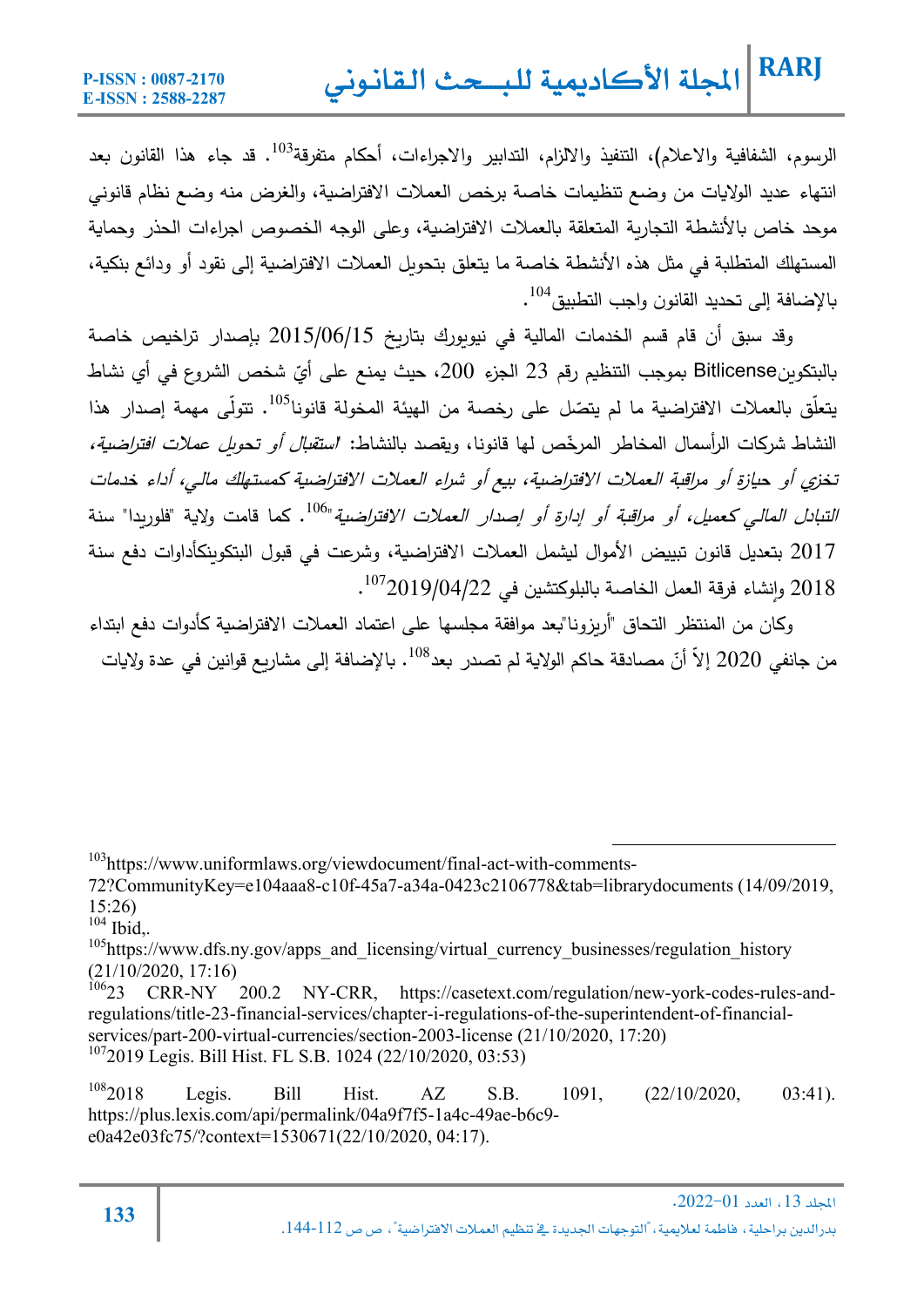أمريكية أخرى كـ: ماساشوستس $^{109}$ ، ميتشيغان $^{110}$ ، كاليفورنيا $^{111}$ ، وكولورادو $^{112}$ . هامسفاير  $^{112}$ .

كما أوصت اللجنة البنكية على مستوى مجلس الشيوخ الأمريكي بتاريخ 2020/04/24 بضرورة زيادة دور الاحتياطي الأمريكي في مجال العملات الافتراضية $^{114}$ ، خاصة بعد مصادقته بتاريخ 2019/01/28 على مشروع قانون يتضمن إلزام مكتب المحاسبة الحكومي بوضع تقاربر خاصة باستخدام العملات الافتراضية في جارة الجنس والمخدرات وكيفية مراقبتها<sup>115</sup>، ومشروع قانون آخر يتضمن توسيع صلاحيات شبكة مكافحة الجرائم المالية FinCEN بغرض التتسيق الدولي في الأمور المتعلقة بالتكنولوجيا الناشئة والعملات الافتراضية<sup>116</sup>.

نفس الموقف اتخذته المملكة المتحدة عندما وسّعت من مجال تطبيق قانون تبييض الأموال وتمويل ، الإرهاب ليشمل الأصول المشفرة ابتداء من 20/01/10/1<sup>117</sup>، وسبق ذلك إصدار لجنة السلوك المالي FCA نليلا تتظيميا للأصول المشفرة بتاريخ 2019/07/31° في إطار دورها المتعلّق بـ: ضمان حدّ مناسب من حماية المستهلك، حماية وتعزبز نزاهة النظام المالي، وترقية المنافسة الفعالة لصالح المستهلكین. حیث وضع حدّا فاضلا بين الأنشطة المنظمة وغير المنظمة، لقد أدرج هذا الأخير أنشطة: إصدار الرموز Tokens، تقديم أدوات دفع ومحافظ التخزين وإنشاء منصات التبادل، تقديم استشارات بمقابل حول التعامل بالرموز وامتلاك أصول مشفرة ذات طبيعة الأسهم أو أدوات الدین بشكل منتظم، ضمن الأنشطة التي تخضع للتنظيم وتحتاج لترخيص من هذه السلطة ولو كان جزءا من النشاط يقع خارج المملكة، ويعاقب المخالفون بعقوبة قد تصل إلى  $^{119}$ . السجن لمدة عامین $^{119}$ .

1092019 Bill Text MA S.B. 200(22/10/2020, 04:32)

1102019 Legis. Bill Hist. MI H.B. 4102(22/10/2020, 04:42)

1112019 Legis. Bill Hist. CA A.B. 2150(22/10/2020, 04:47)

1122018 Legis. Bill Hist. CO H.B. 1220(22/10/2020, 04:55)

- 1132019 Bill Text NH H.B. 470(22/10/2020, 04:58)
- <sup>114</sup>Replica of Original Proceedings (22/10/2020, 04:58)

 $115$  H.R.502 — 116th Congress (2019-2020), 29/01/2019, https://www.congress.gov/bill/116thcongress/house-bill/502?q=%7B%22search%22%3A%5B%22H.R.+502%22%5D%7D&r=1&s=3  $(22/10/2020, 05:29)$ <br><sup>116</sup>H R 1414 –

116th Congress (2019-2020), https://www.congress.gov/bill/116thcongress/housebill/1414/text?q=%7B%22search%22%3A%5B%22H.R.+1414%22%5D%7D&r=1  $&s=5(22/10/2020, 05:29)$ 

<sup>117</sup>https://www.legislation.gov.uk/uksi/2019/1511/introduction/made(31/10/2020, 16:27)

<sup>118</sup> FCA, "Guidance on Cryptoassets; Feedback and Final Guidance to CP 19/3, Policy Statement, PS19/22, July 2019 https://www.fca.org.uk/publication/policy/ps19-22.pdf (01/11/2020, 17:23)

 $119$ Ibid,.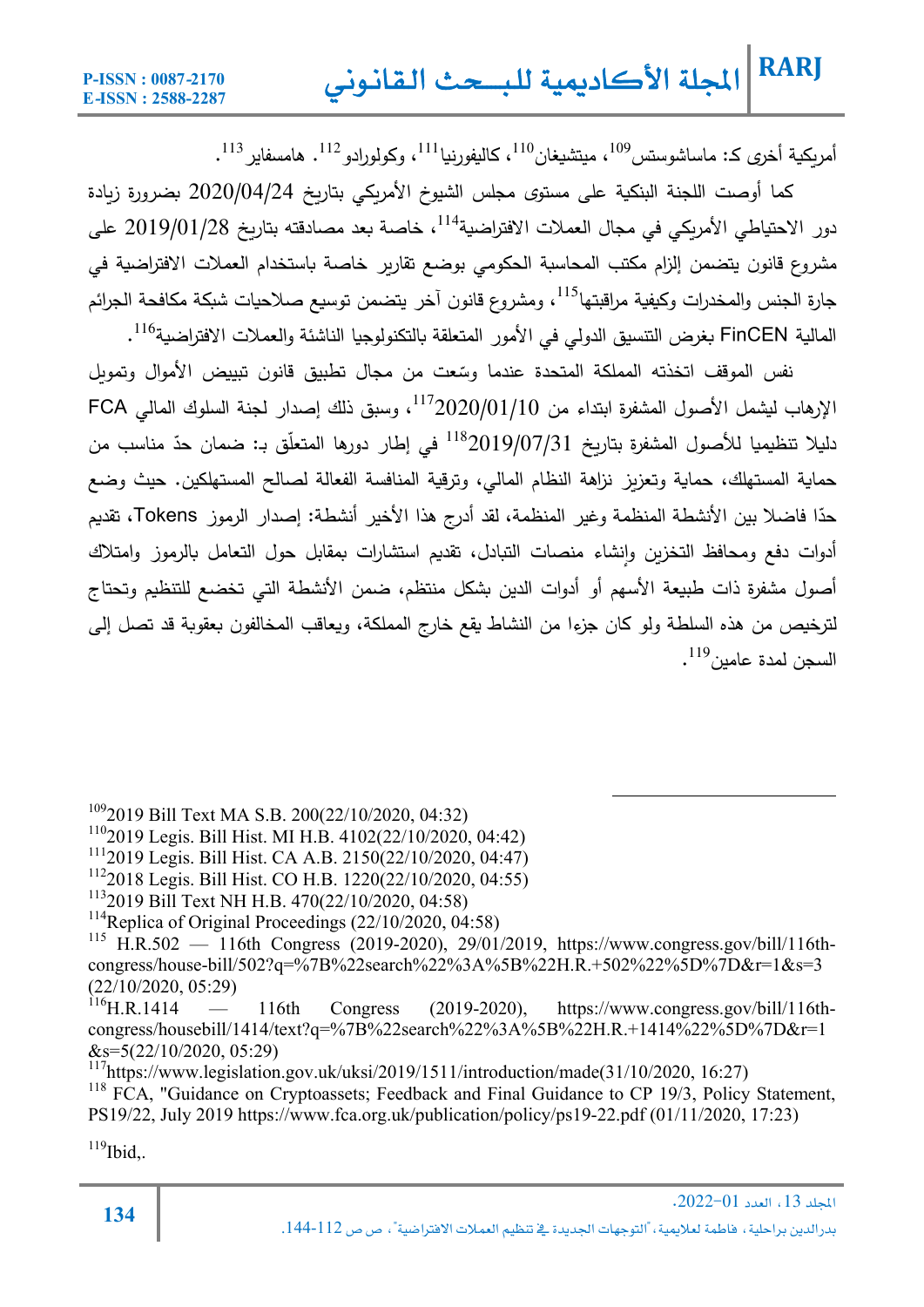بعد أن منعت الصين سابقا عمليات عرض الاكتتاب الأولى سابقا<sup>120</sup>، أصدرت بتاريخ 2019/10/26 قانونا خاصا بالعملات المشفرة والتشفیر بشکل عام، کما أنشأت وکالة مرکزیة لمراقبة سوق التشفیر <sup>121</sup>، کما أعلن البنك المركزي الصين على أنّ "الين" المشفّر Crypto–Yuan سيحلّ محلّ الين الورقي خاصـة أنّه لا يتأثر بأزمة الكوفيد $19$ 122، دون أن تتوقف الهيئات الرسمية عن التحذير من التعامل بالعملات الافتراضية  $^{123}$ .

یرجع التضارب في موقف الأنظمة من تقنین وتنظǽم، حظر أو سماح Ǽالمتاجرة والاستثمار في العملات الافتراضية إلى اختلاف هياكل السوق، وإلى تقدير التشريعات لمخاطر هذه العملات<sup>124</sup>.

 $\cdot ^{125}$ حيث يمكن حصر مخاطر العملات الافتراضية في $^{-125}$ :

- تأثیر التكنولوجǽا المالǽة عموما على الإنسان، واعتǼار العملات الافتراضǽة وجه جدید من الرأسمالǽة، أȑ أنها نظام رأسمالي في شكل جديد أكثر توحشا ممّا كان عليه قبل الأزمة المالية العالمية $^{126}$ .

– التأثير على الاستقرار المالي العالمي سواء من زيادة التضخّم أو انخفاض فعالية السياسة النقدية، بالإضافة الى خطر سعر الصرف نتيجة التقلبات الكبيرة في أسعار العملات الافتراضية $^{127}$ .

- مشȞلة الغطاء للعملات الافتراضǽة: لǽس للعملات الافتراضǽة غطاء مادȑ ولا نقدȑ، فهي تصدر دون أن تكون مدعومة بالذهب أو أي معدن ثمين آخر ، وهو ما يؤدّي إلى ضعف الحماية القانونية للمتعاملين بالعملات الافتراضية سواء كانوا بصفة مستهلكين أو مستثمرين خاصة بسبب تذبذب أسعارها<sup>128</sup>.

اكتفت الصین سابقا بمنع الطرح الأولي للاكتتاب دون منع التعامل بالعملات الافتراضیة: op ,Martínez-Gurrea Aurelio <sup>120</sup> cit, p4.

<sup>121</sup> Julie De Gail et Elisa Deuffic, op.cit., p 02.

122 Ibid,. https://www.chinabankingnews.com/2019/04/20/chinese-central-bank-will-transformyuan-into-cryptocurrency-blockchain-research-institute-chair/ (24/10/2020, 10 :25)  $123$ www.chinabankingnews.com (24/10/2020, 10:24)

<sup>124</sup>Rosario Girasa, op.cit., pp 14-16.<br><sup>125</sup> Edvard Hafert on sit.

Eduard Hofert, op.cit., pp 09 -14. https://www.canada.ca/en/financial-consumeragency/services/payment/digital-currency.html (11/09/2019, 19:20). Sénat Français, Rapport d'information, Fait au nom de la commission des finances (1) sur les enjeux liés au développement du Bitcoin et des autres monnaies virtuelles, , N= 767, 23/07/2014, http://www.senat.fr/rap/r13-767/r13-7671.pdf (19/10/2020, 15 :56). Alexandra Sims and Others, op.cit., pp 61-70.

<sup>126</sup>أحمد بلوافي، "العملات المكملة: ما هي؟ ولماذا؟ وماذا يمكن للاقتصاد الاسلامي أن يتعلَّم من وجودها؟"، حوار الأربعاء، معهد الاقتصاد الاسلامي ،2018/12/12/ جدة، السعودیة:

https://iei.kau.edu.sa/Pages-Hiwarat-1440-13.aspx (05/11/2019, 06:54) نور الدین صویلحی، المرجع السابق، ص 229.  $^{127}$ 

André Prüm, op.cit., p 731-743.

<sup>128</sup>Alexandra Sims and Others, ibid,.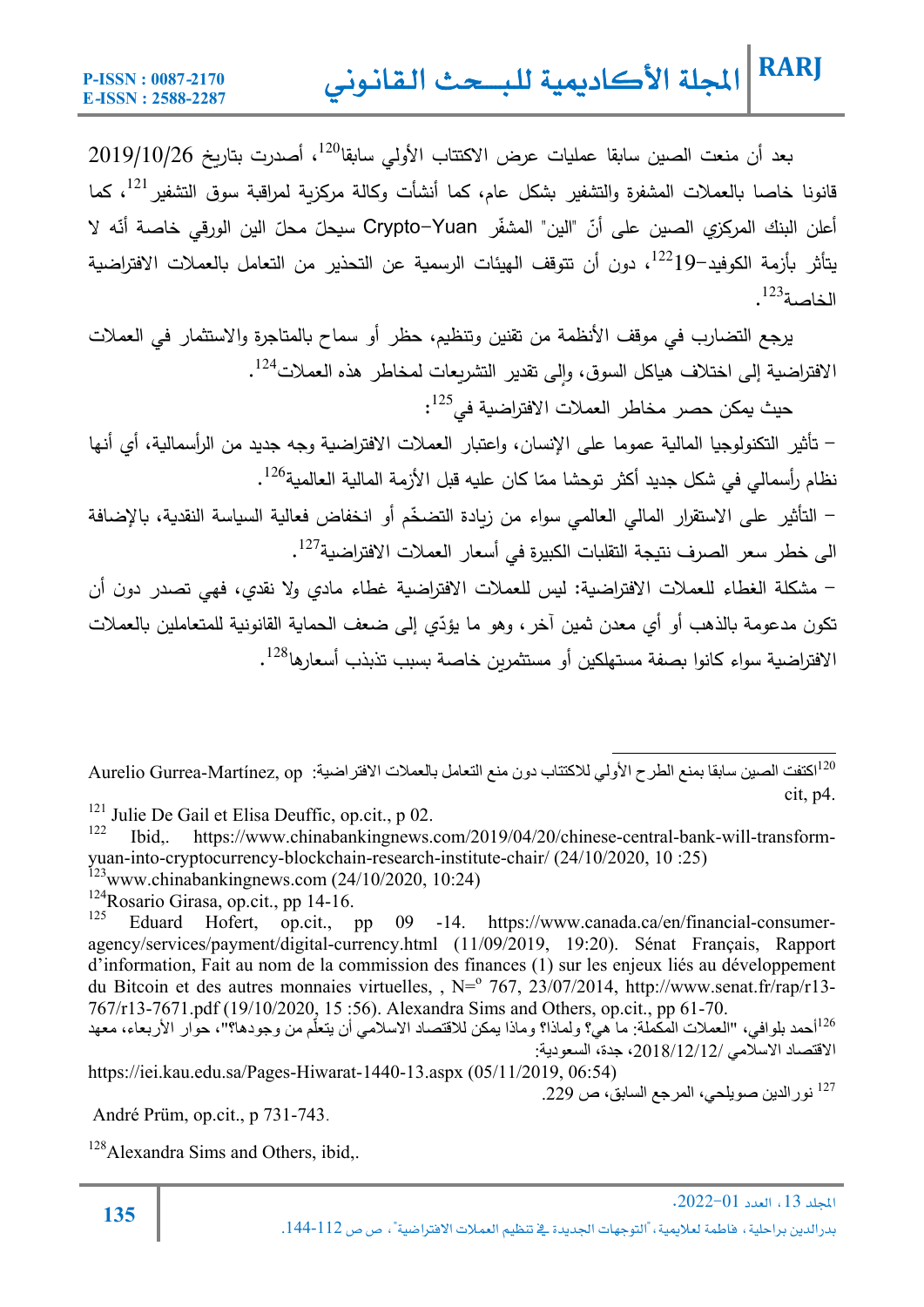– أمن المعلومات والبيانات والجرائم السبريانية<sup>129</sup>، خاصة أن التعامل يتمّ بين أشخاص مجهولي الهوية وبأسماء مستعارة<sup>130</sup>، وهو ما من شأنه المساس بالحريات الشخصية وحقوق الانسان<sup>131</sup>، فرغم بروتوكول التشفير الذي تقوم عليه العملات الافتراضية والذي يجعل من تزويرها أمرا مستعصيا، إلا أنّ المسألة نسبية مرتبطة بمد*ى* التقدّم التكنولوجي في هذا المجال، بالإضافة إلى إمكانية ضياع المفاتيح والكلمات السرية<sup>132</sup> .

- ومن المخاطر أǽضا تلك المصاحǼة لتعدین العملات الافتراضǽة، Ȟإصدار سجلات وهمǽة داخل النظام تسمح بالحصول على عدد جدید من العملات الافتراضية<sup>133</sup>، أو ايهام المستهلكين بعمليات اكتتاب أولى وهمية من خلال عمليات نصب وإحتيال<sup>134</sup>. بالإضافة إلى مشكلة التزامات الطرف المقابل، في ظل غياب الضامن الأخير (البنك المركزي)، فهي عملة غیر نظامية أي غیر مدعومة من أية جهة رسمية أو منظمة دولية<sup>135</sup>.

- العملات المشفرة وتبييض الأموال وتموىل الارهاب<sup>136</sup>: أصدرت فرقة العمل المعنية بالإجراءات المالية Financial Action Task Force FATF عديد التقارير المتعلقة بالعملات الافتراضية، حيث اعتبرت أنّ العملات الافتراضية القابلة للتحويل إلى نقود حقيقية يمكن أن تكون أداة لتبييض الأموال وتمويل الارهاب<sup>137</sup>، رهو ما أكدّته عديد المنازعات على مستوى القضاء الأمريكي<sup>138</sup>، أهمها: طريق الحرير Silk Road 2013، بورصة العملات الافتراضǽة غیر المشروعة 2015 e-BTC، قراصنة واناكرȑ 2017 Cry Wanna .Hackers

<sup>129</sup>Nath, G. V. Mahesh, "Cryptocurrency and Privacy: Economic Analysis of Law" (July 27, 2020). http://dx.doi.org/10.2139/ssrn.3661287 (26/10/2020, 06:38)

بعض الأنظمة ككوریا الجنوبیة تشترط الھویة الرسمیة عند التعامل بالعلات الافتراضیة. 05.p .,cit.op ,Alston Eric <sup>130</sup> <sup>131</sup> Jeroen Naves, 'Legal aspect of Blockchain, Innovations'', Mitpress Journal, V12, n= $\degree$ 03, p91. https://www.mitpressjournals.org/doi/pdf/10.1162/inov\_a\_00278 (14/09/2019, 21:40) <sup>132</sup>ولید بن صالح، "الأنترنيت المظلم والعملات الافتراضیة: التحدیات الجدیدة للقانون الجنائي"، مجلة كلیة القانون الكویتیة

العالمیة، ملحق خاص، العدد ،3 الجزء ،2 أكتوبر ،2018 ص.389 <sup>133</sup>Florian L'heureux and Lee Joseph, op.cit., pp 439-441.

<sup>134</sup> For the US cases, See; Peter J. Henning, op.cit., pp 07 - 09.

<sup>135</sup>https://assets.publishing.service.gov.uk/government/uploads/system/uploads/attachment\_data/file /414040/digital currencies response to call for information final changes.pdf (14/09/2019,  $17:10$ 

<sup>136</sup>FATF Report 2020, "Money Laundering and Terrorist Financing Red Flag Indicators Associated with Virtual Assets, FATF, Paris", www.fatf-

gafi.org/publications/fatfrecommendations/documents/Virtual-Assets-Red-Flag-Indicators.html (24/10/2020, 08:06)

<sup>137</sup>FATF Report 2014, "Virtual Currencies: Key definitions and potential AML/CFT risks", 2014 https://www.fatf-gafi.org/media/fatf/documents/reports/Virtual-currency-key-definitions-andpotential-aml-cft-risks.pdf (13/09/2019, 16:45)

<sup>138</sup>Trautman Lawrence J., Bitcoin, op.cit., p 499.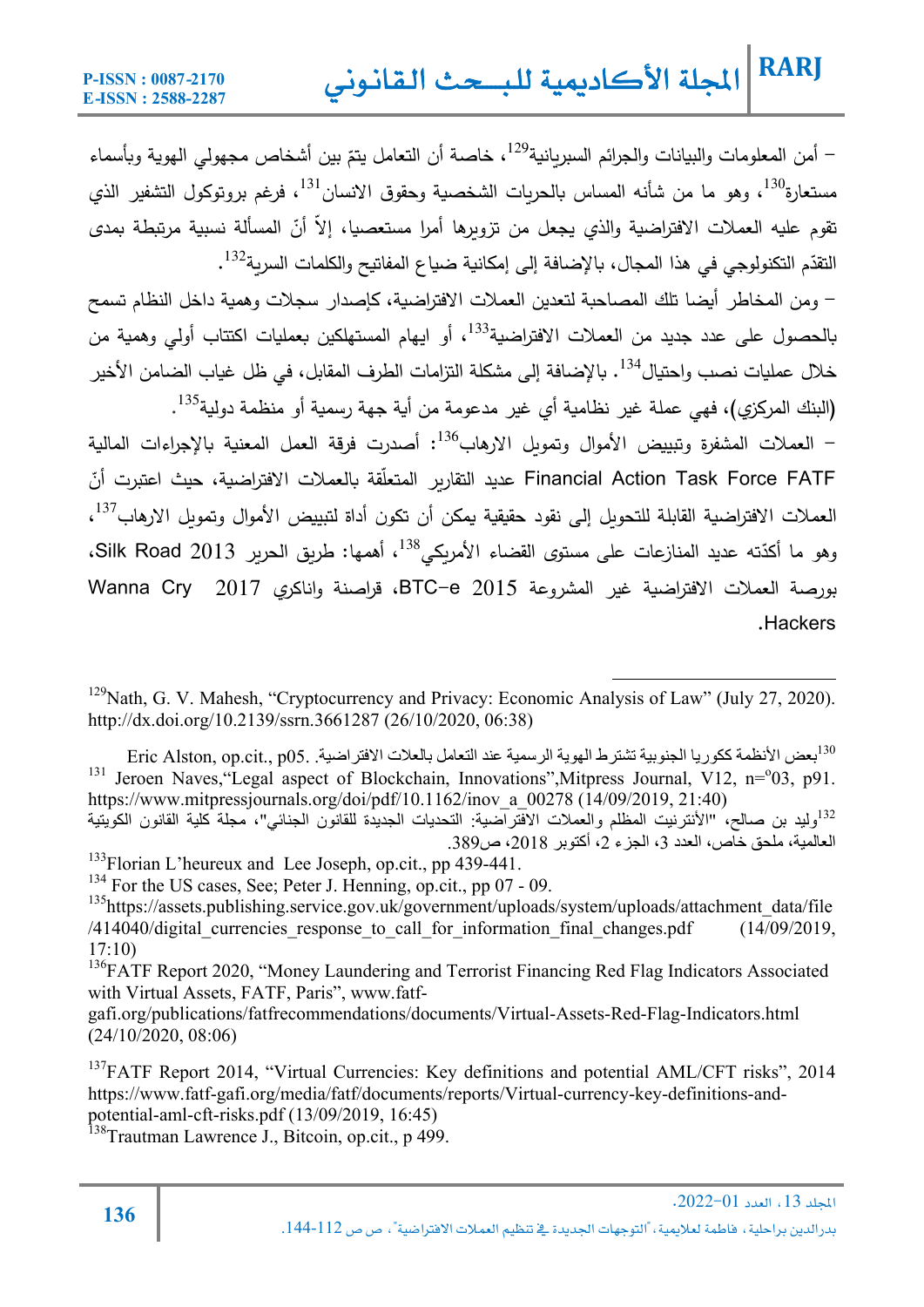ررغم ذلك فللعملات الافتراضية فوائد مالية وقانونية جدّ هامة، ذلك أنّها تساعد على تدعيم احدى ركائز العمل المالي والتجاري، وهي السرعة، حيث تتمّ المعاملات بشكل مرن وسلس، فالقيام بعملية دفع فاتورة في عقد التوريد الدولي يمكن أن تتم خلال مدة قصيرة، حيث يقوم المستورد بتحويل عملته المحلية إلى عملة افتراضية يتم من خلالها الدفع للمورّد مباشرة بالعملة الافتراضية أو شراء العملة الأجنبية (الدولار مثلا) ثمّ القيام بتسديد الفاتورة، وهو ما يوّفر للطرفين الوقت، ويقلص إلى حدّ كبير من تكلفة التحويل عبر البنوك وتقليص عمولات<br>-الصرف بین العملات<sup>139</sup>.

كما تسمح العملات الافتراضية بتجاوز الحدود الاقليمية، لأنّها في شكل عملات عالمية وبالتالي تعّد العوائق القانونية والتنظيمية في تحويل الأموال وعمليات الصرف<sup>140</sup>. فالعملات الافتراضية أدوات دفع وتبادل سريعة، قليلة التكلفة، عابرة للحدود والوسائط المالية التقليدية $\mathfrak{l}^{14}$ ، حيث تساعد العملات الافتراضىية على تخطّي العراقيل للبنوك والمؤسسات المالية التقليدية، والسياسات التعسفية التي تفرضها المؤسسات المالية والنقدية الدولية على المؤسسات المالية والبنوك المركزبة المحلية، خاصة مع انعدام الرسوم البنكية لغياب الوسيط، فهي تتم من خلال فكرة" الند للند Peer to peer"، مع قابليتها للصرف بالعملات الرسمية ودون وجود سقف معيّن كما هو جاري العمل به في البطاقات الائتمانية<sup>142</sup> .

من جهة ثانية، تسمح العملات الافتراضية بتجاوز شروط الحسابات والقيود البنكية، فهي تعمل على تحقيق فعلي لفكرة "الاشتمال المالي" لأنّها لا تستلزم حسابا بنكيا أو بطاقة ائتمانية مسبقة، كما لا تأخذ بالتمييز المعتمد في بعض المؤسسات البنكية، سواء كان التمييز فئويا أو جغرافيا<sup>143</sup>، فهي توفّر خدمة الدفع لكل الفئات والمناطق دون أن تفرض شروطا معينة باستثناء تلك المتعلقة بمشروعية العملية المرتبطة بالدفع.

أنّه يوجد حوالي 1.7 مليار شخص لا يملكون حسابا بنكيا، ونسبة كبيرة منهم تتمركّز في: الصين، الباكستان، البنغلادش، واندونيسيا، لكن أغلب هذه الفئات تملك هاتفا ذكيا وإمكانية النفاذ للأنترنيت، وعليه فمحاولة تحقیȘ أهداف التنمǽة المستدامة SDGs والقضاء على الفقر ǽمȞن أن تكون من خلال الاشتمال

 $154$ ميةطالة، المرجع السابق، ص  $154$  .

 $143$ BIS Report 2020, op cit, p 06.

<sup>&</sup>lt;sup>139</sup> BIS (Committee on payments and market infrastructures), Digital currencies, November 2015, https://www.bis.org/cpmi/publ/d137.pdf (13/09/2019, 16:35).Hazik Mohamed and Hassnian Ali, op.cit., p 128.

عبد الله الباحوث، "النقود الافتراضیة: مفھومھا وأنواعھا وآثارھا الاقتصادیة"، المجلة العلمیة للاقتصاد والادارة، كلیة التجارة، <sup>140</sup> جامعة عین شمس، العدد 01، جانفي 2017، ص32.

https://units.imamu.edu.sa/rcentres/rces/news/SiteAssets/Pages(04/11/2019, 08:32)

<sup>&</sup>lt;sup>141</sup>https://assets.publishing.service.gov.uk/government/uploads/system/uploads/attachment\_data/file /414040/digital currencies response to call for information final changes.pdf (14/09/2019, 17:10)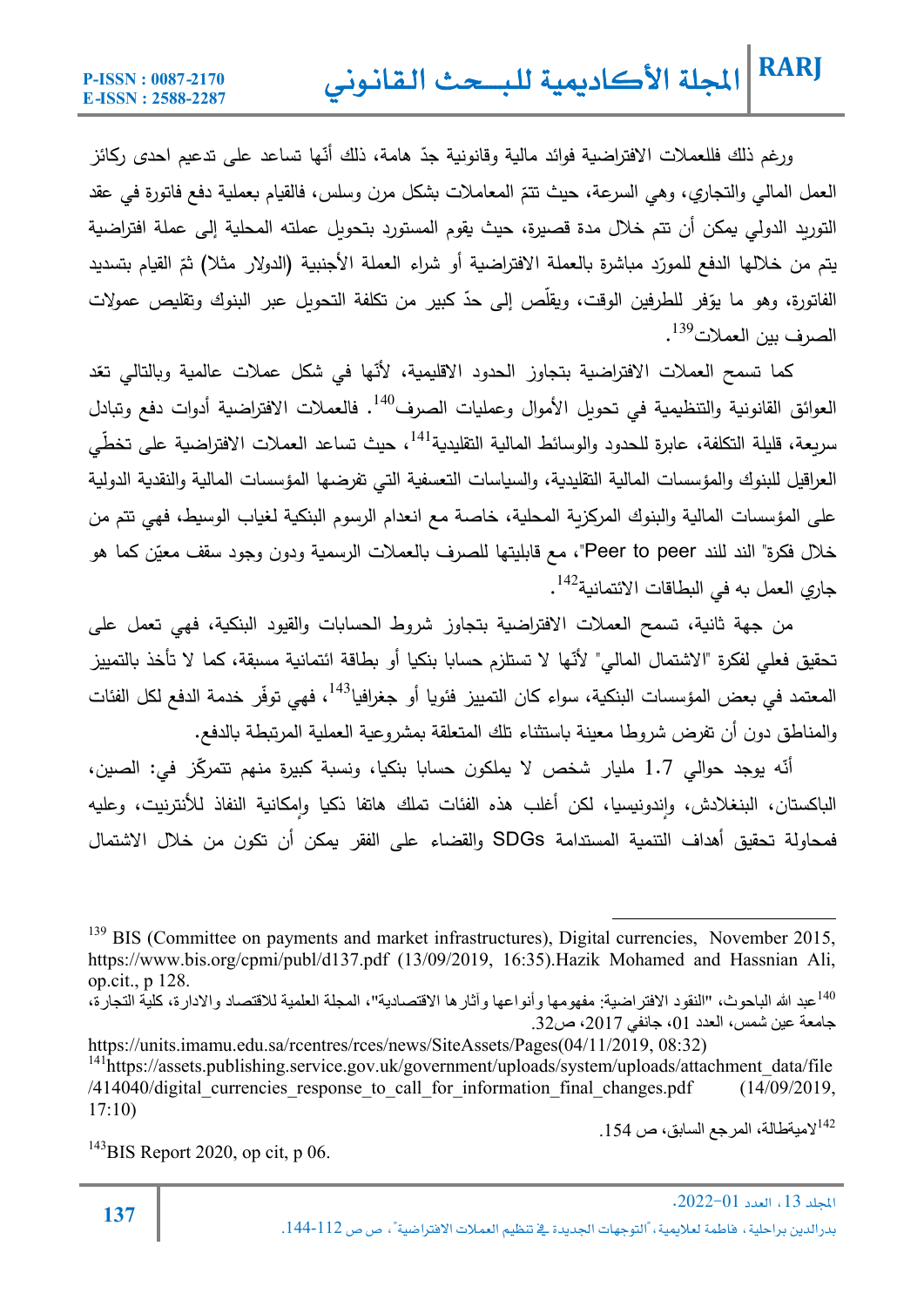المالي<sup>144</sup>.حيث ستكلّف عملية تحويل الأموال إلى المناطق الفقيرة من خلال العملات الافتراضية مبالغ جد ضئيلة مقارنة مع مصاريف وضرائب التحويل الحالية، وهو ما سيمكنّ من مساعدة المهاجرين لعائلاتهم الفقيرة دون التقيّد بتعقيدات البنوك وشركات التحويل المالمي<sup>145</sup>.

وهو ما يمكن أن يكون سببا في انتقال السلطات المالية الرسمية إلى التنافس حول إصدار عملات افتراضية مركزية، وبالتالي التنافس في تنظيم العملات الافتراضية المركزية مقارنة بتنظيم العملات الافتراضية الخاصة.

### **المطلب الثاني: تنظǻم العملات الافتراضǻة المرȜزȂة منافس لتنظǻم العملات الافتراضǻة الخاصة**

انتقلت كثير من السلطات المالية الرسميةمن التحذير من العملات الافتراضية الخاصة إلى إصدار العملات الافتراضية المركزبة، حيث برزت عدّة مبادرات لإصدار وتنظيم العملات الافتراضية المركزبة (الفرع الأول)، رغم أنّ العملات الافتراضية لا يمكنها مواكبة العملات الافتراضية المركزية (الفرع الثاني).

#### **الفرع الأول: مǺادرات إصدار وتنظǻم العملات الافتراضǻة المرȜزȂة**

في البداية دعت بعض الحكومات (روسيا والصين) إلى إصدار عملة دولية جديدة، غير أنّ هذا المقترح لم يجد القبول السياسي خاصـة من طرف الولايات المتحدة الأمريكية<sup>146</sup>. بيد أنّه بعد أن سيطرت بعض الشركات غیر المصرفیة علی السوق فی بعض المنظومات<sup>147</sup>، تغیرت قواعد اللعبة وانتقلت الأنظمة من التحذیر من العملات الافتراضية الخاصة إلى إصدار العملات الافتراضية المركزبة.

لقد حاولت فنزوǽلا استعمال العملة الرقمǽة "Gold Petro "لتجاوز الانهǽار الاقتصادȑ وتجاوز العقوǼات المالية الأمريكية<sup>148</sup>، وهو نفس الموقف الذي هدّدت باتخاذه إيران في أفريل 2018 عندما هدّدت بإصدار عملات افتراضية سيادية<sup>149</sup>.

<sup>144</sup>Zetzsche Dirk Andreas, Buckley Ross and Arner Douglas W, op.cit., p 07.  $^{145}$ Ibid,.

146 Mark Dabrowski and Lukasz Janikowski, op.cit., p 23. Juan J. Duque, op.cit., p 74.

 $147$ Yadav Yesha, "Fintech and international financial regulation", Vanderbilt Law Research Paper No. 20-45, (September 1, 2020) http://dx.doi.org/10.2139/ssrn.3684821 (26/10/2020, 06:29)

<sup>&</sup>lt;sup>148</sup> Hossain Nabilou, "Testing the waters of Rubicon: The European Central Bank and central bank digital currencies", Journal of banking regulation, August 2019 https://www.researchgate.net/publication/335290239 Testing the waters of the Rubicon the Eur opean\_Central\_Bank\_and\_central\_bank\_digital\_currencies (21/10/2019, 20:45)

<sup>&</sup>lt;sup>149</sup>Maziar Motamedi, "Iran's Crypto Regulation: What's happening behind closed doors", 31/05/2019 https://www.coindesk.com/irans-crypto-regulations-whats-happening-behind-closeddoors (29/01/2019, 18:37). Blocking Iranian Illicit Finance Act, 115 S. 3758, 2018 S. 3758, 115 S. 3758 (22/10/2020, 04:32).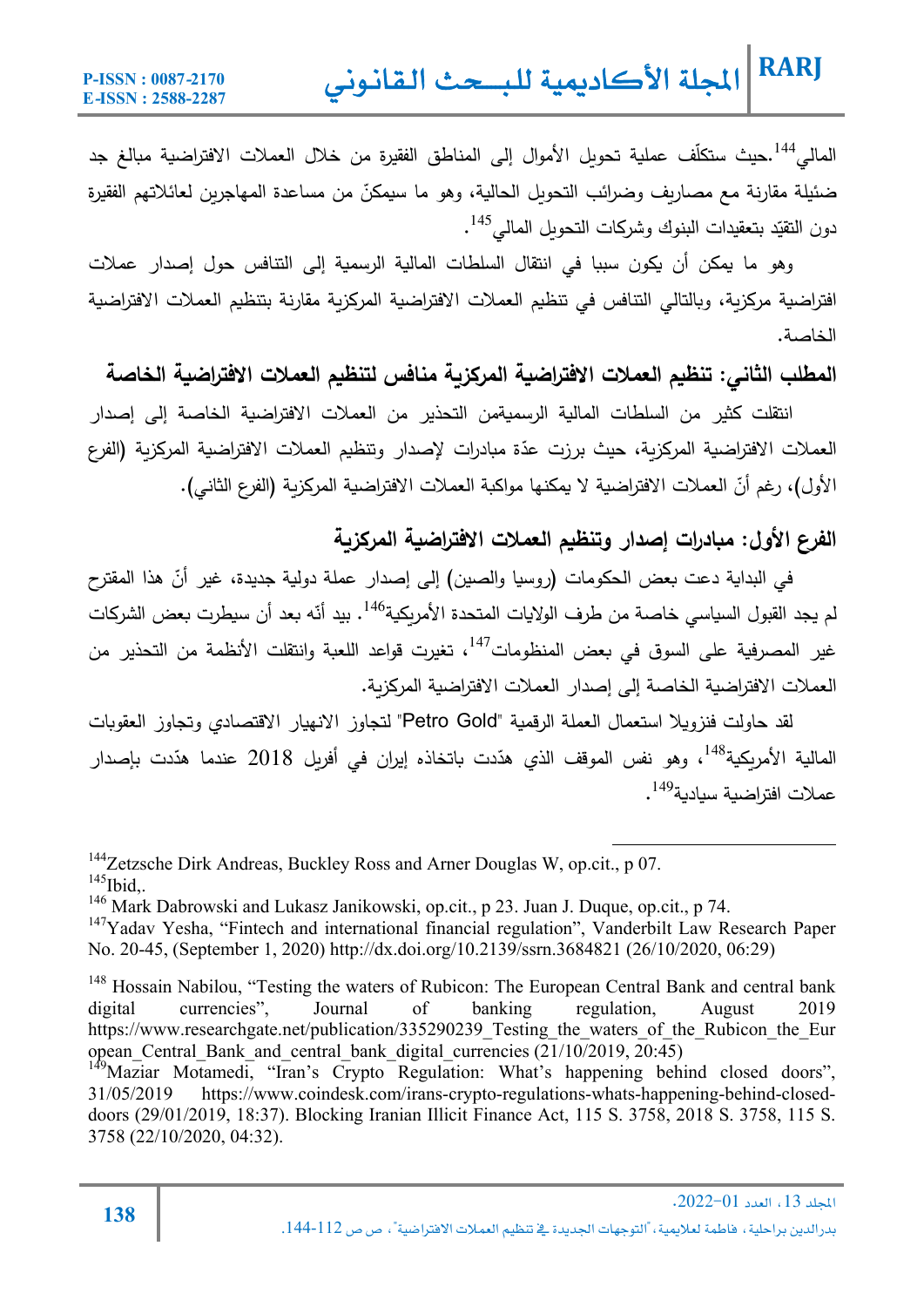ولأنّنا في عصر عولمة المنافسة الخاصة وبين الدول، فقد أجرى البنك الدولي للتسويات استبيانا لحوالي 63 بنكا مركِزيا يمثِّلون 80 بالمائة من شعوب العالم حول موقفهم من العملات الرقمية، أكَّد أغلبهم أنَّهم بصدد دراسة وبحث العملات الافتراضية، وبعضهم بصدد إصدار عملات افتراضية مركزية في الأجل المتوسط<sup>150</sup>.

انتشرت فكرة العملات الافتراضية المركزبة بدرجة كبيرة خلال الفترة الأخیرة، حیث شرعت 36 دولة في العمل على إصدار عملات افتراضية مركزبة، وقد ساعد على ذلك إعلان شركة فايسبوك عن رغبتها إصدار عملة "ليبرا" والتباعد الاجتماعي المفروض بموجب جائحة كورونا<sup>151</sup>.

لذا أصدرت الصین بتاریخ 2019/10/26 قانون خاص بالعملات المشفرة والتشفیر بشكل عام، كما أنشأت وكالة مركزية لمراقبة سوق التشفير<sup>152</sup>، كما أعلن البنك المركز*ي* الصبين على أنّ "الين" المشفّر Crypto–Yuan سيحلّ محلّ الين الورقي خاصـة أنّه لا يتأثر بأزمة الكوفيد–<sup>153</sup>، دون أن تتوقف الهيئات الرسمية عن التحذیر من التعامل بالعملات الافتراضية الخاصة<sup>154</sup>.

أمّا في الجانب العملي، فقد أجرى البنك المركزي السويدي Riksbank تجربة إصدار عملة افتراضية مركزية بتاريخ 2020/02/19 سميت بـ"E–Krona"، وقد ساعد على ذلك أنّ المعاملات بالنقد في السويد لا تتعدّى 20 بالمائة<sup>156</sup>. كما يسعى البنك المركزي الأوربي لإصدار عملات افتراضية مركزية شريطة توفّر الإطار القانوني والتنظيمي المناسب<sup>157</sup>، كما أعلن البنك المركزي الفرنسي عن قرب صدور البورو الرق*مي* المركزي بعد أن نجحت تجرية تسوية أوراق مالية رقمية من خلال تقنية البلوكتشين شهر ماي 2020<sup>158</sup>.

 $154$ www.chinabankingnews.com (24/10/2020, 10:24)

155https://www.riksbank.se/globalassets/media/rapporter/e-krona/2019/the-riksbanks-e-kronapilot.pdf (24/10/2020, 11:03)

<sup>156</sup>https://www.pymnts.com/news/b2b-payments/2020/swedens-central-bank-floats-e-krona-asdigital-currency/ (24/10/2020, 11:08)

<sup>157</sup>Houssein Nabilou and Andre Prum, op.cit., p  $38 - 43$ .

158https://publications.banque-france.fr/sites/default/files/medias/documents/820208\_bdf230- 1\_monnaies\_digitales\_vf\_1307.pdf (24/10/2020, 06:31)

<sup>&</sup>lt;sup>150</sup> Christian Barontini and Henry Holden, "Proceeding with caution- a survey on central bank digital currency", Bank for International Settlement, Monetary and Economic Department, January 2019 https://www.bis.org/publ/bppdf/bispap101.pdf (21/10/2019, 21:07)

<sup>&</sup>lt;sup>151</sup>Raphael Auer, Giulio Cornelli and Jon Frost, op.cit., pp 05-07.

<sup>&</sup>lt;sup>152</sup> Julie De Gail et Elisa Deuffic, op.cit., p 02.

<sup>153</sup> Ibid,. https://www.chinabankingnews.com/2019/04/20/chinese-central-bank-will-transformyuan-into-cryptocurrency-blockchain-research-institute-chair/ (24/10/2020, 10 :25)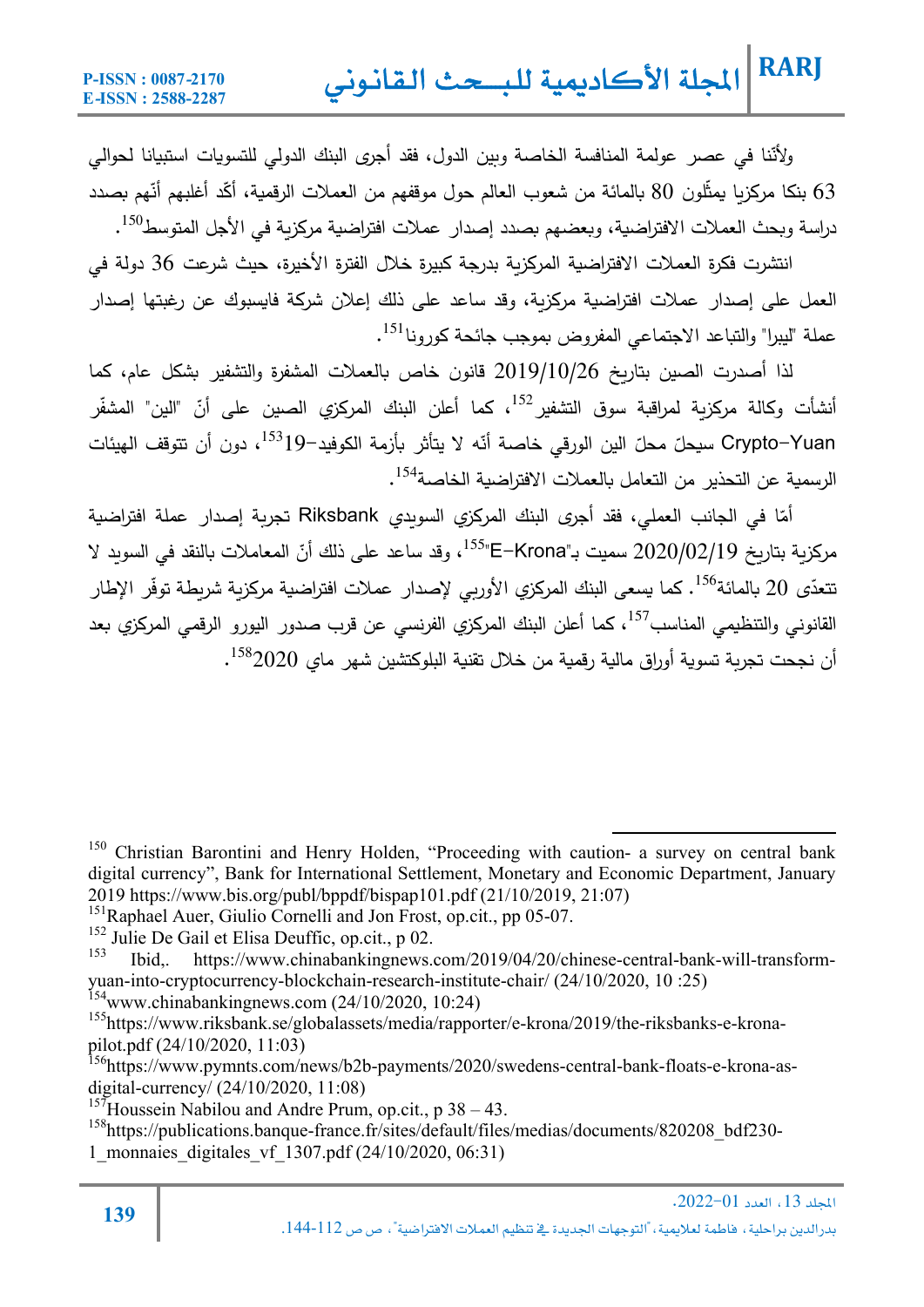من جهة أخرى صادق مجلس الشيوخ الأمريكي بتاريخ 2020/03/03 على قانون ينظم "الدولار الرقمي Digital Dollar" يتم إصداره باستخدام دفتر الأستاذ الرقمي، وقد حدّد تاريخ 2021/01/01 كآخر أجل للبنوك لتوفیر محافظ رقمیة لكل المواطنین والمقیمین بالولایات المتحدة الأمریكیة<sup>159</sup>.

لذا يمكن اعتبار إصدار العملات الافتراضية المركزبة خضوع للأمر الواقع من طرف الحكومات، ومن جهة ثانية، محاولة للحفاظ على المنظومة التقليدية والخوف من التغيير الراديكالي للنظام المالي القائم، حيث تقول "تیرȄز شامبرز":

"One may infer that cryptoassets such as Bitcoin are not just another attempt to create a digital dollar or launch a FinTech app, but instead something far more radical" <sup>160</sup>.

> وهو ما يحيلنا إلى مواجهة مفتوحة بين تنظيم العملات الافتراضية المركزبة والعملات الافتراضية الخاصة .

> **الفرع الثاني: العملات الافتراضǻة المرȜزȂة في مواجهة العملات الافتراضǻة الخاصة**

نتعرّض للعملات العامة في مواجهة العملات الخاصة من الناحية التاريخية (أ)، ثمّ للعملات الافتراضية المركزبة في مواجهة العملات الافتراضية الخاصة من الناحية القانونية (ب).

**أ. العملات العامة في مواجهة العملات الخاصة من الناحǻة التارȂخǻة** 

لقد ظهرت النقود السلعية (الأسماك، الجلود، الأرز، الملح) على أنقاض المقايضة، ثمّ النقود المعدنية مجسّدة في الذهب والفضـة ثمّ الفلوس، لتظهر فيما بعد النقود المسكوكـة حوالـي 570 ق م، وتعامل الدولـة الاسلامية الراشدة بنقود الأعاجم (دنانير هرقل ودراهم الفرس) وأقرّ ذلك النبـيّ ﷺ والراشدون من بـعده، وقيل أنّ<br>. أول من ضرب الدراهم عمر بن الخطاب<sup>161</sup>، وقيل عبد الملك بن مروان<sup>162</sup>، ليختصّ بهذه العملية بعد ذلك حكام المسلمين، وصار العمل على اختصاص وليّ الأمر بذلك<sup>163</sup>، ولم تشر الدراسات التاريخية المعتمدة في بحوث

تقي الدین المقریزي، كتاب النقود القدیمة الاسلامیة، مجموع في كتاب الكرملي، النقود العربیة وعلمي النمیّات، المطبعة <sup>161</sup> العصرية، القاهرة، 1939، ص31. .<br><sup>162</sup> أحمد البلاذري، كتاب النقود، في كتاب الكرملي، المرجع السابق، ص10 . 163 غسان محمد الشیخ، التأصیل الفقھي للعملات الرقمیة –البتكوین انموذجا، المؤتمر الدولي الخامس عشر "العملات الافتراضیة"، كلیة الشریعة والدراسات الاسلامیة، جامعة الشارقة، ،2019/04/16 ص.18

<sup>&</sup>lt;sup>159</sup>S. 3571, 116 th Congress (2109-2020), https://www.congress.gov/bill/116th-congress/senatebill/3571/text?q=%7B%22search%22%3A%5B%22%5C%22digital+dollar%5C%22%22%5D%7D  $&$ r=1&s=1 (25/10/2020, 07:47)

<sup>&</sup>lt;sup>160</sup>Therese Chambers, "Unstable coins: Crypto assets, financial regulation and preventing financial crime in the emerging market for digital assets", Speech on 5 March 2020, Conference of the advancement of digital assets and addressing financial crime risk, New York University School of Law,https://www.fca.org.uk/news/speeches/unstable-coins (01/11/2020, 07:08)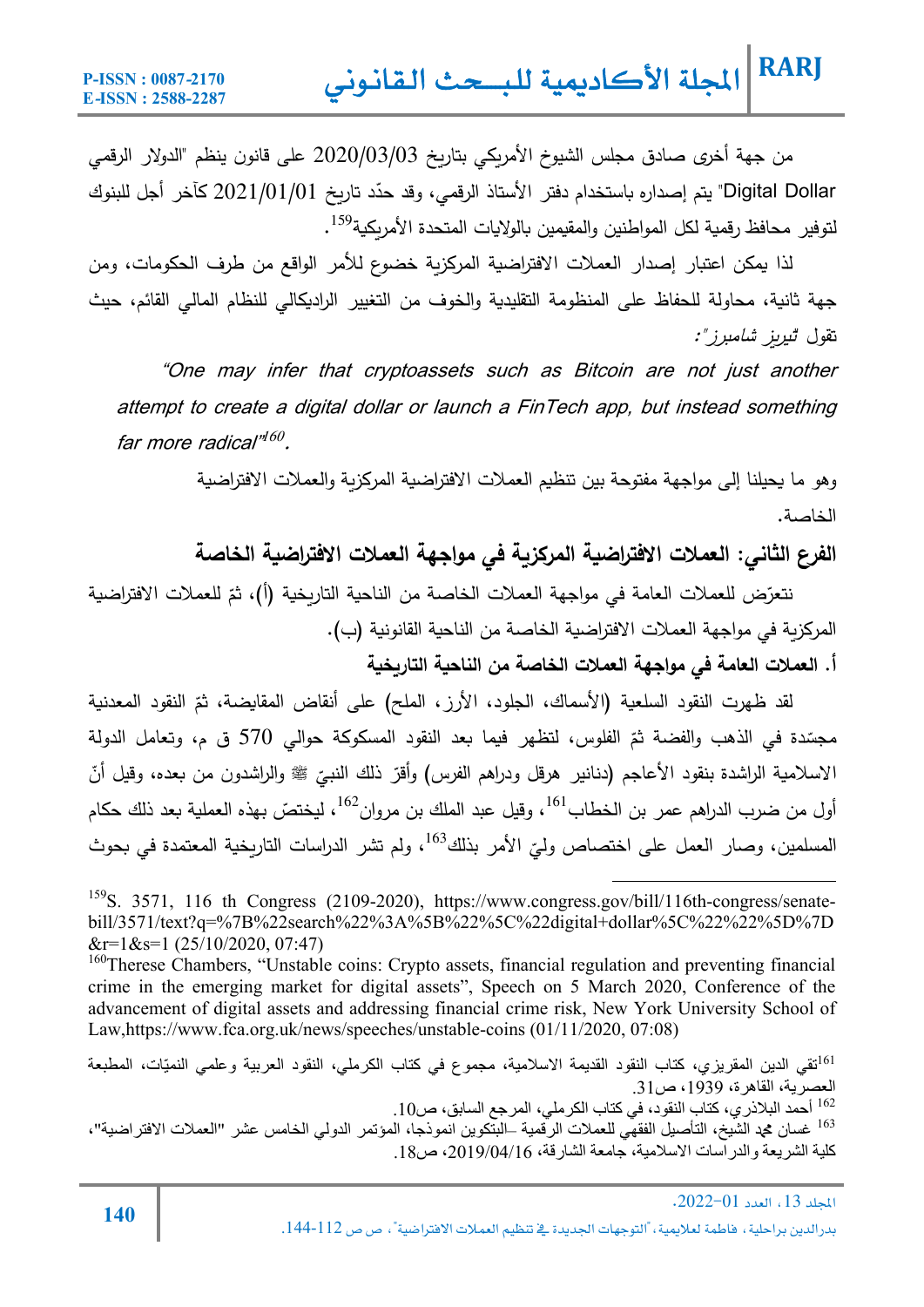النقود الاسلامية<sup>164</sup> ظهور ما يشبه النقود الخاصـة إلاّ ما كان بعد الفتنة الكبرى عندما قام مصـعب بن الزبير أيام عبد الله بن الزبير بضرب النقود لتُكسر بعد استحكام الأمر للأمويين<sup>165</sup>، وظهور بعض النقود المغشوشة كالغطارفةوالعدالي 166.

بالمقابل تعامل الغرب بالنقود القديمة إلى أن ظهرت النقود الورقية بأنواعها المختلفة، ثمّ سُمح بإصدار عملات خاصة نهاية القرن الثامن عشر، وبمساعدة البنوك المفتوحة Free banking في أقاليم الامبراطورية البريطانية والولايات المتحدة الأمريكية عندما تمّ إنشاء بنوك برؤوس مال محلية وجعلها مفتوحة أمام الجميع ليتم تقييد ذلك بالترخيص الحكومى<sup>167</sup>، وقد ساهم في إصدار النقود الخاصة خلال هذه المرحلة: عدم القدرة على تلبية الطلبات على النقودنتيجة الثورة الصناعية، بالإضافة الى المنهج الاقتصادي المتبع آنذاك "دعه يمر"، وغياب الإجماع على إنشاء سلطات نقدية مركزية، لكن مع ظهور قانون ميثاق البنك سنة 1844 في المملكة المتحدة، وقانون البنك الوطني الأمريكي 1863 مُنح الامتياز لهذه المؤسسات بإصدار النقود الوطنية<sup>168</sup>.

رقد ظهرت فكرة النقود الخاصـة أيضـا في مرحلة التضخم سنة 1970، لكنها لم تتحصّل على المؤيّد السياسي، ورغم عديد المحاولات إلا أنـها في كل مرة تفشل النقود الـخاصـة في مواجـهة النقود الرسمية، وهذا راجـع لغياب الشبكة الخارجية، وعدم القدرة على حل مشكلة تناسق المعلومات، وهو ما بمكن التقليل منه في حالة العملات الافتراضية من خلال الشفافية في طريقة العمل والألغوريتمات المحددة سلفا<sup>169</sup>.

ءِّيّد الاعتماد على العملات الافتراضية الخاصة ما ذهب إليه البعض بأنّ النقود لا تختلف كثيرا عن<br>. السلع الأساسية الأخرى، وأنّ المنافسة بين الجهات الخاصة المصدرة أفضل من احتكار الدولة لعملية الإصدار التي عادة ما تكون مسؤولة عن زعزعة الاستقرار وسببا للتضخّم<sup>170</sup>.

كتاب النقود للبلاذري، كتاب النقود القدیمة الاسلامیة للمقریزي، الجزء العشرون من الخطط التوفیقیة الجدیدة لعلي باشا <sup>164</sup> مبارك، رسالة تحریر الدرھم والمثقال والرطل والمكیال وبیان مقادیر النقود المتداولة بمصر لمصطفى الذھبي الشافعي، الكرملي، المرجع السابق، ص.05

تقي الدین المقریز ي، المرجع السابق، ص31 1.  $\sim 165$ 

ابر اهیم بن محد یحیی، المرجع السابق، ص $18$  .

<sup>&</sup>lt;sup>167</sup> Bray Hammond, "Free Banks and Corporations: The New York Free Banking Act of 1838", Journal of Political Economy, The University of Chicago Press Apr., 1936, Vol. 44, No. 2 (Apr., 1936), p 185 https://www.jstor.org/stable/1829661 (01/11/2020, 10:41)

<sup>&</sup>lt;sup>168</sup> Mark Dabrowski and Lukasz Janikowski, "Virtual currencies and central banks monetary policy: Challenges ahead", European Parliament, Monetary Dialogue, July 2018, p20 http://www.europarl.europa.eu/RegData/etudes/IDAN/2018/619009/IPOL\_IDA(2018)619009\_EN. pdf (10/09/2019, 08:34)

یقصد بالشبكة الخارجیة قبول ھذه النقود من طرف المتعاملین الاقتصادیین، أما تناسق المعلومات فیقصد بھ ذلك التفاوت في <sup>169</sup> المعلومات بین مزود الخدمة والعمیل حول جودة المنتج.

 $170F$ . A. Hayek, "Denationalisation of money: Th argument refined (An Analysis of the theory and practice of concurrent currencies", The Institute of Economic Affairs, Westminster, London, Third edition, 1990.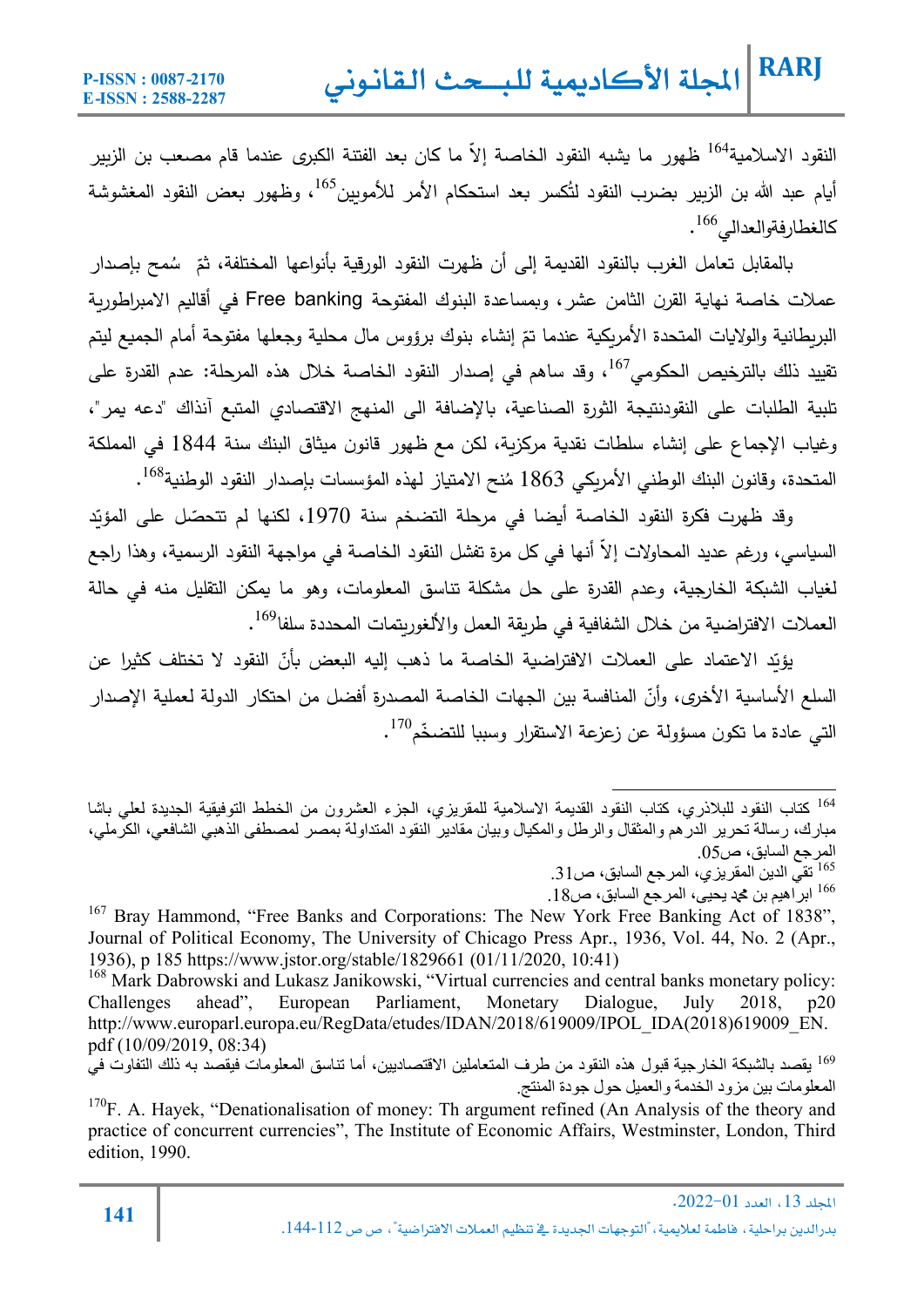لقد استخدمت سياسة الترهيب من البنوك غير المصرح لها وعملية الاحتيال في النقود قديما للقضاء على البنوك الحرة ومنح الامتياز لمهيئات محدّدة. نفس السيناريو يطبّق على العملات الافتراضية الخاصـة، فعادة ما يلجأ المستهلك إلى الحكومة باعتبارها أكثر ثقة من الخواص، وفي نفس الوقت يخافها الأشخاص نتيجة امتلاكها وسیلة الردع.

<u>ؤيّ</u>د ذلك اعتماد العملات العامة عادة على السند والدعم القانوني من الحكومات والدول، ممّا يجعل العملات الافتراضية المركزبة في مواجهة حقيقية مع العملات الافتراضية الخاصة من ناحية التنظيم القانوني. **ب. العملات الافتراضǻة المرȜزȂة في مواجهة العملات الافتراضǻة الخاصة من الناحǻة القانونǻة** 

تعطي القوانين الوطنية<sup>171</sup> والإقليمية<sup>172</sup> للبنوك المركزية حصرية إصدار النقود وفرض التعامل بالنقود الوطنية. أي أنّ للدولة الحق الحصري في إصدار النقود باعتباره من رموز السيادة الوطنية واستكمالا لحقّها في وضع السياسة النقدية الوطنية.

غير أنّ هذه الأداة القانونية في حقيقة الأمر محدودة من حيث مجال التطبيق من خلال<sup>173</sup>:

والبضائع والاستثمارات، أصبحت الاقتصاديات مفتوحة على الخارج، وبالتالي ارتباط الدول يقلّص من -في ظل الانفتاح على التجارة الخارجية وتحربر الخدمات المالية، وفي ظل حركة الأشخاص حقّ البنوك المركزبة في إصدار النقود.

-التعامل مع غير المقيمين في الدولة يفرض استعمال النقود غير الوطنية (ولو كانت رسمية)،<br>وهو ما يسمح لهم باستعمال نقودهم الأجنبية كمخزن للقيمة إذا رأوا أنّ العملة المحلية غير مستقرّة، أو التعامل مع غیر المقǽمین في الدولة ǽفرض استعمال النقود غیر الوطنǽة (ولو Ȟانت رسمǽة)، تمويل المشاريع في حالة تدّفق الاستثمارات الأجنبية.

*2. Member States may issue euro coins subject to approval by the European Central Bank of the volume of the issue. The Council, on a proposal from the Commission and after consulting the European Parliament and the European Central Bank, may adopt measures to harmonise the denomi nations and technical specifications of all coins intended for circulation to the extent necessary to permit their smooth circulation within the Union*" https://eurlex.europa.eu/LexUriServ/LexUriServ.do?uri=CELEX:12012E/TXT:EN:PDF (12/10/2019, 04:54) <sup>173</sup> Mark Dabrowski and Lukasz Janikowski, op.cit., pp 22 -23.

<sup>&</sup>lt;sup>171</sup> راجع في ذلك المادة (على سبيل المثال) المادة الثانية من الأمر 11/03 المؤرخ في 2003/07/22 المتضمن قانون النقد والقرض الـجزائري المعدّل والمتمم حيث تنصّ على ما يلي: *"يعود للدولة امتياز إصدار العملة النقدية عبر التراب الوطني.* .".... سواه دون المركزي للبنك الامتیاز ھذا ممارسة ویفوض ّ 172 Article 128 of the treaty on the functioning of the European Union states:"3. *The European* 

*Central Bank shall have the exclusive right to authorise the issue of euro banknotes within the Union. The European Central Bank and the national central banks may issue such notes. The banknotes issued by the European Central Bank and the national central banks shall be the only such notes to have the status of legal tender within the Union.*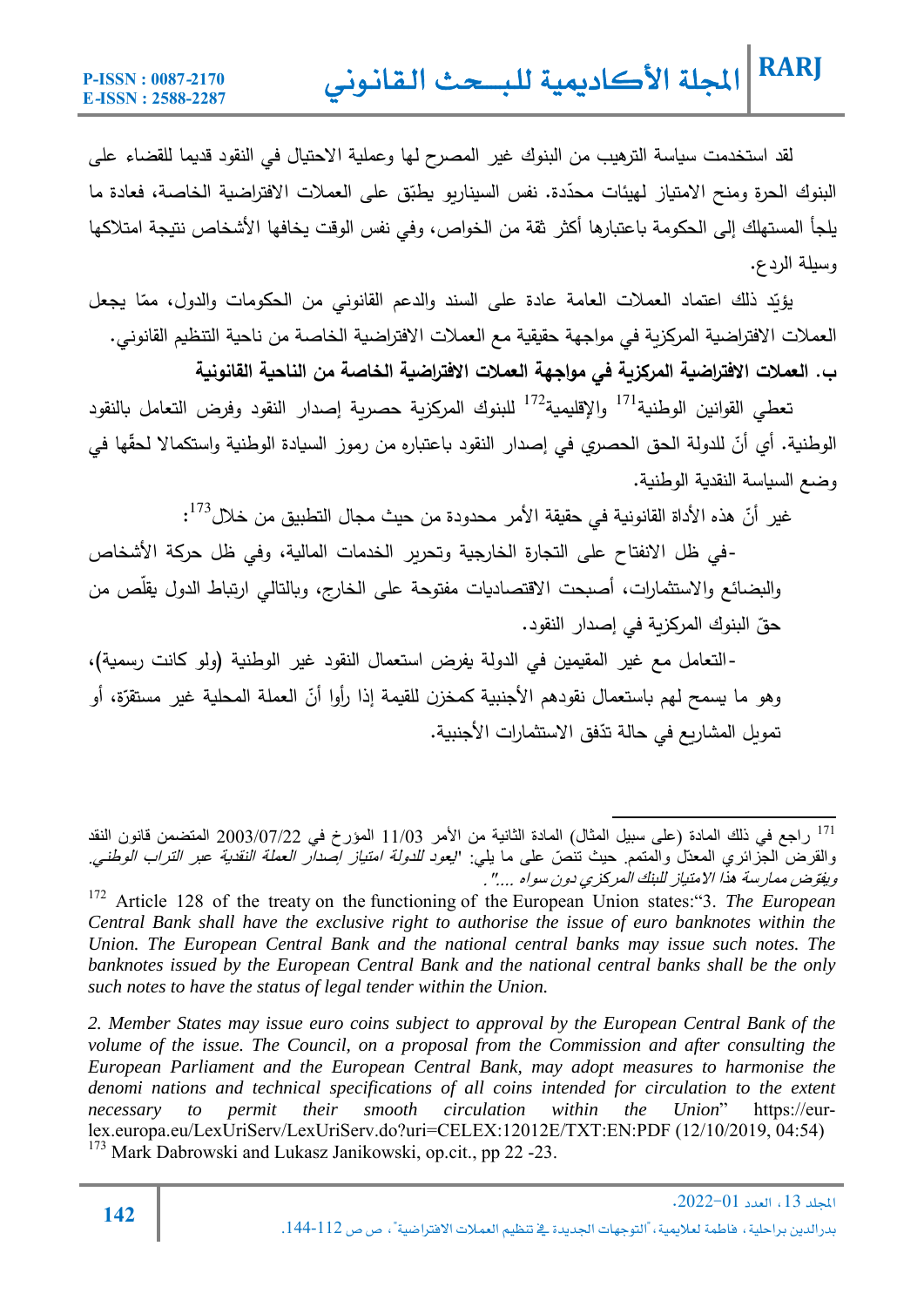- منع التعامل Ǽالعملات الأجنبǽة لم ّ یتحقȘ في الجانب العملي حتى في ظل الأنظمة التي تفرض عقوǼات جنائية على المتعاملين بها.

رعليه فرغم وجود الحصرية القانونية لإصدار النقود وفرض التعامل بالنقود الوطنية إلا أنّ ذلك في الجانب العملي ليس بالأمر المطلق، وهو ما يعني أنّ العملات الافتراضية –حتى في ظل الأنظمة المانعة– تجد مجالا للتعامل الذي يقلص من التقييد القانوني، خاصـة أنّـه في المجال الدولي قد لا تخضـع الـعقود لأي قانون Ǽاستثناء مبدأ سلطان الإرادة.

في المقابل، لا يوجد ما يمنع من إصدار عملات افتراضية مركزية كبديل عن العملات الورقية وكمنافسة لإصدار العملات الافتراضية الخاصة، تنصّ المادة الرابعة (قسم 02 فقرة ج) من اتفاقية صندوق النقد الدولي:" تمشيا مع تطوّر النظام النقدي الدولي، يجوز للصندوق، بأغلبية خمسة وثمانين في المئة من مجموع القوة التصويتية، أن يحدّد الترتييات العامة للصرف الأجنبي دون تقييد حرية البلدان الأعضاء في اختيار ترتييات الصرف الخاصة بها شريطة توافقها مع أهداف الصندوق والالتزامات الواردة في القسم 1 من هذه المادة"<sup>174</sup>.

وعليه يمكن إنشاء عملات افتراضية مركزية بديلة عن العملات الخاصة<sup>175</sup>، ويكون هذا القسم أساسا قانونيا لإصدار هذا النوع من العملات، خاصة في الظروف الحالية.

#### **خاتمة**

تعتبر العملات الافتراضية ثورة في مجال التكنولوجيا المالية، ومن المتوقّع أن تشهد السنوات المقبلة تحولات جذربة في السياسيات المالية للدول، وقد لاحظنا أن المشترك بين معظم سلطات الضبط المالي هو التحذير من الاستثمار في العملات الافتراضية، والتأكيد على تحمّل المتعاملين بها المخاطر الناجمة، وهذا ما نفع ببعض الأنظمة إلى منع التعامل بها أو حيازتها، وهو موقف يمكن وصفه بالمتسرّع، في حين أنّ معظم السلطات المالية على المستوى العالمي قصرت المنع على المؤسسات المالية دون الأشخاص العادية الطبيعية أو المعنوية، وتم إدراج الحظر بموجب قوانین تبییض الأموال وتموىل الارهاب، وبالتالي التأكید على الجانب الجزائي للمسألة.

https://www.imf.org/external/pubs/ft/aa/ara/aaa.pdf (25/10/2020, 20:51)  $175$ Zetzsche Dirk Andreas, Buckley Ross and Arner Douglas W, ibid,.

اتفاقیة تأسیس صندوق النقد الدولي، معتمدة في المؤتمر النقدي والمالي للأمم المتحدة بتاریخ ،1944/07/22 برایتون وودز، <sup>174</sup> نیوھامبشر، الولایات المتحدة الأمریكیة، المعدلة بتاریخ .2016/01/26